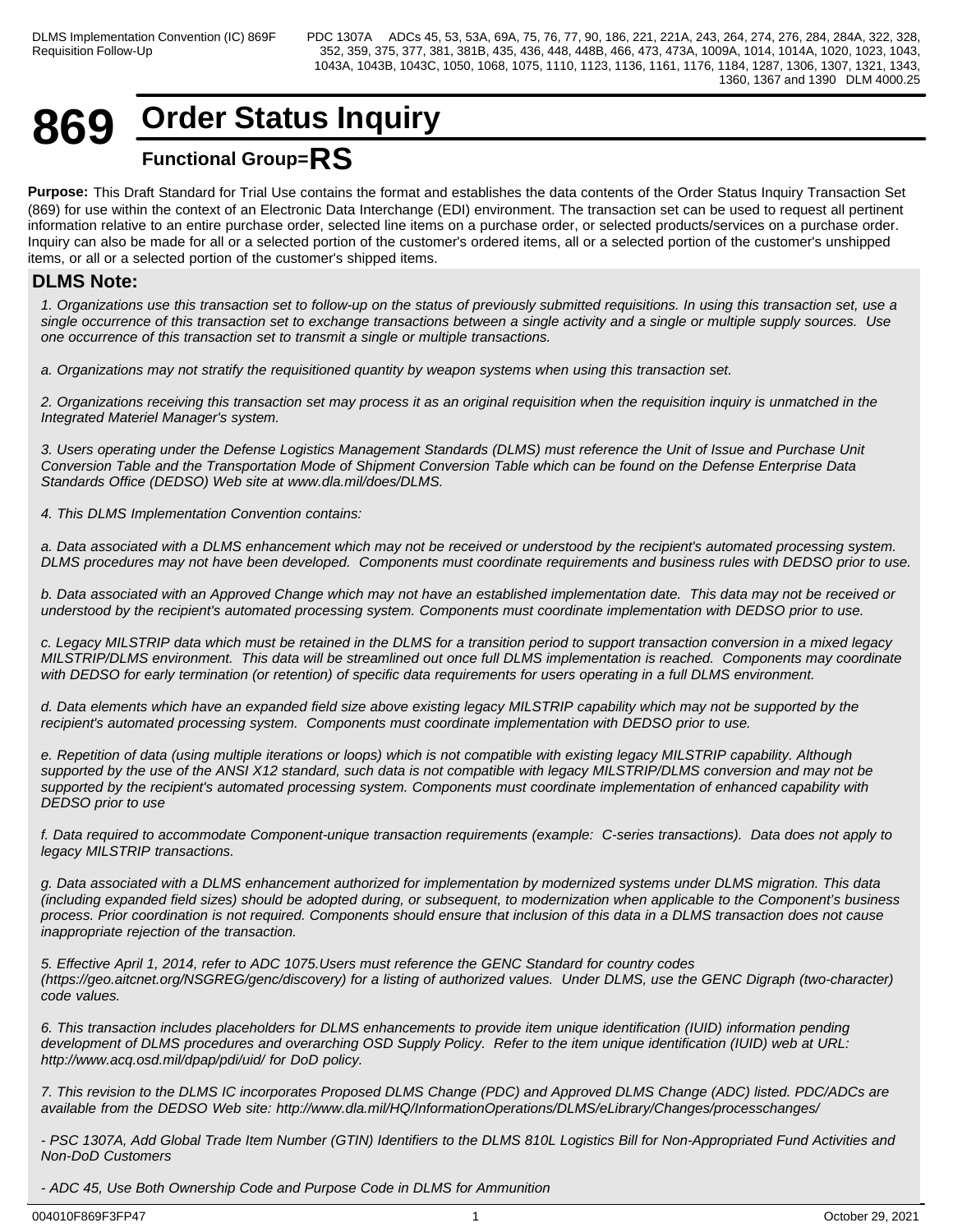*- ADC 53, Revision to DS 869F, Requisition Follow-up*

*- ADC 53A, Addendum for Revision to DS 869F, Requisition Follow-up*

*- ADC 69A, DLMS Mapping to IC/DS 511M and 869F for Requisition Exception Data Transaction, DI Code YRZ*

*- ADC 75, DLA Unique Identification of Internal Customer Date in Requisitions* 

*- ADC 76, Air Force Unique Management Coding for NMCS/MICAP*

*- ADC 77, Air Force Unique Management Coding for Materiel Management Aggregation Code (MMAC)*

*- ADC 90, Revision to DLMS Supplement 869F for Inclusion of Special Unit Price for U.S. Marine Corps Coding*

*- ADC 186, DLMS Requisition Revisions to Support Theatre Enterprise-Wide Logistics System (TEWLS)*

*- ADC 221, Communication of Unit Price and Total Price under DLMS*

*- ADC 221A, Revised Procedures associated with the DLMS Enhancement for Communication of Unit Price*

*- ADC 243, Identification of Army Single Stock Fund (SSF) Requisitioning Actions and Edit Action Code (EAC) Authorization*

*- ADC 264, DLMS Enhancement for Part-Numbered Requisition Format and USAF Unique Rules for Descriptive Information including Technical Order (T.O.) Number*

*- ADC 274, DLMS and DLSS Changes to Support Army Exchange Pricing*

*- ADC 276, Addition of Party to Receive Copy to Support Requirements for Theater Enterprise-Wide Logistics System (TEWLS) Requisitions - ADC 284, Revisions to DLMS Supplements to Add Shop Service Center (SSC) for BRAC Inventory Management and Stock Positioning*

*(IMSP)*

*- ADC 284A, Revisions to DLMS Supplements to Add Shop Service Center (SSC) for BRAC Inventory Management and Stock Positioning (IMSP)*

*- ADC 322, Addition of Local Catalog ID qualifier to Support Requirements for Theater Enterprise-Wide Logistics System (TEWLS) Requisitions (Supply)*

*- ADC 328, "Off-Line" Requisition Processing: Internet Ordering Application Request for Component Verification of Funds Availability and Recording of the Financial Obligation*

*- ADC 352, Request for Management Code for PQDR Replacement Requisitions*

*- ADC 359, Perpetuation of the Denial Management Code to the DLMS Requisition and Modification of Air Force BRAC IMSP SDR Procedures (Supply/SDR)*

*- ADC 375, New Management Code for Navy-Funded Non-Production Support Materiel Ordered under BRAC SS&D/IMSP*

*- ADC 377, Transaction Copies Required for DLA Support of Navy BRAC SS&D/IMSP DLRs, Navy Program-Managed Materiel, and Nuclear Consumable Support Materiel*

*- ADC 381, Procedures and Additional Data Content supporting Requisitions, Requisition Alerts, and Unit of Use Requirements under Navy BRAC SS&D/IMSP*

*- Approved Administrative Addendum ADC 381B, Administrative Revision to Identify Delivery Location Position*

*- ADC 435, DLMS Revisions for SFIS Compliance*

*- ADC 436, Administrative Revisions to DLMS Supplements to Remove Obsolete Routing Identifier Code (RIC) "Streamline" Notes and Update MILSTRIP/DLMS Documentation Associated with Routing Identifiers*

*- ADC 448, Implementation of International Organization for Standardization (ISO) 3166-1 Codes for the Identification of Countries and their Subdivisions*

*- ADC 448B, Delayed implementation for International Organization for Standardization (ISO) 3166-1 Codes for the Identification of Countries and their Subdivisions*

*- ADC 466, Revised Procedures to Support Requisitioning and Transaction Exchange associated with DLA Disposition Services under Reutilization Business Integration (RBI)*

*- ADC 473, DLMS Revisions to Add the Associated Purchase Order Number in Support of the DLA Interface with the Exchange*

*- ADC 473A, DLMS Revisions to Add the Associated Purchase Order Number (Supports DLA Interface with the Exchange, Navy Exchange Service Command (NEXCOM), and Marine Corps Exchange (MCX) Non-Appropriated Funds (NAF) Activities and Non-DoD Customers) - ADC 1009A, DLMS Enhancements for Requisitioning to Improve Use of Mark-for Addressing, Expand Authorized Priority Designator Validation, Correct EMALL Purchase/Credit Card Format Rules, and Require Distribution of Status for Requisitions associated with Purchase/Credit Card Payment*

*- ADC 1014, Revised Procedures for Inclusion of Contract Data in Transactions Associated with Government Furnished Property (GFP) and Management Control Activity (MCA) Validation of Contractor Furnished Materiel (CFM) Requisitions*

*- ADC 1014A, Revised Procedures for Inclusion of GFP/CFM Contract Data in DLMS Transactions – Updated Mapping for Concurrent Identification of the Manufacturing Directive Number (MDN) and the Contract Line Item Number (CLIN)*

*- ADC 1020, Inter-Service Ownership Transfer of Ammunition/ Ammunition Related Materiel*

*- ADC 1023, Administrative Updates to Remove MILSTRIP References to Requisitioning from Plant Clearance Automated Reutilization Screening System (PCARSS)*

*- ADC 1043, DLMS Revisions for Department of Defense (DoD) Standard Line of Accounting (SLOA)/Accounting Classification*

*- ADC 1043A, Revised Procedures for Department of Defense (DOD) Standard Line of Accounting (SLOA)/Accounting Classification to Support Transaction Rejection Requirements*

*- ADC 1043B, Revised Procedures for Department of Defense (DOD) Standard Line of Accounting (SLOA)/Accounting Classification to Modify Business Rules for Beginning Period of Availability*

*- ADC 1043C, Administrative Corrections for SLOA Data in the 810L Logistics Bill and other DLMS ICs*

*- ADC 1050, New DOD EMALL DoDAAC and Supply Status Cancellation Codes for DOD EMALL Credit Card Billing*

*- ADC 1068, Enhanced Procedures for Requisitioning via DOD EMALL and GSA Internet Ordering: Component Verification of Funds Availability and Materiel Identification using the Supplier-Assigned Part Number and/or Supplier Commercial and Government Entity (CAGE)*

*Code* **Code Code Code Code Code Code Code Code Code Code Code** *- ADC 1075, Implementation of Geopolitical Entities, Names, and Codes (GENC) Standard by DoD Components for the Identification of Countries and their Subdivisions*

*- Organizational Name and Other Non-Substantive (Administrative) Updates Completed on May 30, 2014.*

*- ADC 1110, Administrative Update to Identify Code DPC Delivery Priority Code as an Approved X12 Migration Code and Associated DLMS Documentation; Identifies Additional Data Elements Authorized for Modification in the Requisition Modification Process*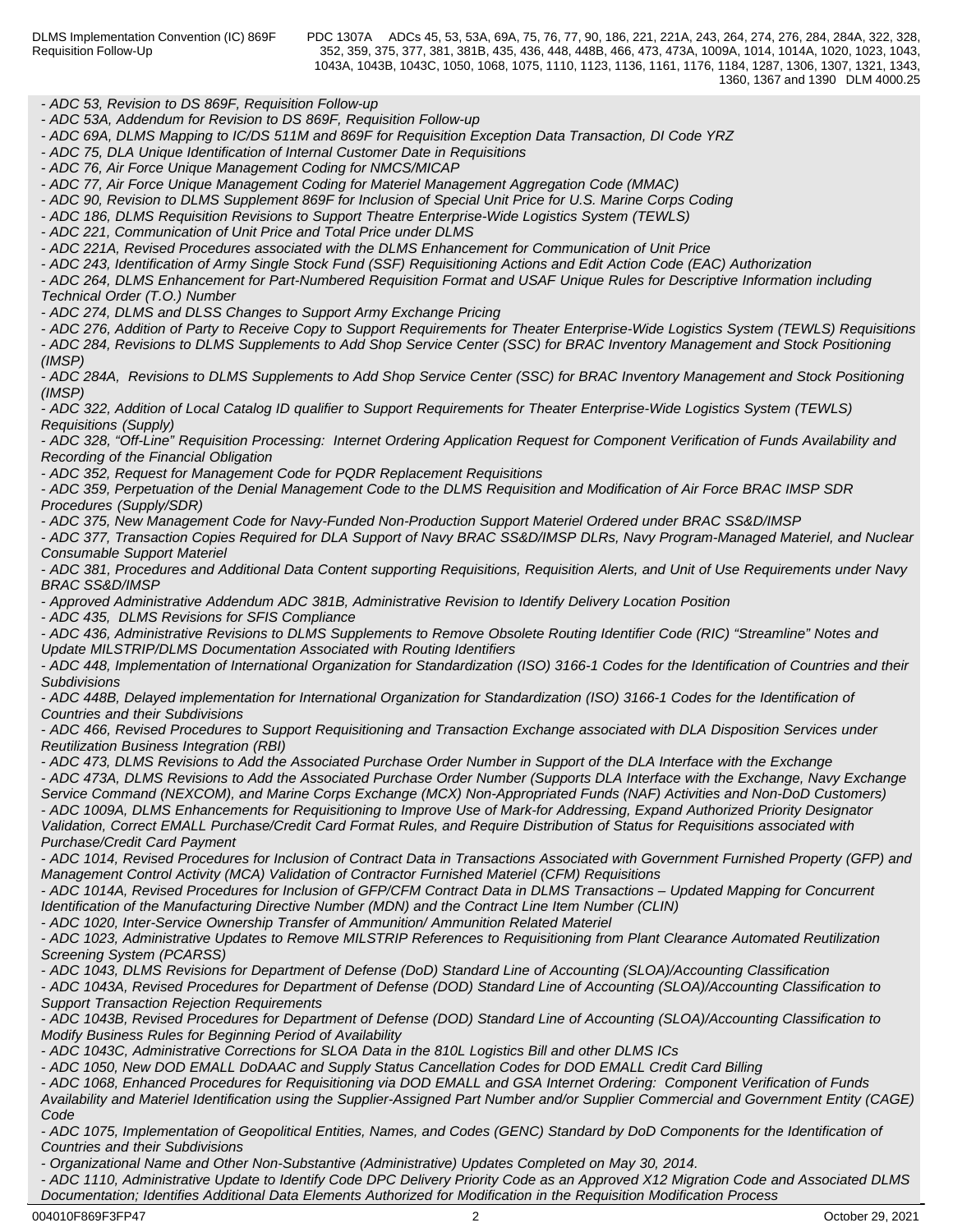*- ADC 1123, Revised Procedures for Management Control Activity (MCA) Validation of Government Furnished Material (GFM)/Contractor Furnished Material (CFM) Requisitions and Contractor DoDAAC Assignment*

*- ADC 1136, Revise Unique Item Tracking (UIT) Procedures to support DODM 4140.01 UIT Policy and Clarify Requirements (Supply)*

*- ADC 1161, Update uniform Procurement Instrument Identifier (PIID) numbering system in the Federal/DLMS Implementation Conventions and DLMS Manuals (Supply/Contract Administration)*

*- ADC 1176, Revised Procedures for Requisitioning under Inter-Service Maintenance Agreement (Project Codes 3AB, 3AD, 3BB) and Revised DLMS 832N Catalog Data Support for Defense Logistics Agency (DLA) support of Navy Fleet Readiness Centers (FRCs)*

*- ADC 1184, Removal of the Internal Order Number from the 511R Requisition Submitted via FEDMALL*

*- Administrative Update to Reflect Realignment to Recognize DLMS Program Office Completed on February 01, 2017 - Administrative Update to Reflect Realignment of DLMS Program Office to Enterprise Business Standards Office (EBSO) - Completed on October 09, 2018*

*- ADC 1287, DLMS Implementation Convention (IC) Revisions for Data Element Mapping (Form Stock Number and Manufacturer's Part Number), Removal of Plant Equipment Number, and Administrative Updates*

*- ADC 1306, Carrier Identification and In-Transit Visibility Enhancements for the Federal Emergency Management Agency (FEMA)*

*- ADC 1307, Update Requisition-Related DLMS Transactions to Include GS1 Barcode Information for the Navy Exchange Service Command (NEXCOM))*

*- ADC 1321, Revise DLMS Requisition-Related Transactions to Include Customer Point of Contact Information*

*- ADC 1343, Missing Materiel Receipt Acknowledgement (MRA) Closeout (Supply)*

*- ADC 1360, Remove References to Disposal Condition Codes in DLA 4000.25 and DLMS Transactions 511M, 511R, and 869F*

*- ADC 1367, Administrative Update to Convert Federal Notes to DLMS Notes within DLMS Implementation Conventions*

*- ADC 1390, Use of Management Codes in DLMS 511R Requisition, 511M Requisition Modification and 869F Requisition Follow-Up - Administrative Update to Reflect Realignment of Enterprise Business Standards Office (EBSO) to Defense Enterprise Data Standards Office (DEDSO) - Completed on October 29, 2021*

# **Heading:**

| <u>Pos</u> | <u>ld</u>  | <b>Segment Name</b>                           | <u>Req</u> | <b>Max Use</b> | <b>Repeat</b> | <b>Notes</b> | <u>Usage</u> |
|------------|------------|-----------------------------------------------|------------|----------------|---------------|--------------|--------------|
| 10         | SТ         | <b>Transaction Set Header</b>                 | м          |                |               |              | Must use     |
| 20         | <b>BSI</b> | Beginning Segment for Order<br>Status Inquiry | М          |                |               |              | Must use     |
| $*30$      | <b>NTE</b> | Note/Special Instruction                      |            | 100            |               |              | Not Used     |

## **Detail:**

| Pos                  | $\underline{\mathsf{Id}}$ | <b>Segment Name</b>                      | Req     | <b>Max Use</b> | Repeat   | <b>Notes</b> | <b>Usage</b> |
|----------------------|---------------------------|------------------------------------------|---------|----------------|----------|--------------|--------------|
| LOOP ID - HL         |                           |                                          |         |                | $\geq 1$ |              |              |
| 10                   | HL.                       | <b>Hierarchical Level</b>                | M       |                |          |              | Must use     |
| 20                   | <b>PRF</b>                | Purchase Order Reference                 | O       |                |          |              | Not Used     |
| 30                   | <b>DTM</b>                | Date/Time Reference                      | O       | 10             |          |              | Used         |
| 50                   | LIN                       | Item Identification                      | O       | >1             |          |              | Used         |
| 60                   | <b>PID</b>                | Product/Item Description                 | O       | 1000           |          |              | Used         |
| 70                   | <b>MEA</b>                | <b>Measurements</b>                      | O       | 40             |          |              | Used         |
| 80                   | QTY                       | Quantity                                 | O       |                |          |              | Used         |
| 100                  | GF                        | <b>Furnished Goods and Services</b>      | O       |                |          |              | Used         |
| <b>LOOP ID - REF</b> |                           |                                          |         |                | $\geq 1$ |              |              |
| 105                  | <b>REF</b>                | Reference Identification                 | O       |                |          |              | Used         |
| 108                  | <b>DTM</b>                | Date/Time Reference                      | $\circ$ | >1             |          |              | Not Used     |
| LOOP ID - N1         |                           |                                          |         |                | $\geq 1$ |              |              |
| 110                  | N <sub>1</sub>            | Name                                     | O       |                |          |              | Used         |
| 120                  | N <sub>2</sub>            | Additional Name Information              | O       | 2              |          |              | Used         |
| 130                  | N3                        | Address Information                      | O       | $\overline{c}$ |          |              | Used         |
| 140                  | N <sub>4</sub>            | Geographic Location                      | O       |                |          |              | Used         |
| $*150$               | <b>REF</b>                | Reference Identification                 | O       | 12             |          |              | Not Used     |
| 160                  | <b>PER</b>                | Administrative Communications<br>Contact | O       | 3              |          |              | Used         |
| <b>LOOP ID - LM</b>  |                           |                                          |         |                | $\geq 1$ |              |              |
| 170                  | LM                        | Code Source Information                  | O       |                |          |              | Used         |
| 180                  | LQ                        | <b>Industry Code</b>                     | M       | >1             |          |              | Must use     |
| LOOP ID - FA1        |                           |                                          |         |                | $\geq 1$ |              |              |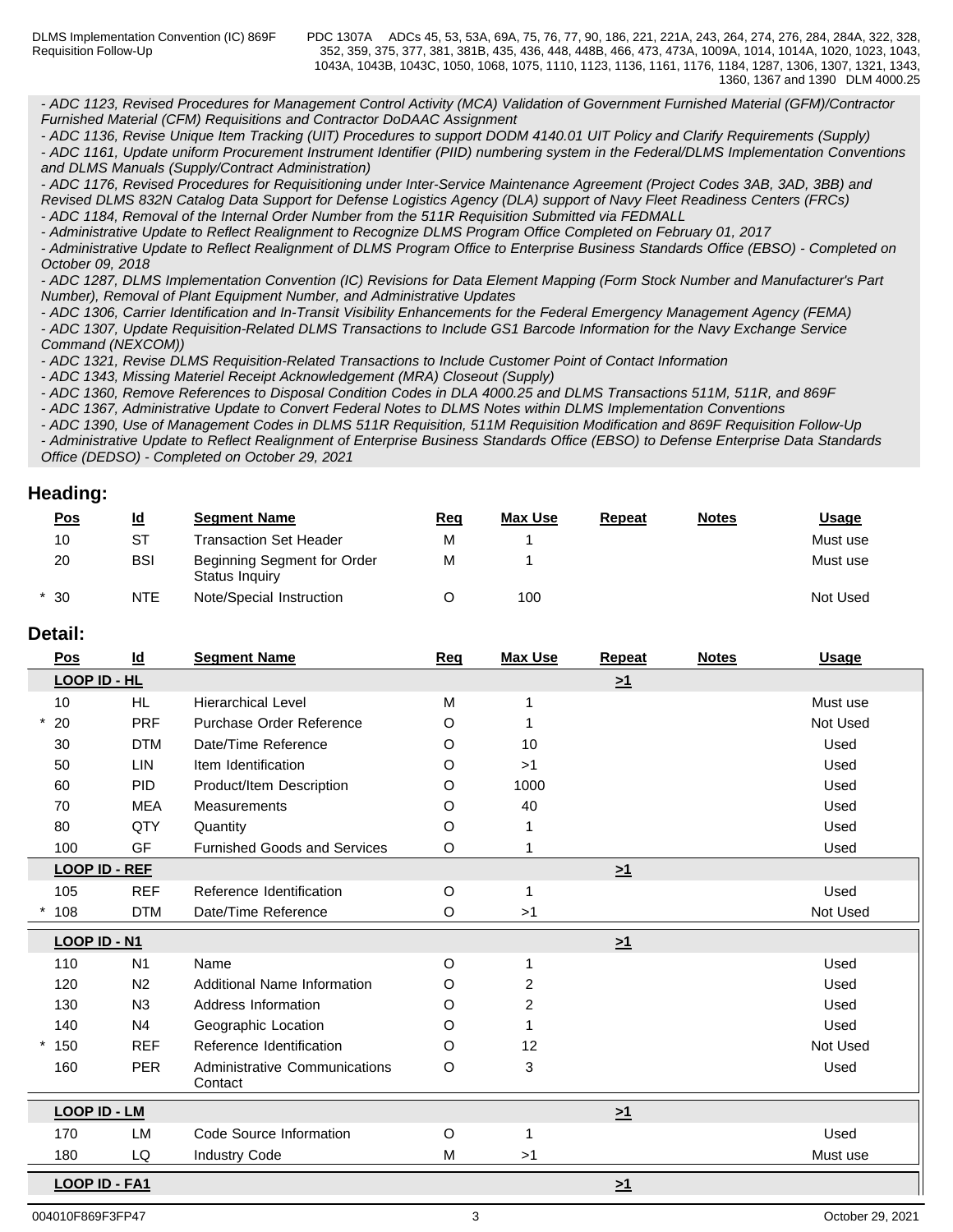DLMS Implementation Convention (IC) 869F Requisition Follow-Up

PDC 1307A ADCs 45, 53, 53A, 69A, 75, 76, 77, 90, 186, 221, 221A, 243, 264, 274, 276, 284, 284A, 322, 328, 352, 359, 375, 377, 381, 381B, 435, 436, 448, 448B, 466, 473, 473A, 1009A, 1014, 1014A, 1020, 1023, 1043, 1043A, 1043B, 1043C, 1050, 1068, 1075, 1110, 1123, 1136, 1161, 1176, 1184, 1287, 1306, 1307, 1321, 1343, 1360, 1367 and 1390 DLM 4000.25

| <u>Pos</u> | Id<br>--        | <b>Seament Name</b>               | <u>Red</u> | <b>Max Use</b> | Repeat | <b>Notes</b> | <u>Usage</u> |  |
|------------|-----------------|-----------------------------------|------------|----------------|--------|--------------|--------------|--|
| 190        | FA1             | Type of Financial Accounting Data |            |                |        |              | Used         |  |
| 200        | FA <sub>2</sub> | <b>Accounting Data</b>            | 1 V I      |                |        |              | Must use     |  |

# **Summary:**

| <u>Pos</u> | <u>ia</u> | Seament Name                   | <u>Req</u> | <b>Max Use</b> | <b>Repeat</b> | <u>Notes</u> | <u>Usage</u> |  |
|------------|-----------|--------------------------------|------------|----------------|---------------|--------------|--------------|--|
| $*10$      | CTT       | <sup>-</sup> ransaction Totals |            |                |               | N3/10        | Not Used     |  |
| 20         | <b>SE</b> | Transaction Set Trailer        | М          |                |               |              | Must use     |  |

# **Notes:**

3/10 CTT01 is the number of HL segments.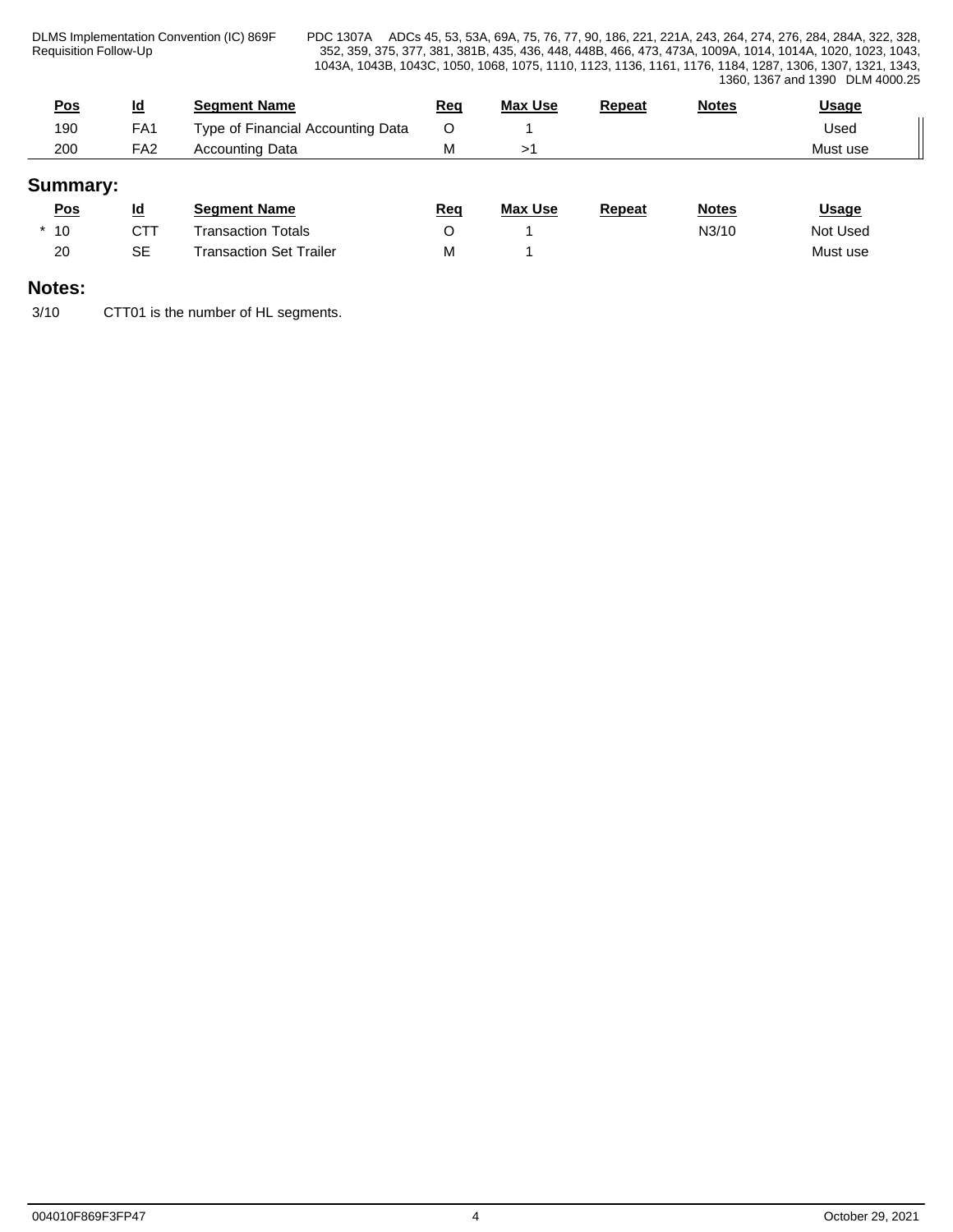# **ST Transaction Set Header**

| IPos: 10    | Max: 1 I                   |
|-------------|----------------------------|
|             | <b>Heading - Mandatory</b> |
| l Loop: N/A | Elements: 21               |

## **User Option (Usage):** Must use

**Purpose:** To indicate the start of a transaction set and to assign a control number

# **Semantics:**

1. The transaction set identifier (ST01) used by the translation routines of the interchange partners to select the appropriate transaction set definition (e.g., 810 selects the Invoice Transaction Set).

| $Ref$            | $\underline{\mathsf{Id}}$ | <b>Element Name</b>                                                                                                                                               | Req | <u>Type</u> | Min/Max | <u>Usage</u> | Rep |
|------------------|---------------------------|-------------------------------------------------------------------------------------------------------------------------------------------------------------------|-----|-------------|---------|--------------|-----|
| ST <sub>01</sub> | 143                       | <b>Transaction Set Identifier Code</b>                                                                                                                            | M   | ID          | 3/3     | Must use     |     |
|                  |                           | Description: Code uniquely identifying a<br><b>Transaction Set</b>                                                                                                |     |             |         |              |     |
|                  |                           | Code Name<br>869<br><b>Order Status Inquiry</b>                                                                                                                   |     |             |         |              |     |
| ST <sub>02</sub> | 329                       | <b>Transaction Set Control Number</b>                                                                                                                             | M   | AN          | 4/9     | Must use     |     |
|                  |                           | Description: Identifying control number<br>that must be unique within the transaction<br>set functional group assigned by the<br>originator for a transaction set |     |             |         |              |     |
|                  |                           | <b>DLMS Note:</b> A unique number assigned by<br>the originator of the transaction set, or the<br>originator's application program.                               |     |             |         |              |     |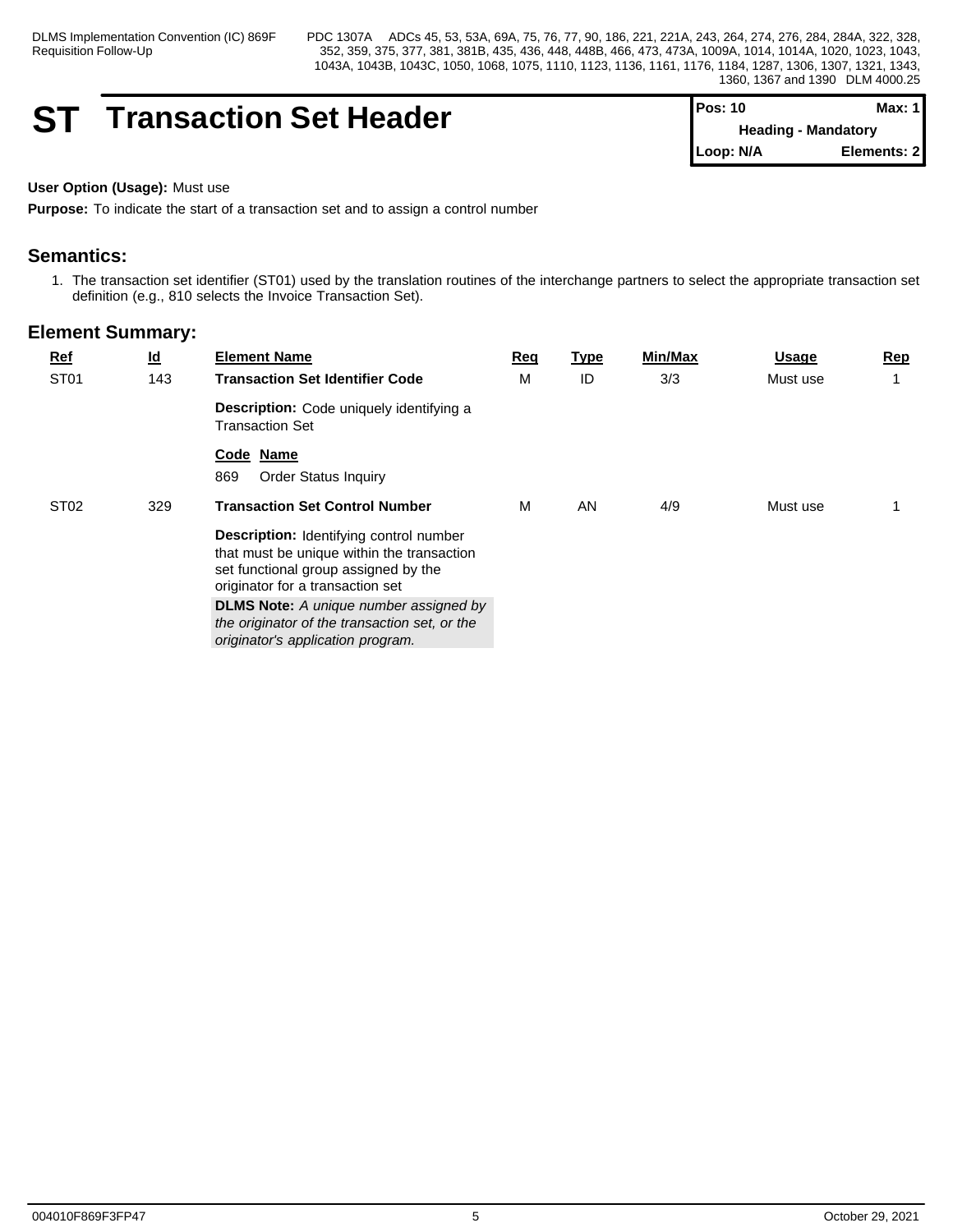# **BSI Beginning Segment for Order Status Inquiry**

| <b>Pos: 20</b> | Max: 1                     |  |
|----------------|----------------------------|--|
|                | <b>Heading - Mandatory</b> |  |
| Loop: N/A      | Elements: 7                |  |

## **User Option (Usage):** Must use

**Purpose:** To indicate the beginning of an order status inquiry and provide the type of customer status inquiry

# **Semantics:**

- 1. BSI01 is a status inquiry reference number.
- 2. BSI02 is date of the inquiry.
- 3. BSI06 is time of the inquiry.

| $Ref$        | $\underline{\mathsf{Id}}$ | <b>Element Name</b>                                                                                                                                                                                                                                                                                                                      | <b>Req</b>  | <b>Type</b> | Min/Max | <u>Usage</u> | <b>Rep</b>  |
|--------------|---------------------------|------------------------------------------------------------------------------------------------------------------------------------------------------------------------------------------------------------------------------------------------------------------------------------------------------------------------------------------|-------------|-------------|---------|--------------|-------------|
| <b>BSI01</b> | 127                       | <b>Reference Identification</b>                                                                                                                                                                                                                                                                                                          | M           | AN          | 1/30    | Must use     | $\mathbf 1$ |
|              |                           | Description: Reference information as<br>defined for a particular Transaction Set or<br>as specified by the Reference Identification<br>Qualifier<br><b>DLMS Note:</b> Use code "Z" for this data<br>element when no other data code applies.                                                                                            |             |             |         |              |             |
| <b>BSI02</b> | 373                       | <b>Date</b>                                                                                                                                                                                                                                                                                                                              | M           | DT          | 8/8     | Must use     | -1          |
|              |                           | <b>Description:</b> Date expressed as<br><b>CCYYMMDD</b>                                                                                                                                                                                                                                                                                 |             |             |         |              |             |
|              |                           | <b>DLMS Note:</b> This date corresponds to the<br>date of transaction set preparation in<br>Universal Time Coordinate (UTC).                                                                                                                                                                                                             |             |             |         |              |             |
| <b>BSI03</b> | 847                       | <b>Order/Item Code</b>                                                                                                                                                                                                                                                                                                                   | M           | ID          | 1/2     | Must use     | 1           |
|              |                           | Description: Code identifying a group of<br>orders and items                                                                                                                                                                                                                                                                             |             |             |         |              |             |
|              |                           | Code Name<br>PO<br>Selected Orders - Unshipped Items<br><b>DLMS Note:</b><br>Use to indicate that the transaction set contains transactions that apply to open requisitions for which<br>shipment status has not been received.                                                                                                          |             |             |         |              |             |
| <b>BSI06</b> | 337                       | <b>Time</b>                                                                                                                                                                                                                                                                                                                              | O           | <b>TM</b>   | 4/8     | Must use     |             |
|              |                           | Description: Time expressed in 24-hour<br>clock time as follows: HHMM, or HHMMSS,<br>or HHMMSSD, or HHMMSSDD, where H =<br>hours (00-23), $M =$ minutes (00-59), $S =$<br>integer seconds (00-59) and $DD = decimal$<br>seconds; decimal seconds are expressed<br>as follows: $D = \text{tenths}$ (0-9) and $DD =$<br>hundredths (00-99) |             |             |         |              |             |
|              |                           | <b>DLMS Note:</b> 1. Express the originating<br>activity's time of transaction set preparation<br>in UTC.                                                                                                                                                                                                                                |             |             |         |              |             |
|              |                           | 2. Express time in a four-position (HHMM)<br>format.                                                                                                                                                                                                                                                                                     |             |             |         |              |             |
| <b>BSI07</b> | 353                       | <b>Transaction Set Purpose Code</b>                                                                                                                                                                                                                                                                                                      | $\mathsf O$ | $\sf ID$    | $2/2$   | Must use     | 1           |
|              |                           | Description: Code identifying purpose of<br>transaction set                                                                                                                                                                                                                                                                              |             |             |         |              |             |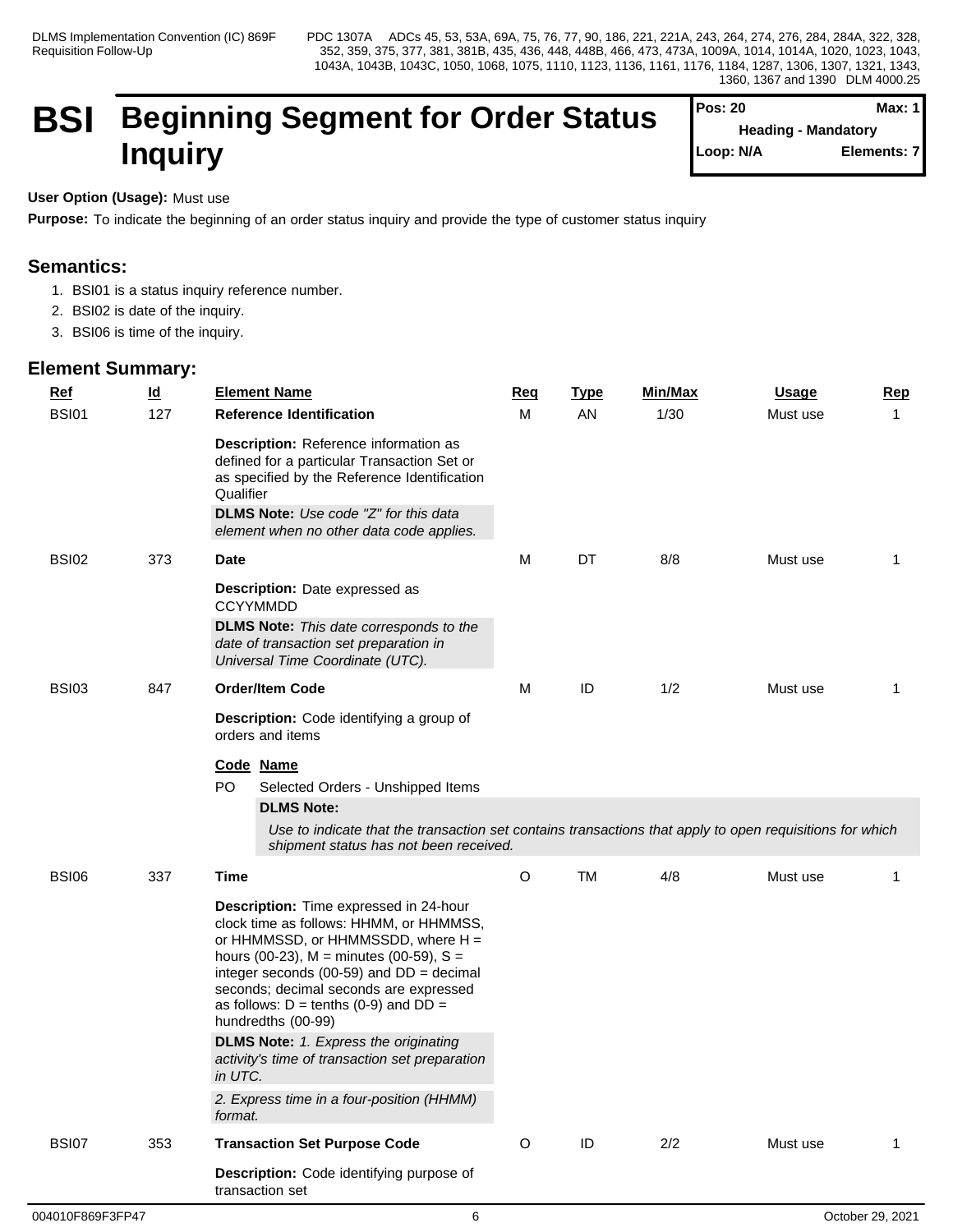| $Ref$        | $\underline{\mathsf{Id}}$ |             | <b>Element Name</b>                                                                                                                                                                                                                                                                                                                                                                         | <b>Req</b> | <b>Type</b> | Min/Max | <b>Usage</b> | Rep |
|--------------|---------------------------|-------------|---------------------------------------------------------------------------------------------------------------------------------------------------------------------------------------------------------------------------------------------------------------------------------------------------------------------------------------------------------------------------------------------|------------|-------------|---------|--------------|-----|
|              |                           | 00<br>77    | Code Name<br>Original<br><b>Simulation Exercise</b>                                                                                                                                                                                                                                                                                                                                         |            |             |         |              |     |
|              |                           |             | <b>DLMS Note:</b><br>Use to identify a simulated mobilization exercise transaction set. Activities initiating simulated<br>mobilization exercises must ensure complete coordination with all activities involved. All transaction set<br>recipients must use extreme caution to ensure that individual transactions do not process as action<br>documents which affect accountable records. |            |             |         |              |     |
|              |                           | ZZ          | <b>Mutually Defined</b>                                                                                                                                                                                                                                                                                                                                                                     |            |             |         |              |     |
|              |                           |             | <b>DLMS Note:</b>                                                                                                                                                                                                                                                                                                                                                                           |            |             |         |              |     |
|              |                           |             | 1. Use to identify the Unit of Use Indicator. When included, the quantity and unit of measure values<br>associated with this transaction are applicable to the unit of use.<br>2. Authorized DLMS enhancement under DLA industrial activity support agreement. Refer to ADC 381.                                                                                                            |            |             |         |              |     |
| <b>BSI08</b> | 640                       |             | <b>Transaction Type Code</b>                                                                                                                                                                                                                                                                                                                                                                | O          | ID          | 2/2     | Used         | 1   |
|              |                           | transaction | <b>Description:</b> Code specifying the type of                                                                                                                                                                                                                                                                                                                                             |            |             |         |              |     |
|              |                           |             | Code Name                                                                                                                                                                                                                                                                                                                                                                                   |            |             |         |              |     |
|              |                           | IN          | Inquiry                                                                                                                                                                                                                                                                                                                                                                                     |            |             |         |              |     |
|              |                           |             | <b>DLMS Note:</b>                                                                                                                                                                                                                                                                                                                                                                           |            |             |         |              |     |
|              |                           |             | Use to identify status inquiries on previously submitted requisitions when no positive supply status has<br>been received from the supply source.                                                                                                                                                                                                                                           |            |             |         |              |     |
| <b>BSI09</b> | 306                       |             | <b>Action Code</b>                                                                                                                                                                                                                                                                                                                                                                          | O          | ID          | 1/2     | Used         | 0   |
|              |                           |             | <b>Description:</b> Code indicating type of action                                                                                                                                                                                                                                                                                                                                          |            |             |         |              |     |
|              |                           |             | Code Name                                                                                                                                                                                                                                                                                                                                                                                   |            |             |         |              |     |
|              |                           | 83          | Future                                                                                                                                                                                                                                                                                                                                                                                      |            |             |         |              |     |
|              |                           |             | <b>DLMS Note:</b>                                                                                                                                                                                                                                                                                                                                                                           |            |             |         |              |     |
|              |                           |             | 1. Used by Navy industrial activities (IAs) to identify a follow-up on a Requisition Alert allowing stock<br>positioning or procurement action in response to the forecasted future funded requirement. The<br>requisition alert is an unfunded requirement.                                                                                                                                |            |             |         |              |     |
|              |                           |             | 2. Authorized DLMS enhancement under DLA industrial activity support agreement. Refer to ADC 381.                                                                                                                                                                                                                                                                                           |            |             |         |              |     |
|              |                           | FI.         | File                                                                                                                                                                                                                                                                                                                                                                                        |            |             |         |              |     |
|              |                           |             | <b>DLMS Note:</b>                                                                                                                                                                                                                                                                                                                                                                           |            |             |         |              |     |
|              |                           |             | 1. Use with BSI08 Code IN to identify a requisition follow-up image transaction. All transaction set<br>recipients must use extreme caution to ensure that individual transactions do not process as action<br>documents which affect accountable records.                                                                                                                                  |            |             |         |              |     |
|              |                           |             | 2. Used on image transactions provided to DLA for Navy requisitions submitted directly to other<br>Component SoS, so that DLA will be able to support follow-on actions on behalf of the Navy industrial<br>activity (IA) under a DLA industrial activity support agreement. Refer to ADC 377.                                                                                              |            |             |         |              |     |
|              |                           |             |                                                                                                                                                                                                                                                                                                                                                                                             |            |             |         |              |     |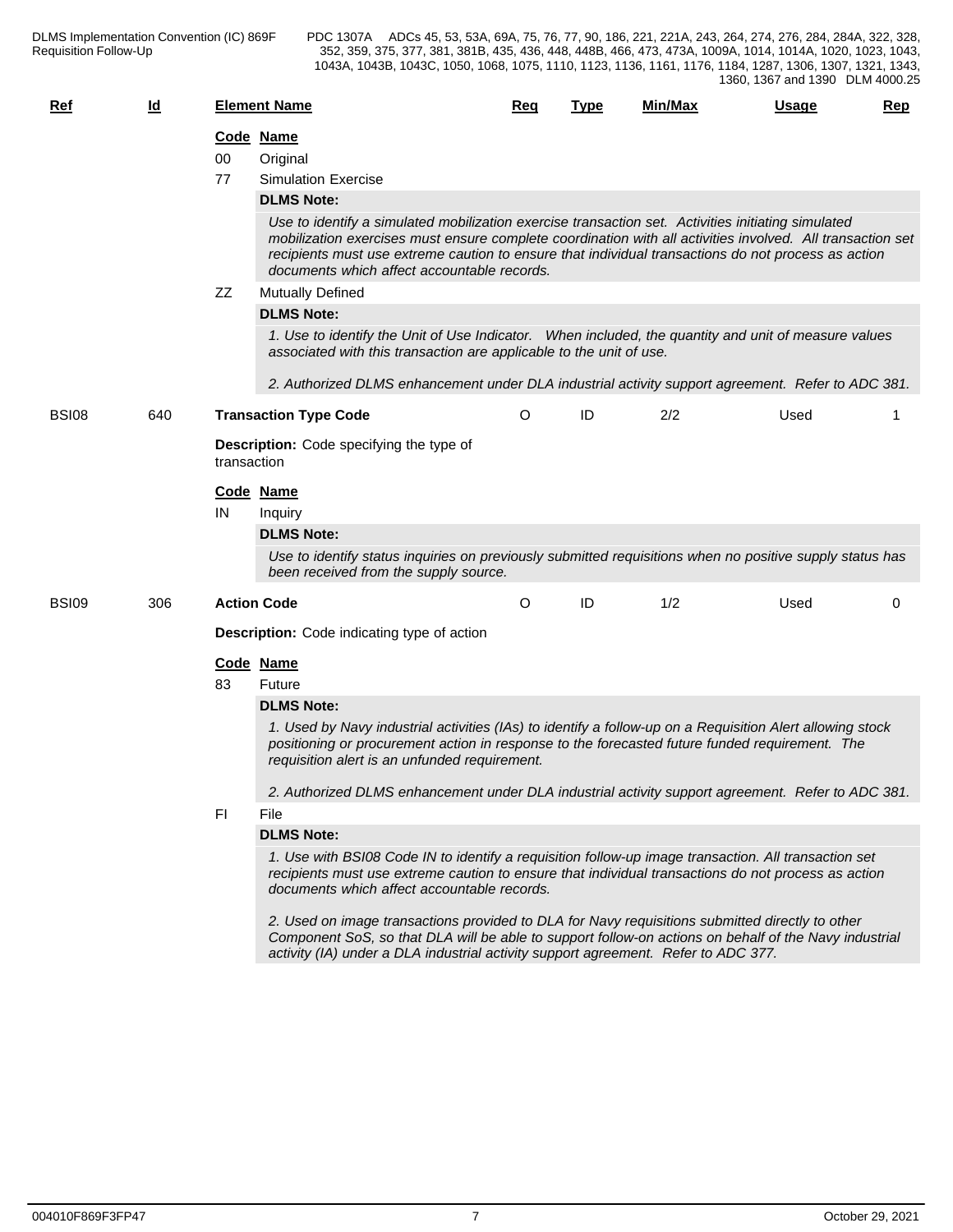# **HL** Hierarchical Level

| <b>IPos:</b> 10           | Max: 11     |
|---------------------------|-------------|
| <b>Detail - Mandatory</b> |             |
| $Loop: HL$                | Elements: 3 |

## **User Option (Usage):** Must use

**Purpose:** To identify dependencies among and the content of hierarchically related groups of data segments

# **Comments:**

- 1. The HL segment is used to identify levels of detail information using a hierarchical structure, such as relating line-item data to shipment data, and packaging data to line-item data.
- 2. The HL segment defines a top-down/left-right ordered structure.
- 3. HL01 shall contain a unique alphanumeric number for each occurrence of the HL segment in the transaction set. For example, HL01 could be used to indicate the number of occurrences of the HL segment, in which case the value of HL01 would be "1" for the initial HL segment and would be incremented by one in each subsequent HL segment within the transaction.
- 4. HL02 identifies the hierarchical ID number of the HL segment to which the current HL segment is subordinate.
- 5. HL03 indicates the context of the series of segments following the current HL segment up to the next occurrence of an HL segment in the transaction. For example, HL03 is used to indicate that subsequent segments in the HL loop form a logical grouping of data referring to shipment, order, or item-level information.
- 6. HL04 indicates whether or not there are subordinate (or child) HL segments related to the current HL segment.

## **DLMS Note:**

*1. The transaction set hierarchical data structure is address information followed by transaction specific information followed by unique item tracking (UIT) information.*

*2. Use a single 2/HL/010 address loop iteration to identify organization information.*

*3. Use multiple 2/HL/010 transaction loops as needed for each 2/HL/010 address loop to identify individual transactions subject to inquiry and their associated data.*

*4. Use multiple 2/HL/010 UIT loops as needed for each 2/HL/010 transaction loop to identify controlled materiel information.*

| <b>Ref</b><br>HL01 | <u>ld</u><br>628 | <b>Element Name</b><br><b>Hierarchical ID Number</b>                                                                                                                                                                                                                                                                                                                                                                                                                                                                       | <u>Req</u><br>м | <b>Type</b><br>AN | Min/Max<br>1/12 | <b>Usage</b><br>Must use | <b>Rep</b> |
|--------------------|------------------|----------------------------------------------------------------------------------------------------------------------------------------------------------------------------------------------------------------------------------------------------------------------------------------------------------------------------------------------------------------------------------------------------------------------------------------------------------------------------------------------------------------------------|-----------------|-------------------|-----------------|--------------------------|------------|
|                    |                  | <b>Description:</b> A unique number assigned by<br>the sender to identify a particular data<br>segment in a hierarchical structure<br>DLMS Note: In the first 2/HL/010 loop<br>iteration, cite 1. In each subsequent loop<br>iteration, increase incrementally by 1.                                                                                                                                                                                                                                                       |                 |                   |                 |                          |            |
| <b>HL02</b>        | 734              | <b>Hierarchical Parent ID Number</b>                                                                                                                                                                                                                                                                                                                                                                                                                                                                                       | $\circ$         | AN                | 1/12            | Used                     |            |
|                    |                  | Description: Identification number of the<br>next higher hierarchical data segment that<br>the data segment being described is<br>subordinate to<br>DLMS Note: 1. Use in every 2/HL/010<br>transaction loop iteration to identify the<br>address loop with which the current loop is<br>associated. Data element content is the<br>sequential number assigned to the<br>2/HL/010 address loop iteration and serves<br>as the cross-reference between transaction<br>set level address data and associated<br>transactions. |                 |                   |                 |                          |            |
|                    |                  | 2. Use in 2/HL/010 UIT loops to identify the<br>transaction loop iteration with which the<br>current loop is associated. Data element<br>content is the sequential number assigned                                                                                                                                                                                                                                                                                                                                         |                 |                   |                 |                          |            |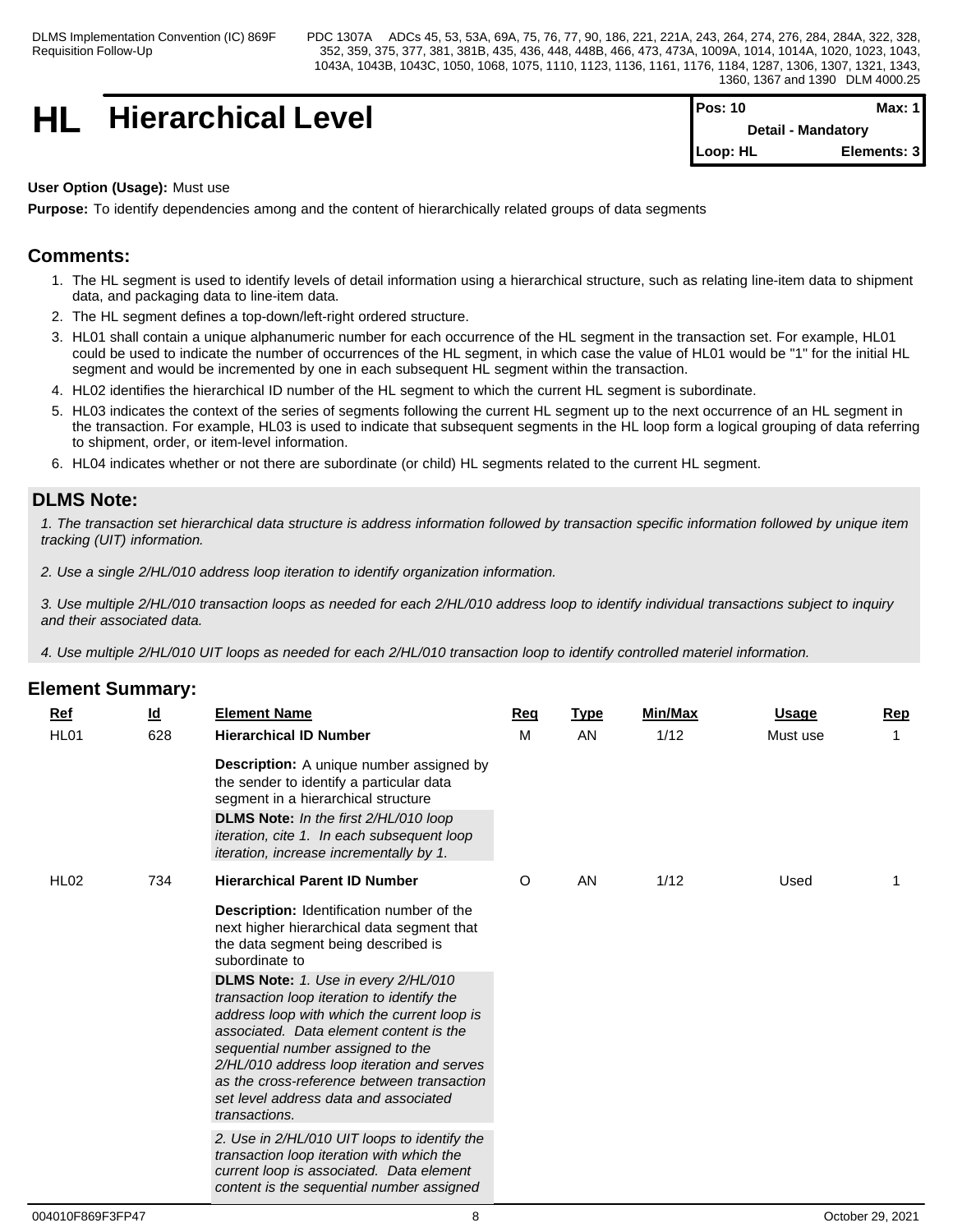| <b>Ref</b> | $\underline{\mathsf{Id}}$ |                                                                                                                                                                      | <b>Element Name</b>                                     | Req | <b>Type</b> | Min/Max | <b>Usage</b> | Rep |
|------------|---------------------------|----------------------------------------------------------------------------------------------------------------------------------------------------------------------|---------------------------------------------------------|-----|-------------|---------|--------------|-----|
|            |                           | to the 2/HL/010 transaction loop iteration<br>and serves as the cross-reference between<br>transaction set level transaction data and<br>associated UIT information. |                                                         |     |             |         |              |     |
| HL03       | 735                       |                                                                                                                                                                      | <b>Hierarchical Level Code</b>                          | M   | ID          | 1/2     | Must use     |     |
|            |                           | <b>Description:</b> Code defining the<br>characteristic of a level in a hierarchical<br>structure                                                                    |                                                         |     |             |         |              |     |
|            |                           |                                                                                                                                                                      | Code Name                                               |     |             |         |              |     |
|            |                           | V                                                                                                                                                                    | Address Information                                     |     |             |         |              |     |
|            |                           |                                                                                                                                                                      | <b>DLMS Note:</b>                                       |     |             |         |              |     |
|            |                           |                                                                                                                                                                      | Use in every address loop iteration.                    |     |             |         |              |     |
|            |                           | W                                                                                                                                                                    | <b>Transaction Reference Number</b>                     |     |             |         |              |     |
|            |                           |                                                                                                                                                                      | <b>DLMS Note:</b>                                       |     |             |         |              |     |
|            |                           |                                                                                                                                                                      | Use in every transaction loop iteration.                |     |             |         |              |     |
|            |                           | X                                                                                                                                                                    | Serial Number                                           |     |             |         |              |     |
|            |                           |                                                                                                                                                                      | <b>DLMS Note:</b>                                       |     |             |         |              |     |
|            |                           |                                                                                                                                                                      | Use in every unique item tracking (UIT) loop iteration. |     |             |         |              |     |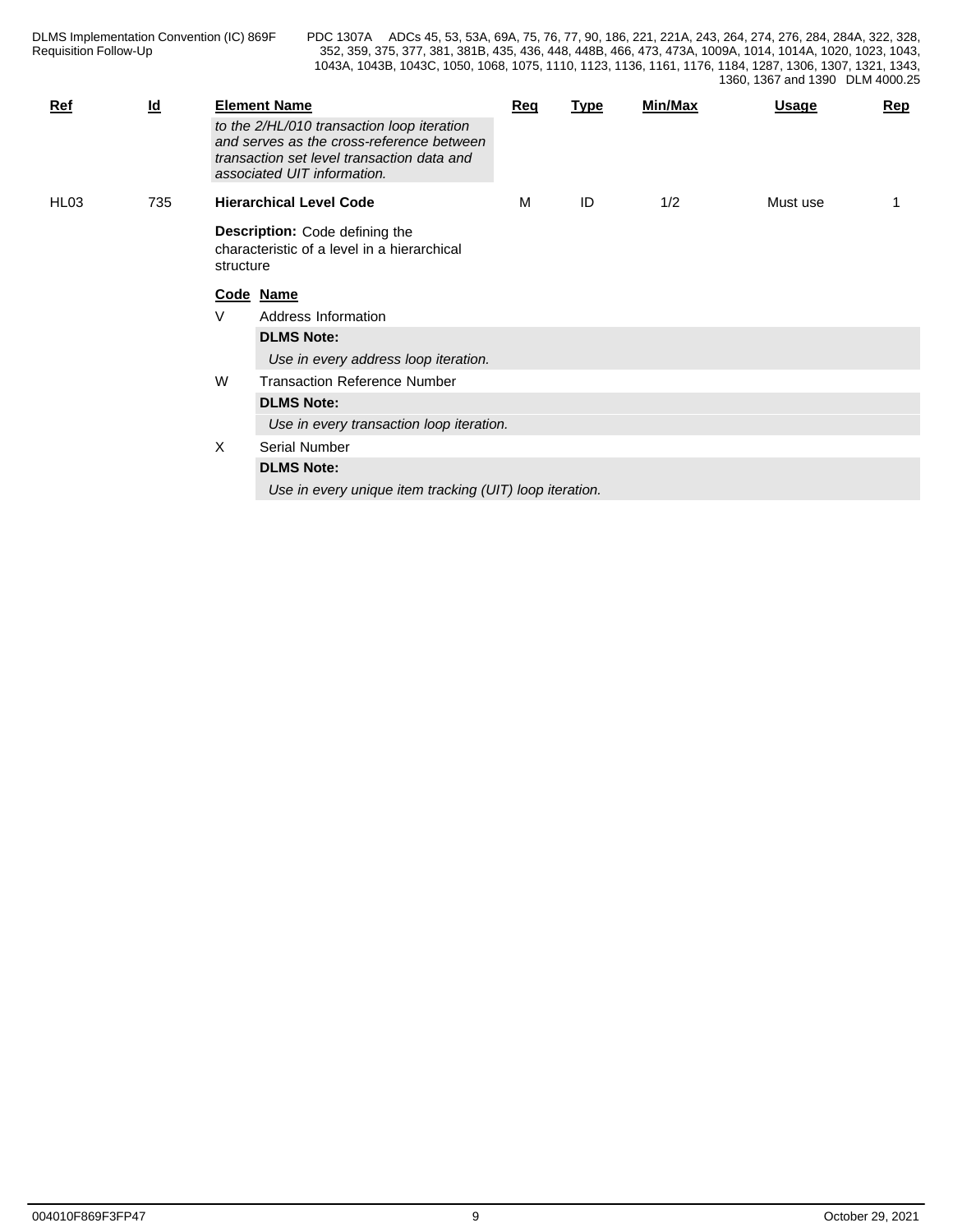# **DTM** Date/Time Reference

| $Pos: 30$                | Max: 10      |  |
|--------------------------|--------------|--|
| <b>Detail - Optional</b> |              |  |
| ∥Loop: HL                | Elements: 21 |  |

**User Option (Usage):** Used

**Purpose:** To specify pertinent dates and times

# **Syntax Rules:**

- 1. R020305 At least one of DTM02, DTM03 or DTM05 is required.
- 2. C0403 If DTM04 is present, then DTM03 is required.
- 3. P0506 If either DTM05 or DTM06 is present, then the other is required.

# **DLMS Note:**

*Use only in the 2/HL/010 transaction loops. Use multiple repetitions to identify dates or delivery periods associated with the requisitioner's requirements.*

| $Ref$ | $\underline{\mathsf{Id}}$ |     | <b>Element Name</b>                                                                                                                                                                                                                                                                               | <u>Req</u> | <b>Type</b> | Min/Max | <b>Usage</b> | <b>Rep</b> |
|-------|---------------------------|-----|---------------------------------------------------------------------------------------------------------------------------------------------------------------------------------------------------------------------------------------------------------------------------------------------------|------------|-------------|---------|--------------|------------|
| DTM01 | 374                       |     | <b>Date/Time Qualifier</b>                                                                                                                                                                                                                                                                        | M          | ID          | 3/3     | Must use     | 1          |
|       |                           |     | <b>Description:</b> Code specifying type of date<br>or time, or both date and time                                                                                                                                                                                                                |            |             |         |              |            |
|       |                           |     | Code Name                                                                                                                                                                                                                                                                                         |            |             |         |              |            |
|       |                           | 002 | <b>Delivery Requested</b>                                                                                                                                                                                                                                                                         |            |             |         |              |            |
|       |                           |     | <b>DLMS Note:</b>                                                                                                                                                                                                                                                                                 |            |             |         |              |            |
|       |                           |     | For DLA use only to identify the DLA-calculated delivery date used for internal processing of a<br>customer order.                                                                                                                                                                                |            |             |         |              |            |
|       |                           | 043 | Publication                                                                                                                                                                                                                                                                                       |            |             |         |              |            |
|       |                           |     | <b>DLMS Note:</b>                                                                                                                                                                                                                                                                                 |            |             |         |              |            |
|       |                           |     | Use only when requisitioning nonstandard materiel to cite the manufacturer's catalog publication date<br>when a catalog is identified in the 2/LIN/050 segment.                                                                                                                                   |            |             |         |              |            |
|       |                           | 063 | Do Not Deliver After                                                                                                                                                                                                                                                                              |            |             |         |              |            |
|       |                           |     | <b>DLMS Note:</b>                                                                                                                                                                                                                                                                                 |            |             |         |              |            |
|       |                           |     | Use to identify the latest acceptable delivery date for the materiel requisitioned. For conventional<br>ammunition requirements, it defines the latest acceptable delivery date for the required delivery period.                                                                                 |            |             |         |              |            |
|       |                           | 064 | Do Not Deliver Before                                                                                                                                                                                                                                                                             |            |             |         |              |            |
|       |                           |     | <b>DLMS Note:</b>                                                                                                                                                                                                                                                                                 |            |             |         |              |            |
|       |                           |     | Use to identify the earliest acceptable delivery date for the materiel requisitioned. For conventional<br>ammunition requirements, it defines the earliest acceptable delivery date for the required delivery<br>period.                                                                          |            |             |         |              |            |
|       |                           | 802 | Date of Action                                                                                                                                                                                                                                                                                    |            |             |         |              |            |
|       |                           |     | <b>DLMS Note:</b>                                                                                                                                                                                                                                                                                 |            |             |         |              |            |
|       |                           |     | Authorized for use on an Intra-Army basis to identify the date stamp of when the Army retail activity<br>generated the action. Date required in order to accurately process transactions relative to image,<br>post-post and working requisitions submitted by Army Single Stock Fund activities. |            |             |         |              |            |
|       |                           | 996 | <b>Required Delivery</b>                                                                                                                                                                                                                                                                          |            |             |         |              |            |
|       |                           |     | <b>DLMS Note:</b>                                                                                                                                                                                                                                                                                 |            |             |         |              |            |
|       |                           |     | For Foreign Military Sales (FMS) and MAP/GA requirements, use to identify the required availability<br>date. For all other users it is the required deliver date.                                                                                                                                 |            |             |         |              |            |
|       |                           | 999 | Document Date                                                                                                                                                                                                                                                                                     |            |             |         |              |            |
|       |                           |     | <b>DLMS Note:</b>                                                                                                                                                                                                                                                                                 |            |             |         |              |            |
|       |                           |     | Use only when requisitioning nonstandard materiel. Cite the effective date of the drawing number<br>(when using code PT) or the drawing revision number (when using code DR with code PT) identified in<br>2/LIN/050.                                                                             |            |             |         |              |            |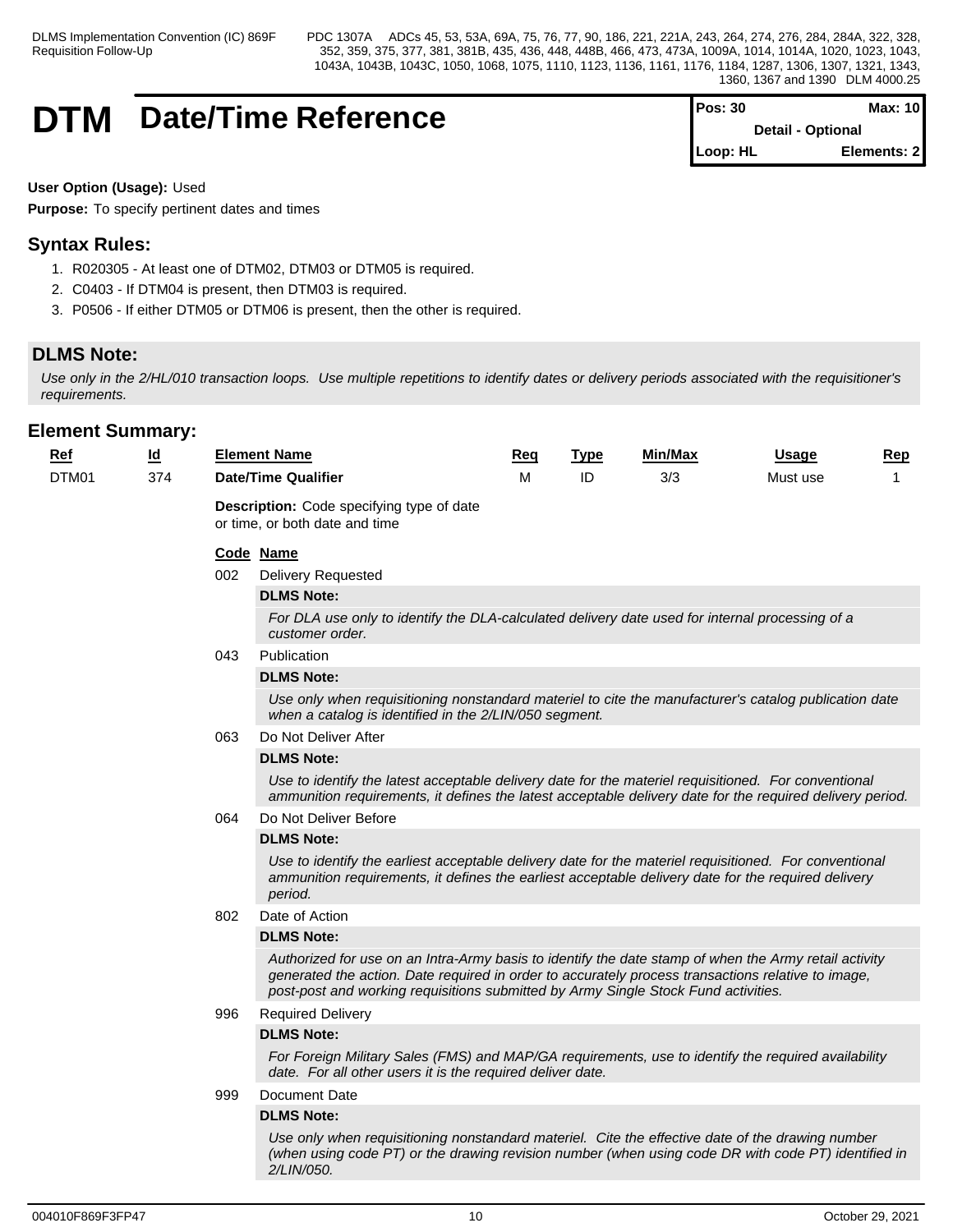| <u>Ref</u> | <u>Ιđ</u> | Element Name                                                                                                                                                                                                                                                                                     | Req | Type | Min/Max | <b>Usage</b> | <u>Rep</u> |
|------------|-----------|--------------------------------------------------------------------------------------------------------------------------------------------------------------------------------------------------------------------------------------------------------------------------------------------------|-----|------|---------|--------------|------------|
| DTM02      | 373       | <b>Date</b>                                                                                                                                                                                                                                                                                      |     | דרו  | 8/8     | Used         |            |
|            |           | $\mathbf{B}$ and $\mathbf{B}$ and $\mathbf{B}$ and $\mathbf{B}$ and $\mathbf{B}$ and $\mathbf{B}$ and $\mathbf{B}$ and $\mathbf{B}$ and $\mathbf{B}$ and $\mathbf{B}$ and $\mathbf{B}$ and $\mathbf{B}$ and $\mathbf{B}$ and $\mathbf{B}$ and $\mathbf{B}$ and $\mathbf{B}$ and $\mathbf{B}$ and |     |      |         |              |            |

**Description:** Date expressed as CCYYMMDD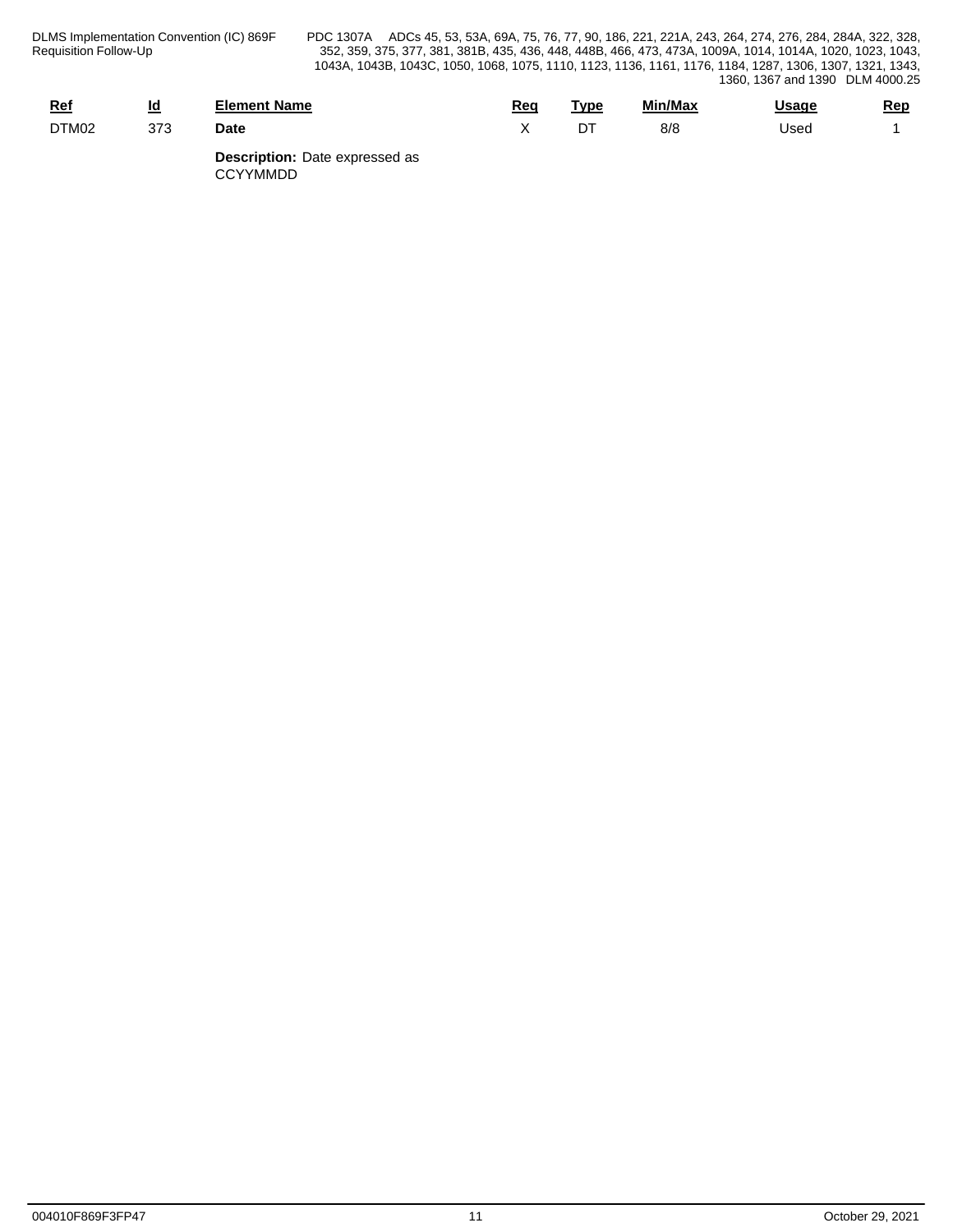# **LIN** Item Identification **Pos:** 50 **Max:** >1

**Detail - Optional Loop: HL Elements: 30**

## **User Option (Usage):** Used

**Purpose:** To specify basic item identification data

# **Syntax Rules:**

- 1. P0405 If either LIN04 or LIN05 is present, then the other is required.
- 2. P0607 If either LIN06 or LIN07 is present, then the other is required.
- 3. P0809 If either LIN08 or LIN09 is present, then the other is required.
- 4. P1011 If either LIN10 or LIN11 is present, then the other is required.
- 5. P1213 If either LIN12 or LIN13 is present, then the other is required.
- 6. P1415 If either LIN14 or LIN15 is present, then the other is required.
- 7. P1617 If either LIN16 or LIN17 is present, then the other is required.
- 8. P1819 If either LIN18 or LIN19 is present, then the other is required.
- 9. P2021 If either LIN20 or LIN21 is present, then the other is required.
- 10. P2223 If either LIN22 or LIN23 is present, then the other is required.
- 11. P2425 If either LIN24 or LIN25 is present, then the other is required.
- 12. P2627 If either LIN26 or LIN27 is present, then the other is required.
- 13. P2829 If either LIN28 or LIN29 is present, then the other is required.
- 14. P3031 If either LIN30 or LIN31 is present, then the other is required.

## **Semantics:**

1. LIN01 is the line item identification

## **Comments:**

- 1. See the Data Dictionary for a complete list of IDs.
- 2. LIN02 through LIN31 provide for fifteen different product/service IDs for each item. For example: Case, Color, Drawing No., U.P.C. No., ISBN No., Model No., or SKU.

## **DLMS Note:**

*1. Use in 2/HL/010 transaction loop iterations to identify the nonstandard materiel. Use with the MEA, DTM, N1 and PID segments to fully identify the nonstandard materiel.*

*2. Use data element 235/234 pairs to identify data pertinent to the transaction. Present the information in any selected order. Unless otherwise specified, the multiple codes listed for a single qualifier data element identify the range of possible data requirements. When needed, use the next available combination of data element 235/234 pairs to provide the necessary data.*

*3. At this time, this transaction is not authorized for use to provide IUID information. A PDC must be submitted and approved, documenting the requirement and procedures before using this transaction for transmitting IUID. All references to IUID data are placeholders for future use.*

*4. Use in 2/HL/010 to identify either the Unique Item Identifier (UII), batch number, or lot number. Then use the 2/REF/105 segment for the other characteristics as needed.*

*5. Must use when requisitioning nonstandard materiel.*

*6. DLMS enhancement. The following nonstandard materiel identification includes data derived from the DD Form 1348-6.*

| <u>Ref</u> | <u>ld</u> | <b>Element Name</b>                                                                                                                                                    | <u>Req</u> | <u>Type</u> | Min/Max | <b>Usage</b> | <u>Rep</u> |
|------------|-----------|------------------------------------------------------------------------------------------------------------------------------------------------------------------------|------------|-------------|---------|--------------|------------|
| LIN02      | 235       | <b>Product/Service ID Qualifier</b>                                                                                                                                    | М          | ID          | 2/2     | Must use     |            |
|            |           | <b>Description:</b> Code identifying the<br>type/source of the descriptive number used<br>in Product/Service ID (234)<br><b>DLMS Note:</b> 1. Use only one of code B8, |            |             |         |              |            |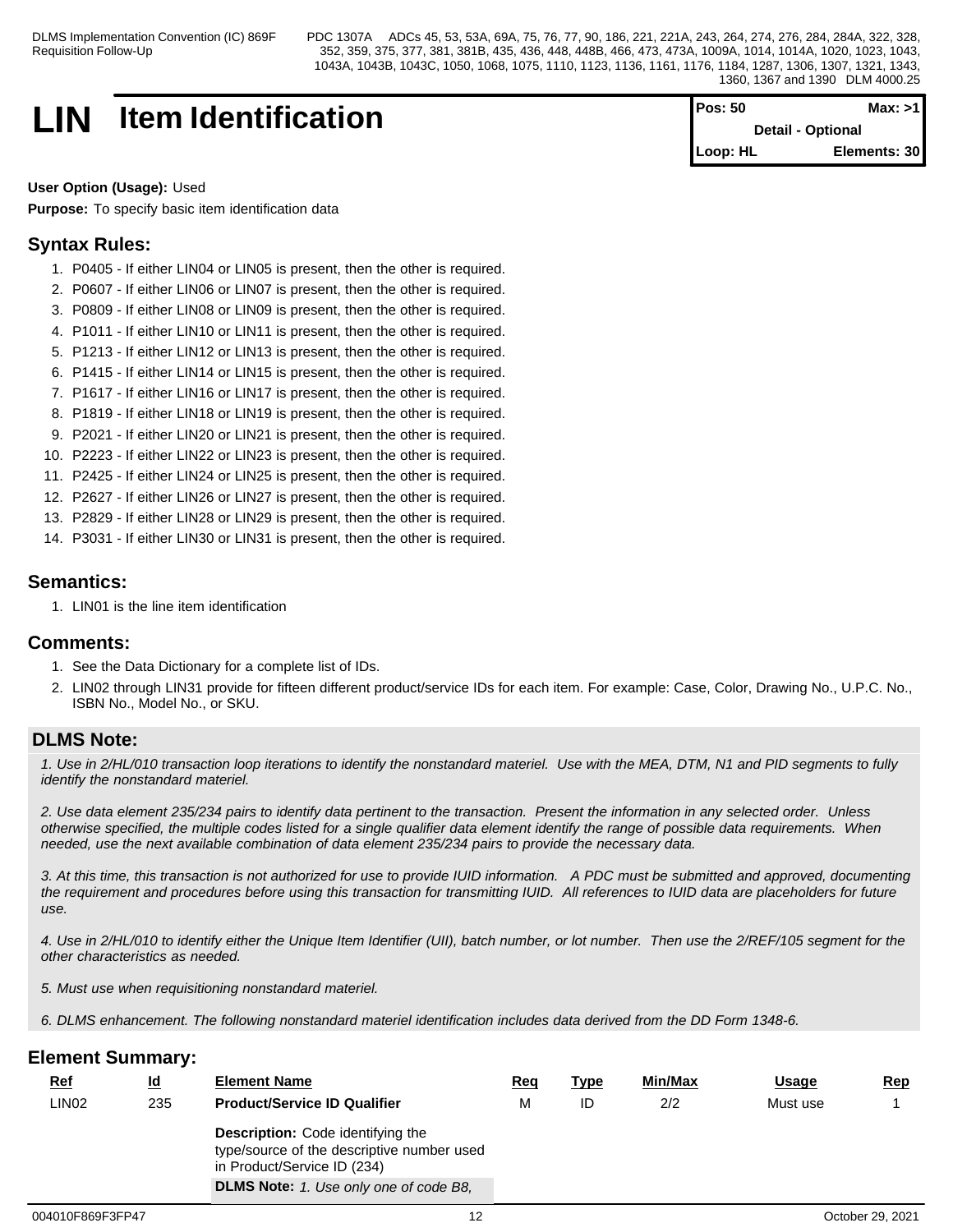| . . | ۰. |
|-----|----|
|     | v  |
|     |    |

|            |           |                |                                                                                                                                                                                                                                                                                                                                                                                             |     |             |         | 1360, 1367 and 1390 DLM 4000.25 |     |
|------------|-----------|----------------|---------------------------------------------------------------------------------------------------------------------------------------------------------------------------------------------------------------------------------------------------------------------------------------------------------------------------------------------------------------------------------------------|-----|-------------|---------|---------------------------------|-----|
| <u>Ref</u> | <u>ld</u> |                | <b>Element Name</b><br>LT or ZR to identify the UIT information.                                                                                                                                                                                                                                                                                                                            | Req | <b>Type</b> | Min/Max | <b>Usage</b>                    | Rep |
|            |           |                | Use only one of codes EN, UK, or UP to<br>identify items by Global Trade Item Number.<br>DLMS enhancements. Authorized for use<br>by non-DOD customers. Refer to ADC 1307<br>and PSC 1307A.                                                                                                                                                                                                 |     |             |         |                                 |     |
|            |           |                | 3. The following codes are authorized.                                                                                                                                                                                                                                                                                                                                                      |     |             |         |                                 |     |
|            |           |                | Code Name                                                                                                                                                                                                                                                                                                                                                                                   |     |             |         |                                 |     |
|            |           | AB             | Assembly                                                                                                                                                                                                                                                                                                                                                                                    |     |             |         |                                 |     |
|            |           |                | <b>DLMS Note:</b>                                                                                                                                                                                                                                                                                                                                                                           |     |             |         |                                 |     |
|            |           |                | Use to identify the assembly associated with the materiel.                                                                                                                                                                                                                                                                                                                                  |     |             |         |                                 |     |
|            |           | B <sub>8</sub> | <b>Batch Number</b>                                                                                                                                                                                                                                                                                                                                                                         |     |             |         |                                 |     |
|            |           |                | <b>DLMS Note:</b>                                                                                                                                                                                                                                                                                                                                                                           |     |             |         |                                 |     |
|            |           |                | Use in UIT loops to indicate the manufacturer's batch number or the number identifying the production<br>run.                                                                                                                                                                                                                                                                               |     |             |         |                                 |     |
|            |           | BH             | Finish/Hand Standard Reference                                                                                                                                                                                                                                                                                                                                                              |     |             |         |                                 |     |
|            |           |                | <b>DLMS Note:</b>                                                                                                                                                                                                                                                                                                                                                                           |     |             |         |                                 |     |
|            |           |                | Use to identify the fabric of the nonstandard materiel ordered under Federal Supply Schedule.                                                                                                                                                                                                                                                                                               |     |             |         |                                 |     |
|            |           | CL             | Color                                                                                                                                                                                                                                                                                                                                                                                       |     |             |         |                                 |     |
|            |           | <b>CN</b>      | <b>Commodity Name</b>                                                                                                                                                                                                                                                                                                                                                                       |     |             |         |                                 |     |
|            |           |                | <b>DLMS Note:</b>                                                                                                                                                                                                                                                                                                                                                                           |     |             |         |                                 |     |
|            |           |                | 1. Use to identify the nomenclature of the non-NSN materiel.<br>2. During the legacy MILSTRIP/DLMS transition, this field will be used to perpetuate/populate the Noun                                                                                                                                                                                                                      |     |             |         |                                 |     |
|            |           |                | Description of Item on MILSTRIP part-numbered requisition (corresponds to A02/A0B with Identification<br>Code C (rp 70)). During this time, a field length greater than 10 positions may be truncated or dropped<br>by the receiving application.                                                                                                                                           |     |             |         |                                 |     |
|            |           |                | 3. Under full DLMS, the field length shall be expanded to conform to this standard which allows 48<br>positions. DLMS-capable applications.                                                                                                                                                                                                                                                 |     |             |         |                                 |     |
|            |           |                | 4. Use to identify the FEMA Logistics Supply Chain Management System (LSCMS) Item Name. Refer to<br>ADC 1306.                                                                                                                                                                                                                                                                               |     |             |         |                                 |     |
|            |           | DR             | Drawing Revision Number                                                                                                                                                                                                                                                                                                                                                                     |     |             |         |                                 |     |
|            |           | EN             | European Article Number (EAN) (2-5-5-1)                                                                                                                                                                                                                                                                                                                                                     |     |             |         |                                 |     |
|            |           |                | <b>DLMS Note:</b>                                                                                                                                                                                                                                                                                                                                                                           |     |             |         |                                 |     |
|            |           |                | 1. This is the Global Trade Item Number (GTIN)-13.                                                                                                                                                                                                                                                                                                                                          |     |             |         |                                 |     |
|            |           |                | 2. DLMS enhancement. See introductory DLMS note 4a.                                                                                                                                                                                                                                                                                                                                         |     |             |         |                                 |     |
|            |           | F1             | <b>Catalog Number</b>                                                                                                                                                                                                                                                                                                                                                                       |     |             |         |                                 |     |
|            |           |                | <b>DLMS Note:</b>                                                                                                                                                                                                                                                                                                                                                                           |     |             |         |                                 |     |
|            |           |                | Use to identify the manufacturer's catalog which references the nonstandard materiel. Cite the effective<br>catalog publication date, if applicable, in 2/DTM/030 segment.                                                                                                                                                                                                                  |     |             |         |                                 |     |
|            |           | F <sub>2</sub> | <b>Technical Order Number</b>                                                                                                                                                                                                                                                                                                                                                               |     |             |         |                                 |     |
|            |           |                | <b>DLMS Note:</b>                                                                                                                                                                                                                                                                                                                                                                           |     |             |         |                                 |     |
|            |           |                | 1. During the legacy MILSTRIP/DLMS transition, this field will be used to perpetuate/populate the<br>Technical Order Number/Technical Manual Number identified on MILSTRIP part-numbered requisition<br>(corresponds to AM2/AMB with Identification Code A (rp 70). During this time, a field length greater<br>than 10 positions may be truncated or dropped by the receiving application. |     |             |         |                                 |     |
|            |           |                | 2. Under full DLMS, the field length shall be expanded to conform to this standard which allows 48<br>positions. DLMS-capable applications should plan to support this expanded field length as a DLMS<br>enhancement. See introductory DLMS 4f.                                                                                                                                            |     |             |         |                                 |     |
|            |           | ロっ             | Tochnical Manual Number                                                                                                                                                                                                                                                                                                                                                                     |     |             |         |                                 |     |

- F3 Technical Manual Number
- F4 Series Identifier **DLMS Note:**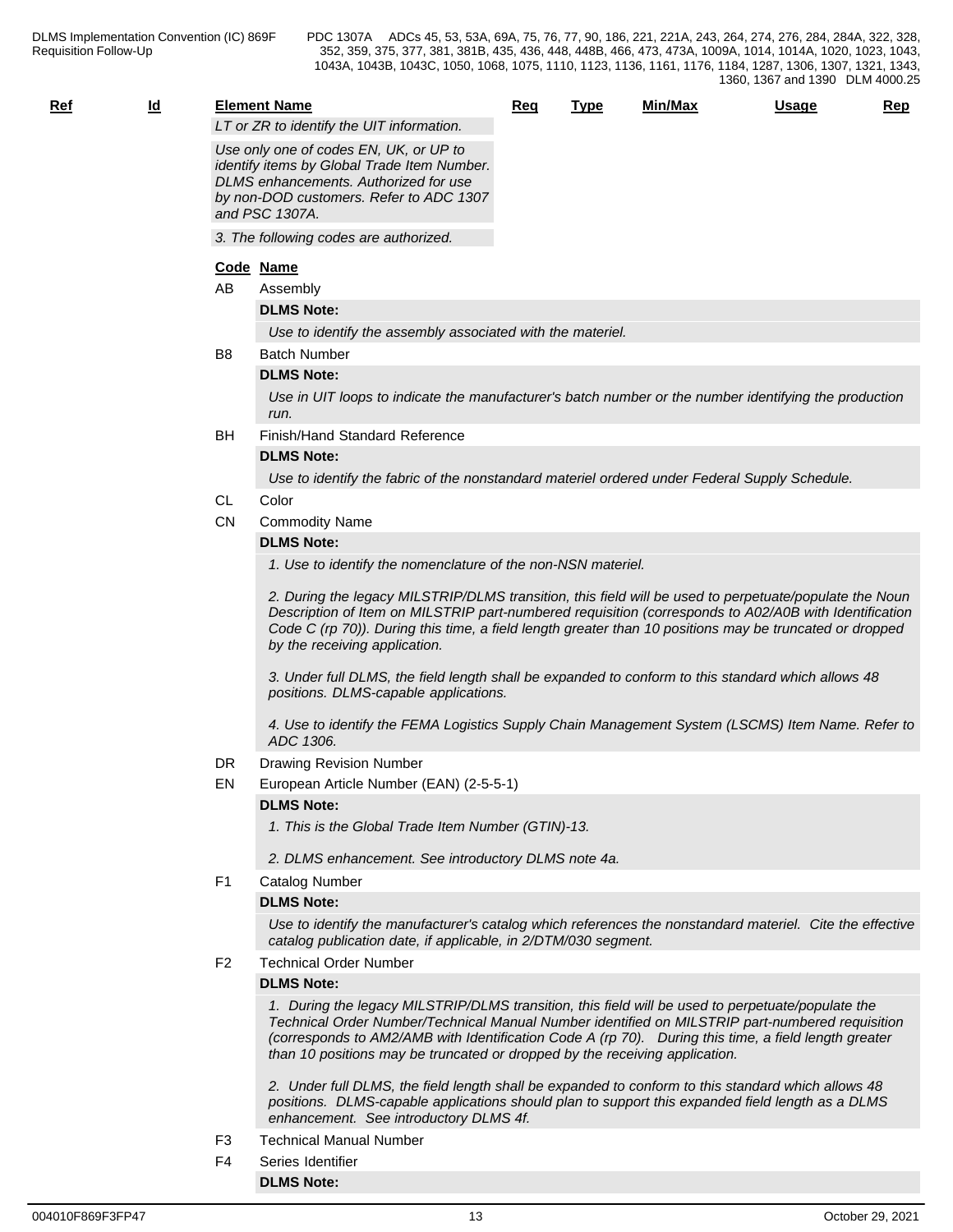## **Code Name**

*Use to identify the manufacturer's series number of the end item.*

### F7 End-Item Description

### **DLMS Note:**

*1. Use to identify the applicable end item which applies to the non-NSN materiel. Description may include the NSN of the end item and/or nomenclature.*

*2. During the legacy MILSTRIP/DLMS transition, this field will be used to perpetuate/populate the End Item Identification on MILSTRIP part-numbered requisition (corresponds to A02/A0B with Identification Code B (rp 70)). During this time, a field length greater than 10 positions may be truncated or dropped by the receiving application.* 

*3. Under full DLMS, the field length shall be expanded to conform to this standard which allows 48 positions. DLMS-capable applications should plan to support this expanded field length as a DLMS enhancement. See introductory DLMS 4f.*

#### GS General Specification Number

#### **DLMS Note:**

*Use to identify a specification number, other than a Military Specification (MILSPEC), associated with the nonstandard materiel.*

# LT Lot Number

## **DLMS Note:**

*Use in UIT loops to indicate the manufacturer's lot number.*

MF Manufacturer

### **DLMS Note:**

*Use to identify the manufacturer's make of the applicable end item for the nonstandard materiel.*

# MN Model Number

## **DLMS Note:**

*Use to identify the manufacturer's model number of the end item.*

- MS Military Specification (MILSPEC) Number
- PR Process Number

### **DLMS Note:**

*Use to identify a general operating specification which cannot be identified by use of the 2/MEA/070 segment. For example, the MEA segment use is primarily to identify physical sizes and dimensions of nonstandard materiel. Code PR use is to indicate specifications similar to output rated wattage and horsepower.*

PT Print or Drawing

### **DLMS Note:**

*1. Use to identify the applicable drawing numbers for the nonstandard materiel.*

*2. During the legacy MILSTRIP/DLMS transition, this field will be used to perpetuate/populate the Drawing or Specification Number on MILSTRIP part-numbered requisition (corresponds to A02/A0B with Identification Code D (rp 70)). During this time, a field length greater than 10 positions may be truncated or dropped by the receiving application.* 

*3. Under full DLMS, the field length shall be expanded to conform to this standard which allows 48 positions. DLMS-capable applications should plan to support this expanded field length as a DLMS enhancement. See introductory DLMS 4f.*

### PW Part Drawing

### **DLMS Note:**

*Use to identify the applicable figure numbers for the nonstandard materiel.*

### SF Surface Finish

## **DLMS Note:**

*Use to identify the finish of the nonstandard materiel ordered under Federal Supply Schedule.*

SN Serial Number

## **DLMS Note:**

*Use to identify the manufacturer's serial number of the end item.*

UK U.P.C./EAN Shipping Container Code (1-2-5-5-1)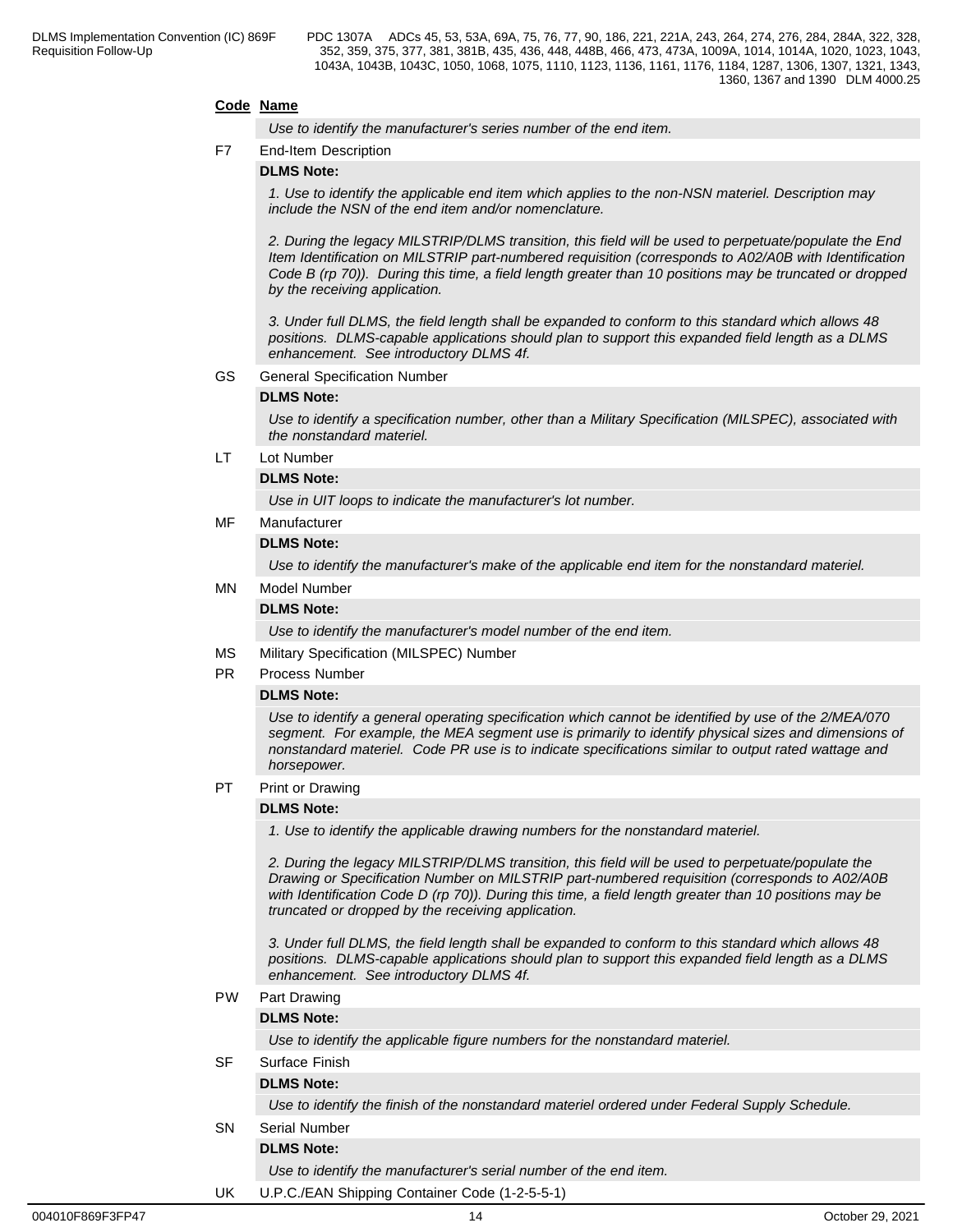|                   |     |                 | Code Name                                                                                      |              |    |      |          |                         |
|-------------------|-----|-----------------|------------------------------------------------------------------------------------------------|--------------|----|------|----------|-------------------------|
|                   |     |                 | <b>DLMS Note:</b>                                                                              |              |    |      |          |                         |
|                   |     |                 | 1. This is the Global Trade Item Number (GTIN)-14.                                             |              |    |      |          |                         |
|                   |     |                 | 2. DLMS enhancement. See introductory note 4a.                                                 |              |    |      |          |                         |
|                   |     | UP              | U.P.C. Consumer Package Code (1-5-5-1)                                                         |              |    |      |          |                         |
|                   |     |                 | <b>DLMS Note:</b>                                                                              |              |    |      |          |                         |
|                   |     |                 | 1. This Global Trade Item Number (GTIN)-12.                                                    |              |    |      |          |                         |
|                   |     |                 | 2. DLMS enhancement. See introductory note 4a.                                                 |              |    |      |          |                         |
|                   |     | VN<br><b>YP</b> | Vendor's (Seller's) Item Number<br><b>Publication Number</b>                                   |              |    |      |          |                         |
|                   |     |                 | <b>DLMS Note:</b>                                                                              |              |    |      |          |                         |
|                   |     |                 | 1. Use to identify the publications or catalogs.                                               |              |    |      |          |                         |
|                   |     |                 | 2. DLMS enhancement; see introductory DLMS note 4a.                                            |              |    |      |          |                         |
|                   |     | <b>ZR</b>       | Service Control Identification                                                                 |              |    |      |          |                         |
|                   |     |                 | <b>DLMS Note:</b>                                                                              |              |    |      |          |                         |
|                   |     |                 | Use in UIT loops to indicate the Unique Item Identifier (UII).                                 |              |    |      |          |                         |
|                   |     | ZZ              | Mutually Defined<br><b>DLMS Note:</b>                                                          |              |    |      |          |                         |
|                   |     |                 | Use to identify nonstandard materiel when all other authorized codes do not apply or cannot be |              |    |      |          |                         |
| LIN <sub>03</sub> | 234 |                 | determined.<br><b>Product/Service ID</b>                                                       | M            | AN | 1/48 | Must use | -1                      |
|                   |     |                 |                                                                                                |              |    |      |          |                         |
|                   |     |                 | Description: Identifying number for a<br>product or service                                    |              |    |      |          |                         |
| LIN <sub>04</sub> | 235 |                 | <b>Product/Service ID Qualifier</b>                                                            | X            | ID | 2/2  | Used     | $\overline{\mathbf{1}}$ |
|                   |     |                 | Description: Code identifying the<br>type/source of the descriptive number used                |              |    |      |          |                         |
|                   |     |                 | in Product/Service ID (234)                                                                    |              |    |      |          |                         |
| LIN <sub>05</sub> | 234 |                 | <b>Product/Service ID</b>                                                                      | X            | AN | 1/48 | Used     | $\overline{\mathbf{1}}$ |
|                   |     |                 | Description: Identifying number for a<br>product or service                                    |              |    |      |          |                         |
| LIN06             | 235 |                 | <b>Product/Service ID Qualifier</b>                                                            | X            | ID | 2/2  | Used     | $\overline{1}$          |
|                   |     |                 | Description: Code identifying the                                                              |              |    |      |          |                         |
|                   |     |                 | type/source of the descriptive number used                                                     |              |    |      |          |                         |
| LIN07             | 234 |                 | in Product/Service ID (234)<br><b>Product/Service ID</b>                                       | X            | AN | 1/48 | Used     | $\overline{1}$          |
|                   |     |                 |                                                                                                |              |    |      |          |                         |
|                   |     |                 | Description: Identifying number for a<br>product or service                                    |              |    |      |          |                         |
| LIN <sub>08</sub> | 235 |                 | <b>Product/Service ID Qualifier</b>                                                            | $\mathsf{X}$ | ID | 2/2  | Used     | $\overline{1}$          |
|                   |     |                 | Description: Code identifying the                                                              |              |    |      |          |                         |
|                   |     |                 | type/source of the descriptive number used<br>in Product/Service ID (234)                      |              |    |      |          |                         |
| LIN <sub>09</sub> | 234 |                 | <b>Product/Service ID</b>                                                                      | X            | AN | 1/48 | Used     | $\overline{1}$          |
|                   |     |                 | Description: Identifying number for a<br>product or service                                    |              |    |      |          |                         |
| <b>LIN10</b>      | 235 |                 | <b>Product/Service ID Qualifier</b>                                                            | X            | ID | 2/2  | Used     | $\overline{1}$          |
|                   |     |                 | Description: Code identifying the<br>type/source of the descriptive number used                |              |    |      |          |                         |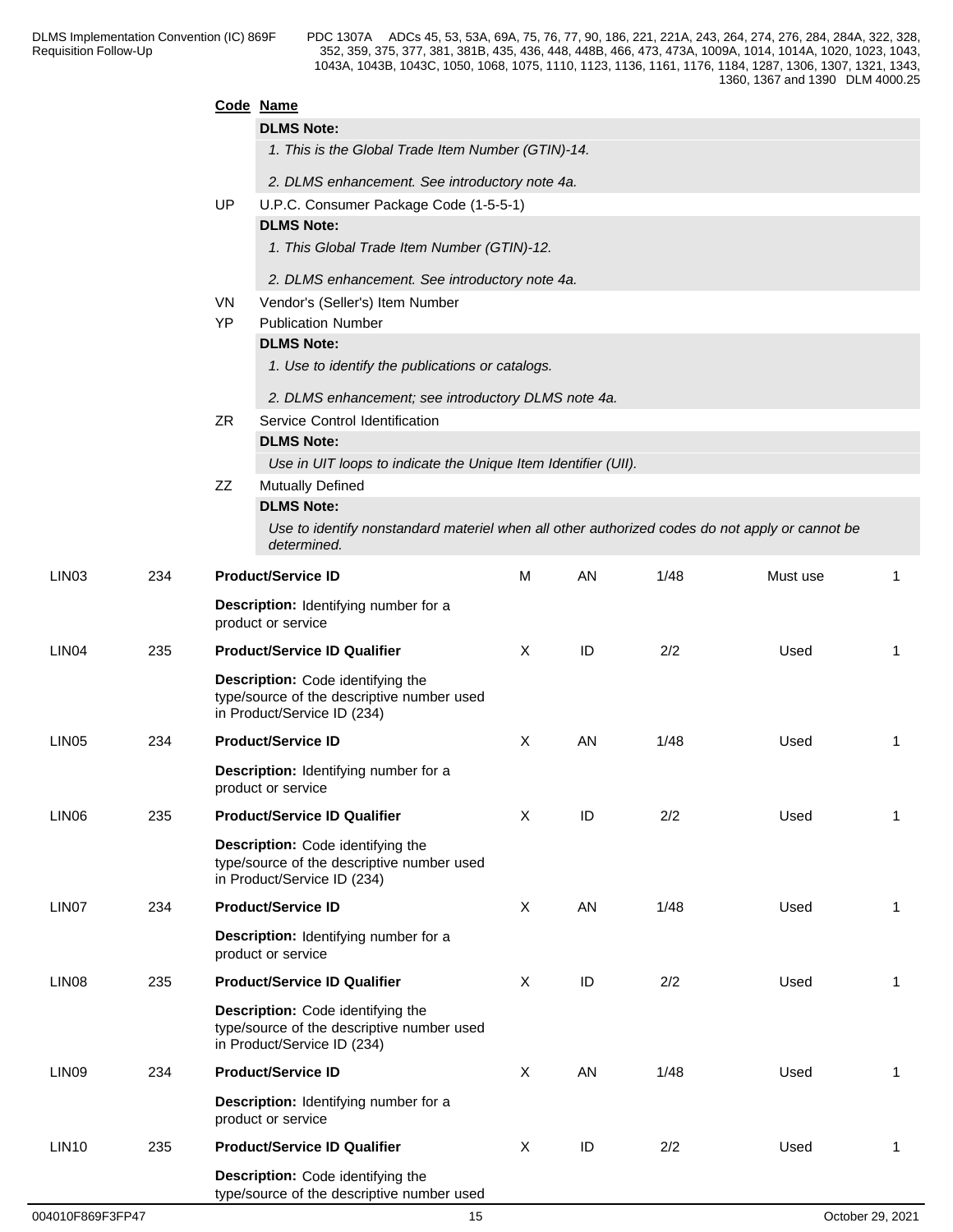| <b>Ref</b>        | $\underline{\mathsf{Id}}$ | <b>Element Name</b><br>in Product/Service ID (234)                                                             | Req          | <b>Type</b> | Min/Max | <b>Usage</b> | <b>Rep</b>     |
|-------------------|---------------------------|----------------------------------------------------------------------------------------------------------------|--------------|-------------|---------|--------------|----------------|
| LIN11             | 234                       | <b>Product/Service ID</b>                                                                                      | X            | AN          | 1/48    | Used         | 1              |
|                   |                           | Description: Identifying number for a<br>product or service                                                    |              |             |         |              |                |
| <b>LIN12</b>      | 235                       | <b>Product/Service ID Qualifier</b>                                                                            | X            | ID          | 2/2     | Used         | 1              |
|                   |                           | Description: Code identifying the<br>type/source of the descriptive number used<br>in Product/Service ID (234) |              |             |         |              |                |
| LIN <sub>13</sub> | 234                       | <b>Product/Service ID</b>                                                                                      | $\mathsf{X}$ | AN          | 1/48    | Used         | 1              |
|                   |                           | Description: Identifying number for a<br>product or service                                                    |              |             |         |              |                |
| <b>LIN14</b>      | 235                       | <b>Product/Service ID Qualifier</b>                                                                            | X            | ID          | 2/2     | Used         | 1              |
|                   |                           | Description: Code identifying the<br>type/source of the descriptive number used<br>in Product/Service ID (234) |              |             |         |              |                |
| <b>LIN15</b>      | 234                       | <b>Product/Service ID</b>                                                                                      | $\mathsf{X}$ | AN          | 1/48    | Used         | 1              |
|                   |                           | Description: Identifying number for a<br>product or service                                                    |              |             |         |              |                |
| <b>LIN16</b>      | 235                       | <b>Product/Service ID Qualifier</b>                                                                            | X            | ID          | 2/2     | Used         | 1              |
|                   |                           | Description: Code identifying the<br>type/source of the descriptive number used<br>in Product/Service ID (234) |              |             |         |              |                |
| LIN17             | 234                       | <b>Product/Service ID</b>                                                                                      | $\mathsf{X}$ | AN          | 1/48    | Used         | 1              |
|                   |                           | Description: Identifying number for a<br>product or service                                                    |              |             |         |              |                |
| <b>LIN18</b>      | 235                       | <b>Product/Service ID Qualifier</b>                                                                            | X            | ID          | 2/2     | Used         | 1              |
|                   |                           | Description: Code identifying the<br>type/source of the descriptive number used<br>in Product/Service ID (234) |              |             |         |              |                |
| <b>LIN19</b>      | 234                       | <b>Product/Service ID</b>                                                                                      | X            | AN          | 1/48    | Used         | 1              |
|                   |                           | Description: Identifying number for a<br>product or service                                                    |              |             |         |              |                |
| <b>LIN20</b>      | 235                       | <b>Product/Service ID Qualifier</b>                                                                            | X            | ID          | 2/2     | Used         | $\overline{1}$ |
|                   |                           | Description: Code identifying the<br>type/source of the descriptive number used<br>in Product/Service ID (234) |              |             |         |              |                |
| <b>LIN21</b>      | 234                       | <b>Product/Service ID</b>                                                                                      | $\mathsf{X}$ | AN          | 1/48    | Used         | -1             |
|                   |                           | Description: Identifying number for a<br>product or service                                                    |              |             |         |              |                |
| <b>LIN22</b>      | 235                       | <b>Product/Service ID Qualifier</b>                                                                            | X            | ID          | 2/2     | Used         | -1             |
|                   |                           | Description: Code identifying the<br>type/source of the descriptive number used<br>in Product/Service ID (234) |              |             |         |              |                |
| LIN <sub>23</sub> | 234                       | <b>Product/Service ID</b>                                                                                      | X            | AN          | 1/48    | Used         | -1             |
|                   |                           | Description: Identifying number for a<br>product or service                                                    |              |             |         |              |                |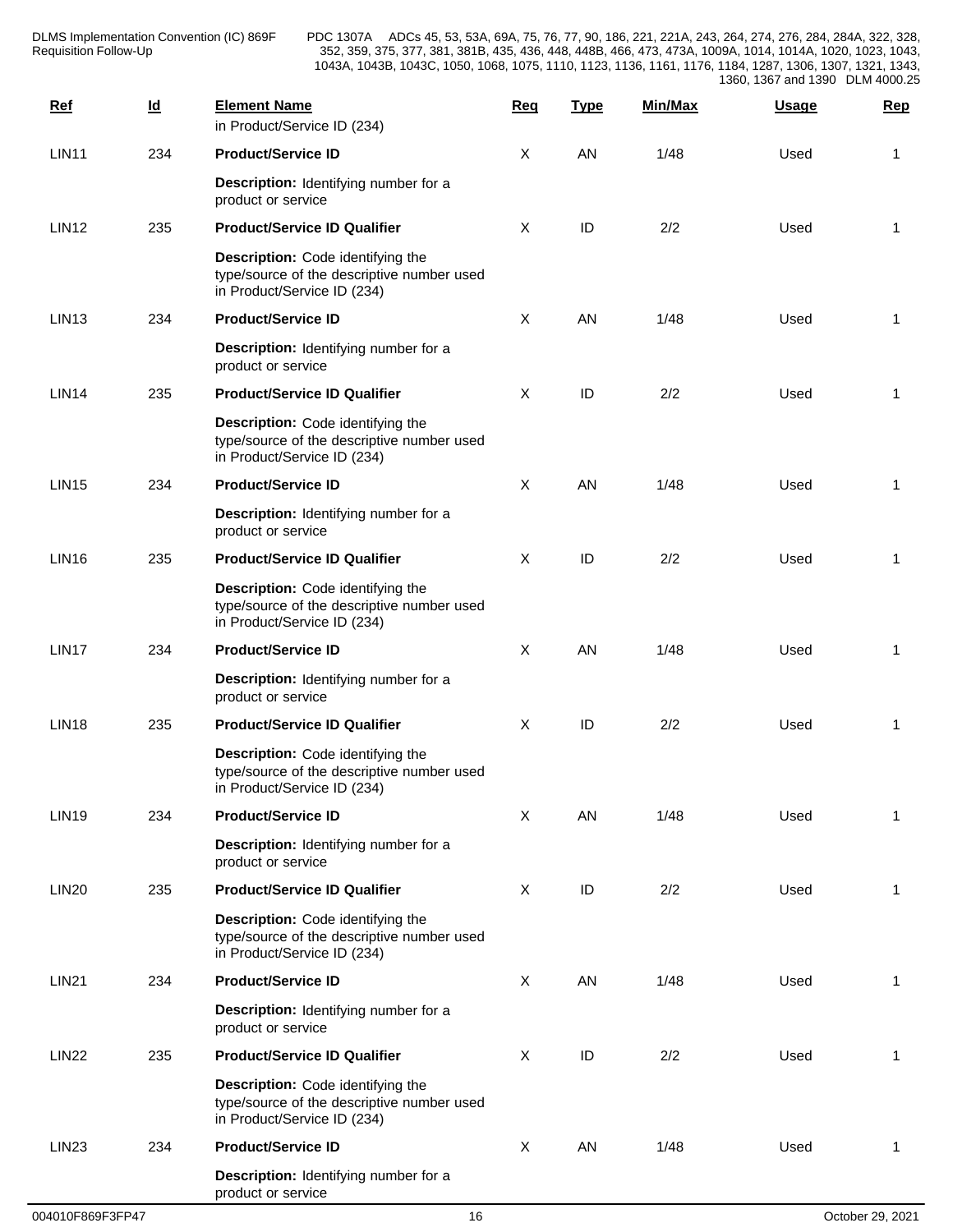| <b>Ref</b>   | $\underline{\mathsf{Id}}$ | <b>Element Name</b>                                                                                            | Req          | <b>Type</b> | Min/Max | <b>Usage</b> | Rep            |
|--------------|---------------------------|----------------------------------------------------------------------------------------------------------------|--------------|-------------|---------|--------------|----------------|
| <b>LIN24</b> | 235                       | <b>Product/Service ID Qualifier</b>                                                                            | X            | ID          | 2/2     | Used         | 1              |
|              |                           | Description: Code identifying the<br>type/source of the descriptive number used<br>in Product/Service ID (234) |              |             |         |              |                |
| <b>LIN25</b> | 234                       | <b>Product/Service ID</b>                                                                                      | $\sf X$      | AN          | 1/48    | Used         | 1              |
|              |                           | Description: Identifying number for a<br>product or service                                                    |              |             |         |              |                |
| <b>LIN26</b> | 235                       | <b>Product/Service ID Qualifier</b>                                                                            | X            | ID          | 2/2     | Used         | $\mathbf{1}$   |
|              |                           | Description: Code identifying the<br>type/source of the descriptive number used<br>in Product/Service ID (234) |              |             |         |              |                |
| <b>LIN27</b> | 234                       | <b>Product/Service ID</b>                                                                                      | $\sf X$      | AN          | 1/48    | Used         | $\overline{1}$ |
|              |                           | Description: Identifying number for a<br>product or service                                                    |              |             |         |              |                |
| <b>LIN28</b> | 235                       | <b>Product/Service ID Qualifier</b>                                                                            | $\mathsf{X}$ | ID          | 2/2     | Used         | -1             |
|              |                           | Description: Code identifying the<br>type/source of the descriptive number used<br>in Product/Service ID (234) |              |             |         |              |                |
| <b>LIN29</b> | 234                       | <b>Product/Service ID</b>                                                                                      | $\mathsf{X}$ | AN          | 1/48    | Used         | $\overline{1}$ |
|              |                           | Description: Identifying number for a<br>product or service                                                    |              |             |         |              |                |
| <b>LIN30</b> | 235                       | <b>Product/Service ID Qualifier</b>                                                                            | $\mathsf{X}$ | ID          | 2/2     | Used         | 1              |
|              |                           | Description: Code identifying the<br>type/source of the descriptive number used<br>in Product/Service ID (234) |              |             |         |              |                |
| <b>LIN31</b> | 234                       | <b>Product/Service ID</b>                                                                                      | $\mathsf{X}$ | AN          | 1/48    | Used         | $\mathbf{1}$   |
|              |                           | Description: Identifying number for a<br>product or service                                                    |              |             |         |              |                |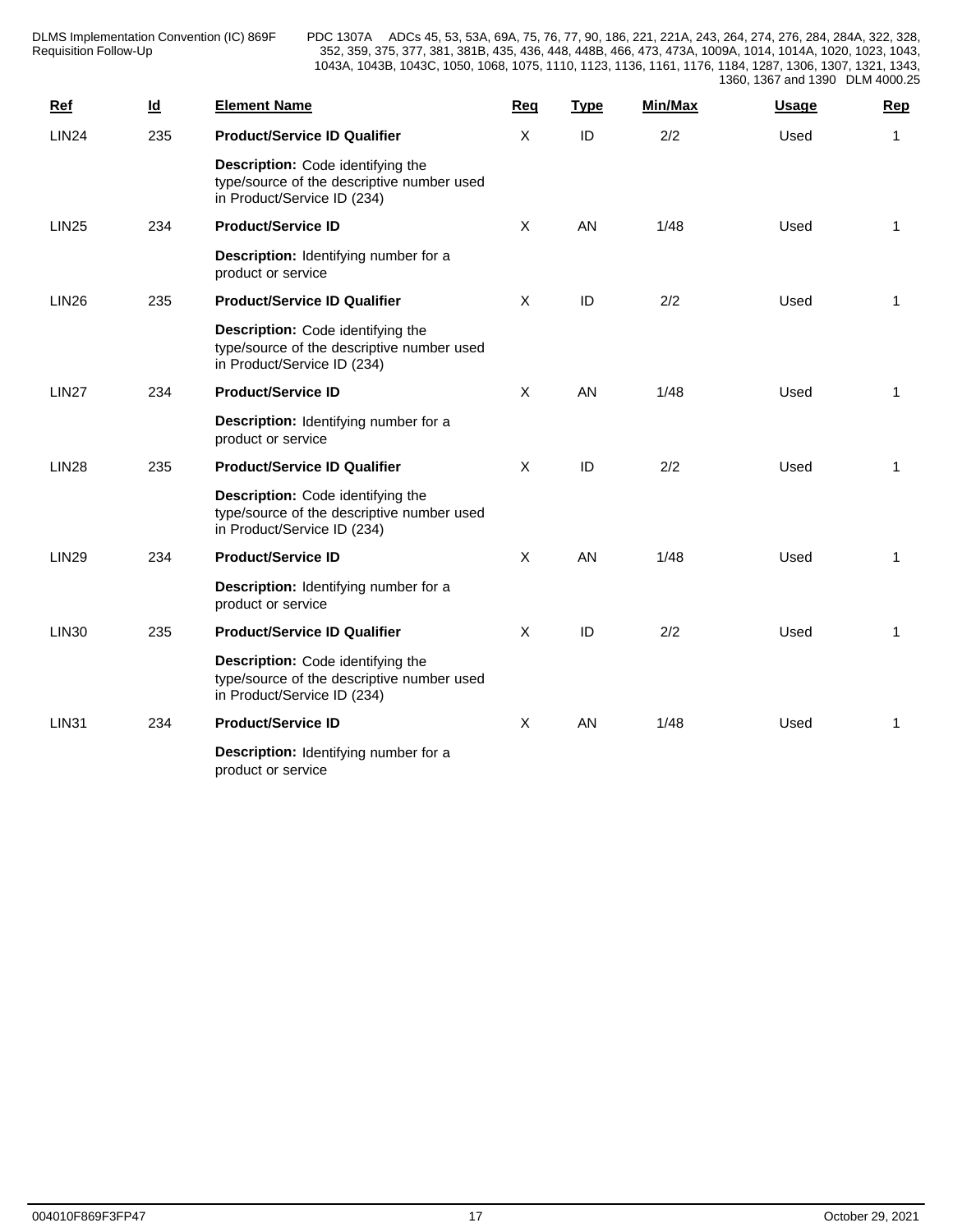# **PID** Product/Item Description

| IPos: 60 | Max: 1000                |  |
|----------|--------------------------|--|
|          | <b>Detail - Optional</b> |  |
| Loop: HL | Elements: 31             |  |

## **User Option (Usage):** Used

**Purpose:** To describe a product or process in coded or free-form format

# **Syntax Rules:**

- 1. C0403 If PID04 is present, then PID03 is required.
- 2. R0405 At least one of PID04 or PID05 is required.
- 3. C0703 If PID07 is present, then PID03 is required.
- 4. C0804 If PID08 is present, then PID04 is required.
- 5. C0905 If PID09 is present, then PID05 is required.

# **Semantics:**

- 1. Use PID03 to indicate the organization that publishes the code list being referred to.
- 2. PID04 should be used for industry-specific product description codes.
- 3. PID08 describes the physical characteristics of the product identified in PID04. A "Y" indicates that the specified attribute applies to this item; an "N" indicates it does not apply. Any other value is indeterminate.
- 4. PID09 is used to identify the language being used in PID05.

# **Comments:**

- 1. If PID01 equals "F", then PID05 is used. If PID01 equals "S", then PID04 is used. If PID01 equals "X", then both PID04 and PID05 are used.
- 2. Use PID06 when necessary to refer to the product surface or layer being described in the segment.
- 3. PID07 specifies the individual code list of the agency specified in PID03.

# **DLMS Note:**

*1. Use in 2/HL/010 transaction loop iterations to describe nonstandard materiel when the 2/LIN/050 and 2/MEA/070 segments do not provide adequate descriptive capability. Use multiple repetitions to provide the narrative descriptive information.*

*2. Use in 2/HL/010 transaction loop iterations to identify exception data associated with the transaction. Use during extraordinary situations requiring manual intervention in the requisition processing routine.*

*3. Exception data associated with the requisition is a DLMS enhancement; see introductory DLMS note 4a.* 

*4. Use with Requisition Exception Data Transaction (DLA DIC YRZ) to indicate technical/descriptive exception information or pick, pack/special delivery instructions or extended part number. See introductory DLMS note 4f.*

| $Ref$             | $\underline{\mathsf{Id}}$ | <b>Element Name</b>                                                                                                                                                                                  | Req | <b>Type</b> | Min/Max | <b>Usage</b> | <u>Rep</u> |
|-------------------|---------------------------|------------------------------------------------------------------------------------------------------------------------------------------------------------------------------------------------------|-----|-------------|---------|--------------|------------|
| PID <sub>01</sub> | 349                       | <b>Item Description Type</b>                                                                                                                                                                         | м   | ID          | 1/1     | Must use     |            |
|                   |                           | <b>Description:</b> Code indicating the format of<br>a description                                                                                                                                   |     |             |         |              |            |
|                   |                           | Code Name<br>F.<br>Free-form                                                                                                                                                                         |     |             |         |              |            |
| PID <sub>02</sub> | 750                       | <b>Product/Process Characteristic Code</b>                                                                                                                                                           | O   | ID          | 2/3     | Must use     |            |
|                   |                           | <b>Description:</b> Code identifying the general<br>class of a product or process characteristic                                                                                                     |     |             |         |              |            |
|                   |                           | Code Name                                                                                                                                                                                            |     |             |         |              |            |
|                   |                           | 08<br>Product                                                                                                                                                                                        |     |             |         |              |            |
|                   |                           | <b>DLMS Note:</b>                                                                                                                                                                                    |     |             |         |              |            |
|                   |                           | Use with Requisition Exception Data Transaction (DLA DIC YRZ-Transaction Code PN) to indicate an<br>extended part number. Only a single instance of the segment is used with this PID02 qualifier. A |     |             |         |              |            |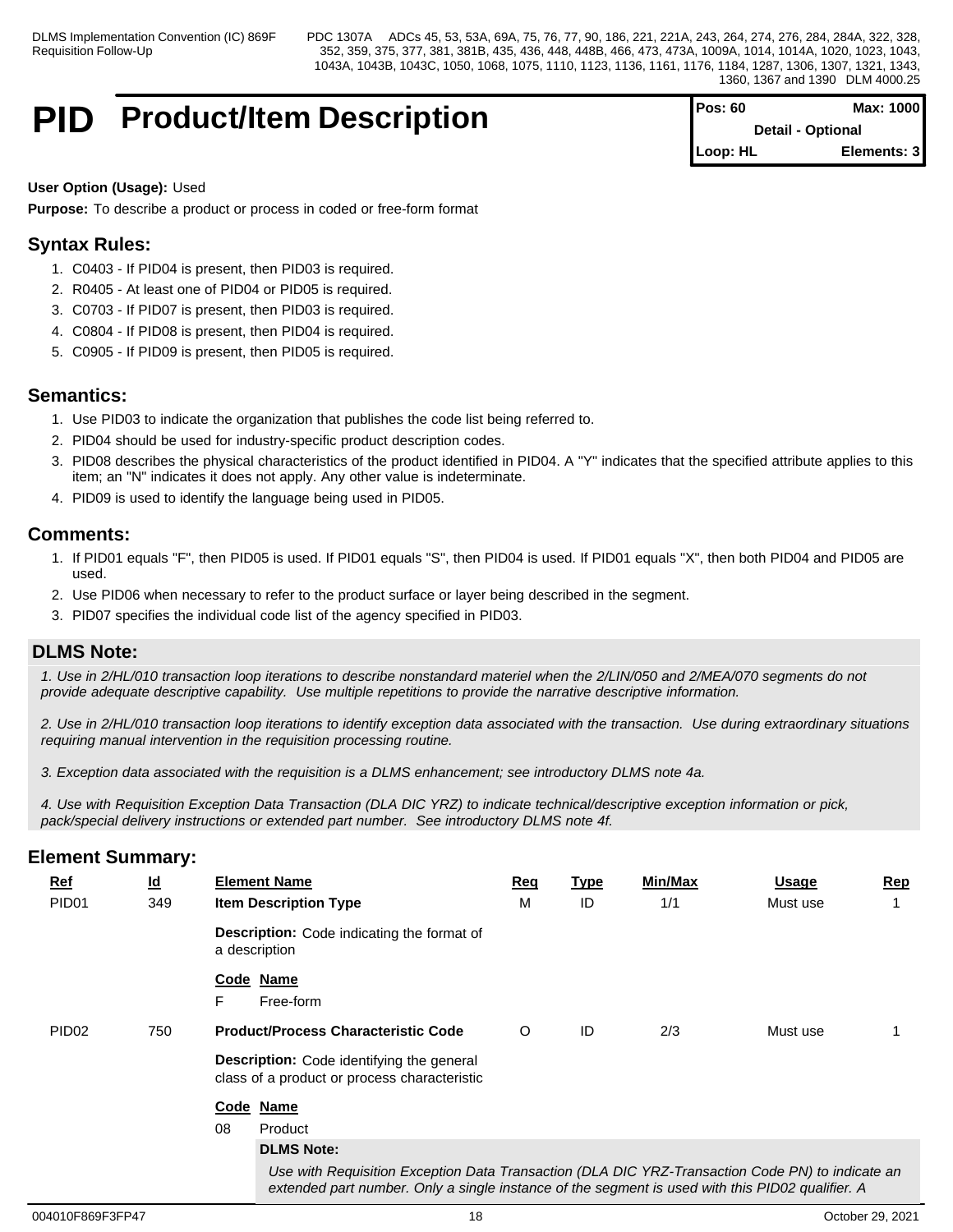## **Code Name**

*maximum of 60 positions of text (including spaces) may be sent. See introductory DLMS note 4f.*

## GEN General Description

# **DLMS Note:**

*1. Use in conjunction with nonstandard materiel descriptions.*

*2. Use with Requisition Exception Data Transaction (DLA DIC YRZ-Line Counters 01-20) to indicate technical/ descriptive exception information for procurement purposes. Segment may be repeated up to 20 times with same PID02 qualifier. A maximum of 60 positions (including spaces) may be sent for each occurrence of the PID02. A maximum of 1200 positions of text (including spaces) may be sent. Pick, pack, and special delivery type instructions (DLA DIC YRZ-Line Counters 01-06) may also be entered as exception data to be forwarded to a DSS storage activity, as part of an exception MRO. This type of data is limited to 360 positions (including spaces) which would be the segment repeated up to 6 times with the same PID02 qualifier. See introductory DLMS note 4f.*

### PID05 352 **Description**

X AN 1/80 Must use 1

**Description:** A free-form description to clarify the related data elements and their content

**DLMS Note:** *1. Use in conjunction with PID01 code F to describe the nonstandard materiel.*

*2. The field size is limited to a maximum of 60 positions (including spaces) in each occurrence of PID05. The total positions allowed is limited to 1200 (including spaces) which is a maximum of 20 occurrences of the PID05. See introductory DLMS note 4d.*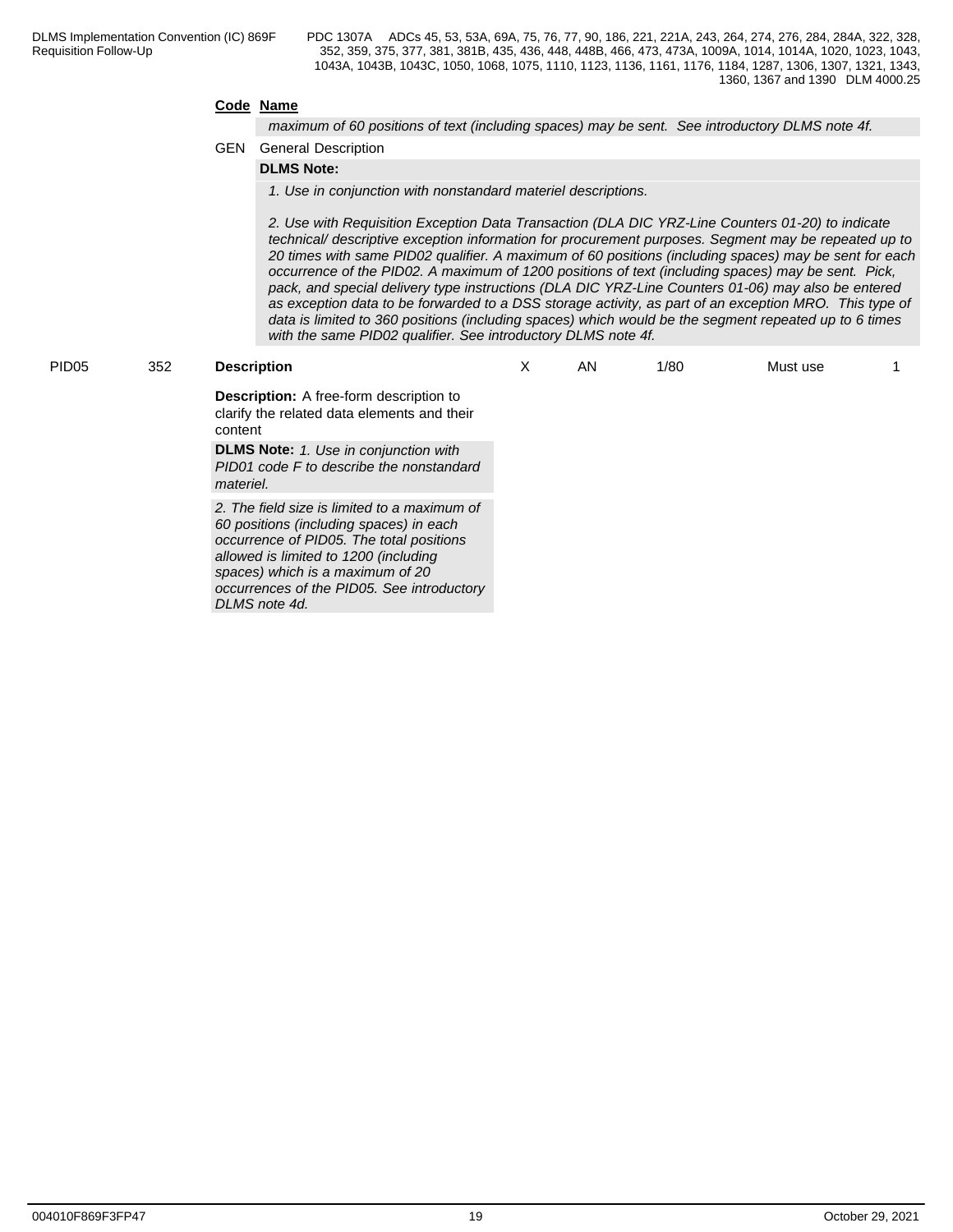# **MEA** Measurements

| IPos: 70                 | Max: $401$  |  |
|--------------------------|-------------|--|
| <b>Detail - Optional</b> |             |  |
| <b>ILoop: HL</b>         | Elements: 3 |  |

## **User Option (Usage):** Used

**Purpose:** To specify physical measurements or counts, including dimensions, tolerances, variances, and weights(See Figures Appendix for example of use of C001)

# **Syntax Rules:**

- 1. R03050608 At least one of MEA03, MEA05, MEA06 or MEA08 is required.
- 2. C0504 If MEA05 is present, then MEA04 is required.
- 3. C0604 If MEA06 is present, then MEA04 is required.
- 4. L07030506 If MEA07 is present, then at least one of MEA03, MEA05 or MEA06 is required.
- 5. E0803 Only one of MEA08 or MEA03 may be present.

## **Semantics:**

1. MEA04 defines the unit of measure for MEA03, MEA05, and MEA06.

## **Comments:**

1. When citing dimensional tolerances, any measurement requiring a sign (+ or -), or any measurement where a positive (+) value cannot be assumed, use MEA05 as the negative (-) value and MEA06 as the positive (+) value.

# **DLMS Note:**

*Use in 2/HL/010 transaction loop iterations to identify any measurement/dimensions related to the nonstandard materiel being requisitioned.*

| $Ref$ | $\underline{\mathsf{Id}}$ |            | <b>Element Name</b>                                                                                                                                                                                     | <b>Req</b> | <b>Type</b> | Min/Max | <b>Usage</b> | Rep          |
|-------|---------------------------|------------|---------------------------------------------------------------------------------------------------------------------------------------------------------------------------------------------------------|------------|-------------|---------|--------------|--------------|
| MEA02 | 738                       |            | <b>Measurement Qualifier</b>                                                                                                                                                                            | O          | $\sf ID$    | 1/3     | Must use     | $\mathbf{1}$ |
|       |                           | MEA04.     | Description: Code identifying a specific<br>product or process characteristic to which a<br>measurement applies<br><b>DLMS Note:</b> Use to identify the specific<br>dimension/measurement in MEA03 and |            |             |         |              |              |
|       |                           |            | Code Name                                                                                                                                                                                               |            |             |         |              |              |
|       |                           | G          | Gross Weight                                                                                                                                                                                            |            |             |         |              |              |
|       |                           | DI         | Diameter                                                                                                                                                                                                |            |             |         |              |              |
|       |                           | DN         | Density                                                                                                                                                                                                 |            |             |         |              |              |
|       |                           | DP         | Depth                                                                                                                                                                                                   |            |             |         |              |              |
|       |                           | FQ         | Frequency                                                                                                                                                                                               |            |             |         |              |              |
|       |                           | GL         | Gloss                                                                                                                                                                                                   |            |             |         |              |              |
|       |                           | HT         | Height                                                                                                                                                                                                  |            |             |         |              |              |
|       |                           | ID         | Inside Diameter                                                                                                                                                                                         |            |             |         |              |              |
|       |                           | LN         | Length                                                                                                                                                                                                  |            |             |         |              |              |
|       |                           | <b>MD</b>  | Measurement Voltage                                                                                                                                                                                     |            |             |         |              |              |
|       |                           | OD         | Outside Diameter                                                                                                                                                                                        |            |             |         |              |              |
|       |                           | <b>PB</b>  | Pressure                                                                                                                                                                                                |            |             |         |              |              |
|       |                           | <b>TF</b>  | Tensile                                                                                                                                                                                                 |            |             |         |              |              |
|       |                           | <b>TH</b>  | Thickness                                                                                                                                                                                               |            |             |         |              |              |
|       |                           | VO         | Voltage                                                                                                                                                                                                 |            |             |         |              |              |
|       |                           | <b>WD</b>  | Width                                                                                                                                                                                                   |            |             |         |              |              |
|       |                           | WT         | Weight                                                                                                                                                                                                  |            |             |         |              |              |
|       |                           | <b>LPR</b> | Line Pressure                                                                                                                                                                                           |            |             |         |              |              |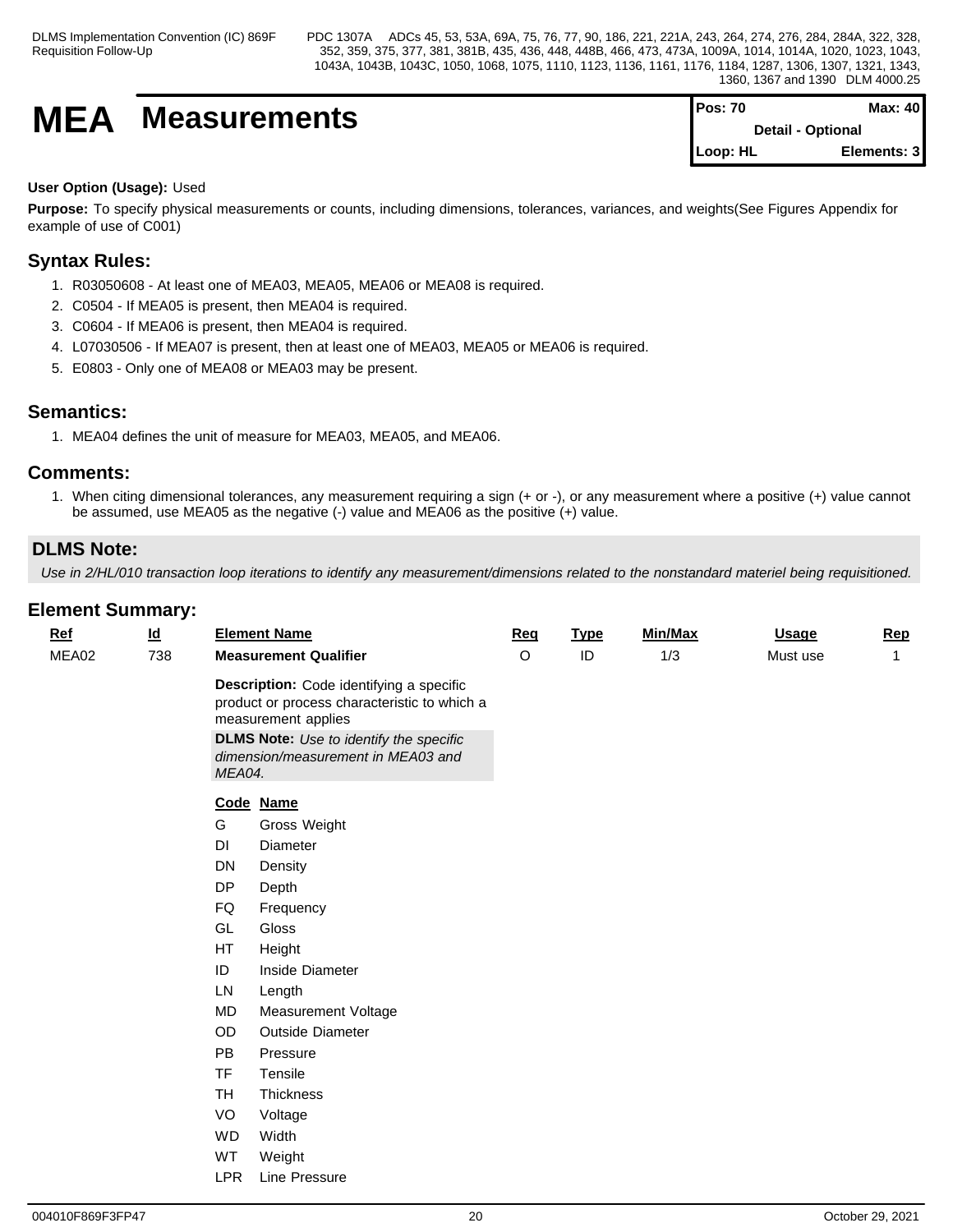|          |      | UCB                     | Code Name<br>Cube<br>VOL Volume                                                                                                                                                                                                                                                                     |              |           |      |          |              |
|----------|------|-------------------------|-----------------------------------------------------------------------------------------------------------------------------------------------------------------------------------------------------------------------------------------------------------------------------------------------------|--------------|-----------|------|----------|--------------|
| MEA03    | 739  |                         | <b>Measurement Value</b>                                                                                                                                                                                                                                                                            | $\mathsf{X}$ | ${\sf R}$ | 1/20 | Must use | $\mathbf{1}$ |
|          |      |                         | Description: The value of the<br>measurement                                                                                                                                                                                                                                                        |              |           |      |          |              |
| MEA04    | C001 |                         | <b>Composite Unit of Measure</b>                                                                                                                                                                                                                                                                    | X            | Comp      |      | Must use | $\mathbf{1}$ |
|          |      |                         | Description: To identify a composite unit of<br>measure(See Figures Appendix for<br>examples of use)<br><b>DLMS Note:</b> Use to identify the value of the<br>units expressed in MEA03. For example, if<br>the height of the nonstandard materiel was<br>six feet, cite 6 in MEA03 and FT in MEA04. |              |           |      |          |              |
| MEA04-01 | 355  |                         | Unit or Basis for Measurement Code                                                                                                                                                                                                                                                                  | M            | ID        | 2/2  | Must use | $\mathbf{1}$ |
|          |      | taken                   | Description: Code specifying the units in<br>which a value is being expressed, or<br>manner in which a measurement has been                                                                                                                                                                         |              |           |      |          |              |
|          |      | 2G<br>2H<br>21          | Code Name<br>Volts (Alternating Current)<br>Volts (Direct Current)<br>British Thermal Units (BTUs) Per Hour                                                                                                                                                                                         |              |           |      |          |              |
|          |      | 2N                      | Decibels                                                                                                                                                                                                                                                                                            |              |           |      |          |              |
|          |      | 70                      | Volt                                                                                                                                                                                                                                                                                                |              |           |      |          |              |
|          |      | 82                      | Ohm                                                                                                                                                                                                                                                                                                 |              |           |      |          |              |
|          |      | AD                      | <b>Bytes</b>                                                                                                                                                                                                                                                                                        |              |           |      |          |              |
|          |      | $\mathsf{A}\mathsf{Z}$  | British Thermal Units (BTUs) per Pound                                                                                                                                                                                                                                                              |              |           |      |          |              |
|          |      | B <sub>0</sub>          | British Thermal Units (BTUs) per Cubic Foot                                                                                                                                                                                                                                                         |              |           |      |          |              |
|          |      | B7                      | Cycles                                                                                                                                                                                                                                                                                              |              |           |      |          |              |
|          |      | CI                      | Cubic Inches                                                                                                                                                                                                                                                                                        |              |           |      |          |              |
|          |      | <b>CM</b><br>${\sf CR}$ | Centimeter<br><b>Cubic Meter</b>                                                                                                                                                                                                                                                                    |              |           |      |          |              |
|          |      | CY                      | Cubic Yard                                                                                                                                                                                                                                                                                          |              |           |      |          |              |
|          |      | FT                      | Foot                                                                                                                                                                                                                                                                                                |              |           |      |          |              |
|          |      | GA                      | Gallon                                                                                                                                                                                                                                                                                              |              |           |      |          |              |
|          |      | HJ                      | Horsepower                                                                                                                                                                                                                                                                                          |              |           |      |          |              |
|          |      | IN                      | Inch                                                                                                                                                                                                                                                                                                |              |           |      |          |              |
|          |      | KG                      | Kilogram                                                                                                                                                                                                                                                                                            |              |           |      |          |              |
|          |      | LB                      | Pound                                                                                                                                                                                                                                                                                               |              |           |      |          |              |
|          |      | LT.                     | Liter                                                                                                                                                                                                                                                                                               |              |           |      |          |              |
|          |      | MR                      | Meter                                                                                                                                                                                                                                                                                               |              |           |      |          |              |
|          |      | OZ<br><b>P1</b>         | Ounce - Av<br>Percent                                                                                                                                                                                                                                                                               |              |           |      |          |              |
|          |      | P <sub>2</sub>          | Pounds per Foot                                                                                                                                                                                                                                                                                     |              |           |      |          |              |
|          |      | PT                      | Pint                                                                                                                                                                                                                                                                                                |              |           |      |          |              |
|          |      | QT                      | Quart                                                                                                                                                                                                                                                                                               |              |           |      |          |              |
|          |      | R <sub>4</sub>          | Calorie                                                                                                                                                                                                                                                                                             |              |           |      |          |              |
|          |      | SF                      | Square Foot                                                                                                                                                                                                                                                                                         |              |           |      |          |              |
|          |      | <b>SM</b>               | Square Meter                                                                                                                                                                                                                                                                                        |              |           |      |          |              |
|          |      | SY                      | Square Yard                                                                                                                                                                                                                                                                                         |              |           |      |          |              |
|          |      | ${\tt TG}$              | Gross Ton                                                                                                                                                                                                                                                                                           |              |           |      |          |              |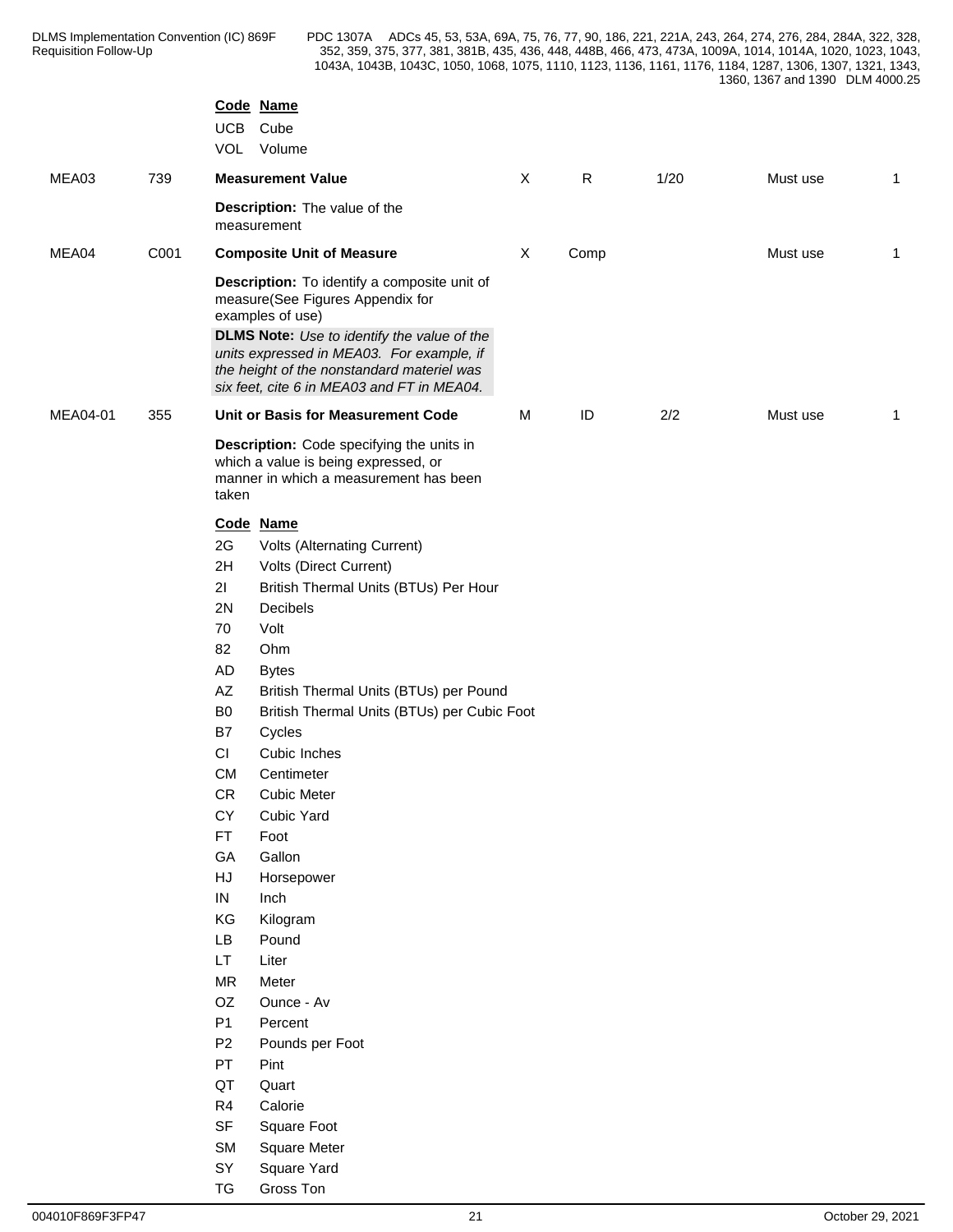## **Code Name**

- TN Net Ton (2,000 LB).
- VA Volt-ampere per Kilogram
- WA Watts per Kilogram
- YD Yard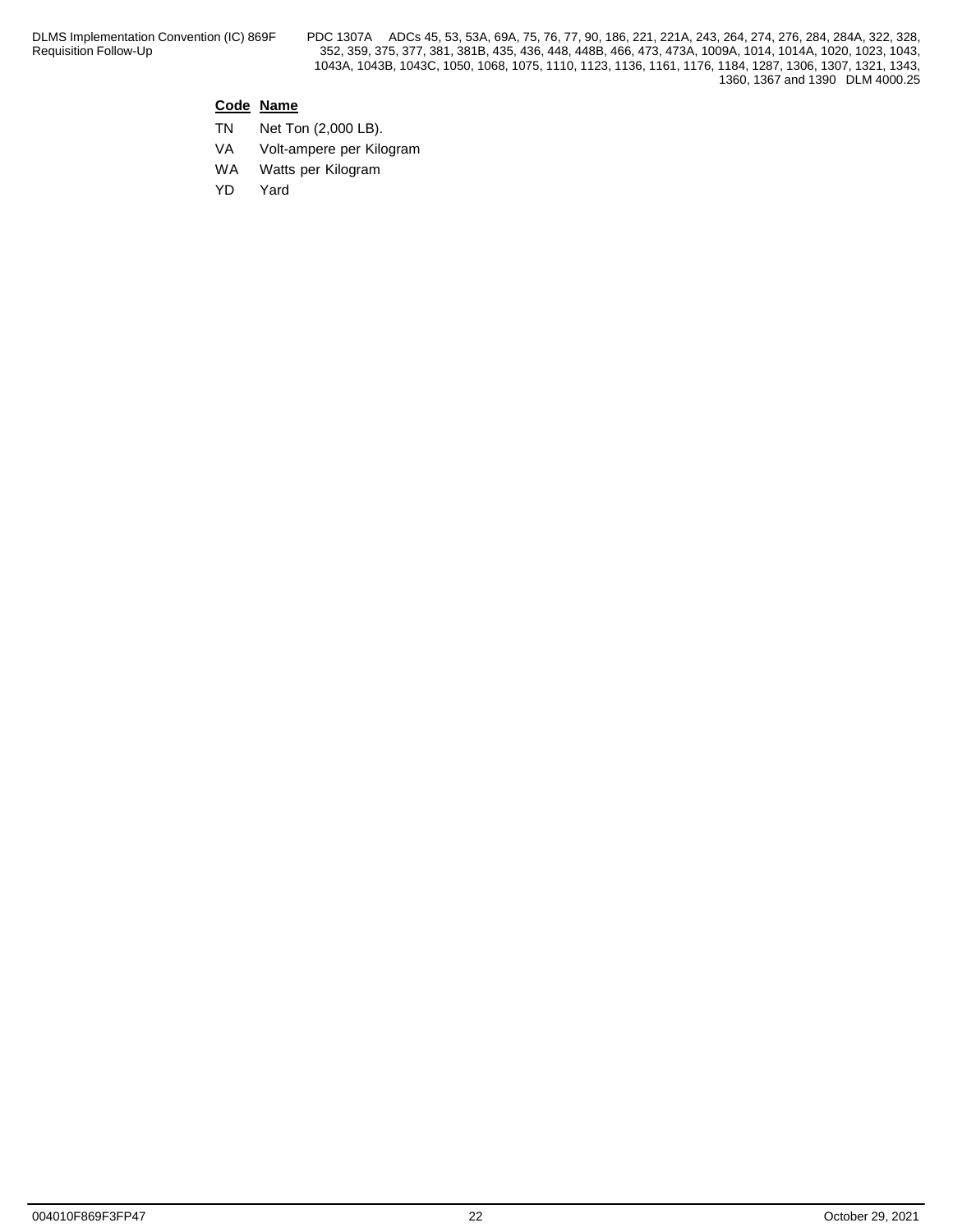# **QTY Quantity**

| IPos: 80                 | Max: 1      |  |
|--------------------------|-------------|--|
| <b>Detail - Optional</b> |             |  |
| <b>ILoop: HL</b>         | Elements: 3 |  |

## **User Option (Usage):** Used

**Purpose:** To specify quantity information

# **Syntax Rules:**

- 1. R0204 At least one of QTY02 or QTY04 is required.
- 2. E0204 Only one of QTY02 or QTY04 may be present.

# **Semantics:**

1. QTY04 is used when the quantity is non-numeric.

# **DLMS Note:**

*Must use in 2/HL/010 transaction loops to identify the quantity of materiel requisitioned.*

| <b>Ref</b> | $\underline{\mathsf{Id}}$ | <b>Element Name</b>                                                                                                                                                                                                        | Req      | <b>Type</b> | Min/Max | <b>Usage</b> | Rep         |
|------------|---------------------------|----------------------------------------------------------------------------------------------------------------------------------------------------------------------------------------------------------------------------|----------|-------------|---------|--------------|-------------|
| QTY01      | 673                       | <b>Quantity Qualifier</b>                                                                                                                                                                                                  | м        | ID          | 2/2     | Must use     | 1           |
|            |                           | Description: Code specifying the type of<br>quantity                                                                                                                                                                       |          |             |         |              |             |
|            |                           | Code Name<br>01<br><b>Discrete Quantity</b><br><b>DLMS Note:</b>                                                                                                                                                           |          |             |         |              |             |
|            |                           | Use to indicate the quantity requisitioned.                                                                                                                                                                                |          |             |         |              |             |
| QTY02      | 380                       | Quantity                                                                                                                                                                                                                   | X        | R           | 1/15    | Must use     | 1           |
|            |                           | <b>Description:</b> Numeric value of quantity<br><b>DLMS Note:</b> 1. Express as a whole<br>number with no decimal.                                                                                                        |          |             |         |              |             |
|            |                           | 2. A field size exceeding 5 positions (7<br>positions for FSG 13, ammunition) may not<br>be received or understood by the recipient's<br>automated processing system. See<br>introductory DLMS note 4d.                    |          |             |         |              |             |
| QTY03      | C001                      | <b>Composite Unit of Measure</b>                                                                                                                                                                                           | $\Omega$ | Comp        |         | Must use     | $\mathbf 1$ |
|            |                           | <b>Description:</b> To identify a composite unit of<br>measure(See Figures Appendix for<br>examples of use)                                                                                                                |          |             |         |              |             |
| QTY03-01   | 355                       | Unit or Basis for Measurement Code                                                                                                                                                                                         | М        | ID          | 2/2     | Must use     | 1           |
|            |                           | Description: Code specifying the units in<br>which a value is being expressed, or<br>manner in which a measurement has been<br>taken<br>DLMS Note: 1. Use to identify the unit of<br>issue for the materiel requisitioned. |          |             |         |              |             |
|            |                           | 2. DLMS users see the DLMS Unit of Issue<br>and Purchase Unit Conversion Table for<br>available codes.                                                                                                                     |          |             |         |              |             |
|            |                           |                                                                                                                                                                                                                            |          |             |         |              |             |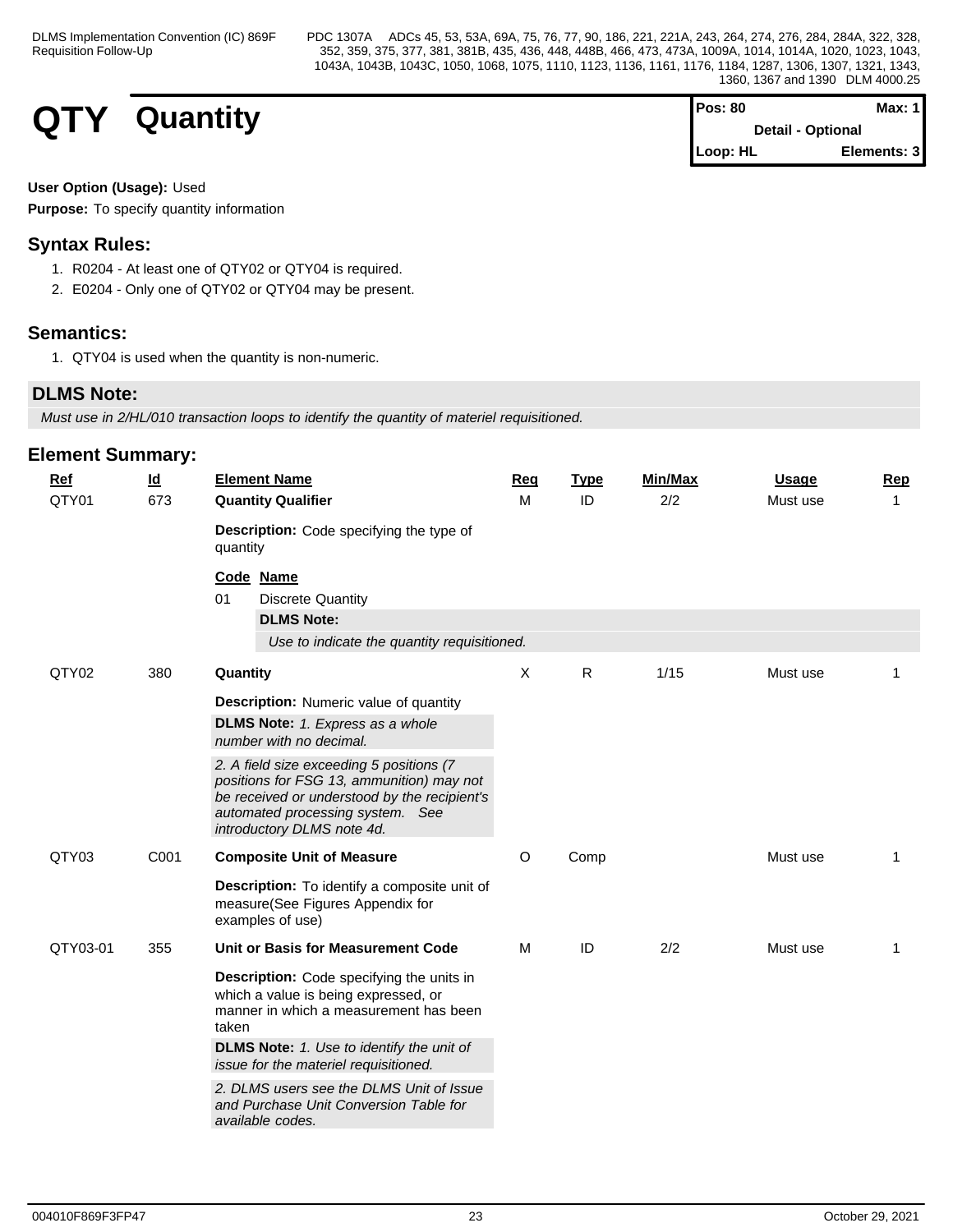# **GF Furnished Goods and Services Pos: 100 Max: 1**

| <b>IPos: 100</b>         | Max: $1$    |  |
|--------------------------|-------------|--|
| <b>Detail - Optional</b> |             |  |
| $Loop: HL$               | Elements: 9 |  |

## **User Option (Usage):** Used

**Purpose:** To specify information related to furnished material, equipment, property, information, and services

# **Syntax Rules:**

- 1. P0102 If either GF01 or GF02 is present, then the other is required.
- 2. P0506 If either GF05 or GF06 is present, then the other is required.
- 3. P0809 If either GF08 or GF09 is present, then the other is required.

## **Semantics:**

1. GF04 is the value of government-furnished property.

# **DLMS Note:**

*1. Use in the 2/HL/010 transaction loop iterations for Government Furnished Materiel (GFM) transactions.* 

*2. Use in 2/HL/010 transaction loop iterations for nonstandard and nonreimbursable materiel to identify the unit price and the basis of unit price of the item being requisitioned.*

*3. Must use to provide contract information applicable to the procurement source under which the contractor is authorized to receive GFP.* 

*4. May be used to provide contract information applicable to the procurement source under which the contractor is authorized to purchase from a Government source when directed by the authorizing Service/Agency under CFM procedures.*

| Ref              | $\underline{\mathsf{Id}}$ | <b>Element Name</b>                                                                                                                                      | <b>Reg</b>   | <b>Type</b> | <b>Min/Max</b> | <b>Usage</b> | <b>Rep</b>  |
|------------------|---------------------------|----------------------------------------------------------------------------------------------------------------------------------------------------------|--------------|-------------|----------------|--------------|-------------|
| GF <sub>01</sub> | 128                       | <b>Reference Identification Qualifier</b>                                                                                                                | X            | ID          | 2/3            | Used         |             |
|                  |                           | <b>Description:</b> Code qualifying the<br>Reference Identification                                                                                      |              |             |                |              |             |
|                  |                           | Code Name                                                                                                                                                |              |             |                |              |             |
|                  |                           | C7<br><b>Contract Line Item Number</b>                                                                                                                   |              |             |                |              |             |
|                  |                           | <b>DLMS Note:</b>                                                                                                                                        |              |             |                |              |             |
|                  |                           | 1. Use to associate a Contract Line Item Number (CLIN) with the procurement instrument identifier<br>(PIID).                                             |              |             |                |              |             |
|                  |                           | 2. Use as directed by the authorizing Service/Agency.                                                                                                    |              |             |                |              |             |
|                  |                           | 3. When both the CLIN and the MDN are applicable, identify the CLIN in GF09. Refer to ADC 1014A.                                                         |              |             |                |              |             |
|                  |                           | W <sub>3</sub><br>Manufacturing Directive Number                                                                                                         |              |             |                |              |             |
|                  |                           | <b>DLMS Note:</b>                                                                                                                                        |              |             |                |              |             |
|                  |                           | 1. Use to identify the MDN, in addition to the PIID.                                                                                                     |              |             |                |              |             |
|                  |                           | 2. Use as directed by the authorizing Service/Agency. Refer to ADC 1014.                                                                                 |              |             |                |              |             |
|                  |                           |                                                                                                                                                          |              |             |                |              |             |
|                  |                           | 3. When both the CLIN and the MDN are applicable, identify the CLIN in GF09. Refer to ADC 1014A.                                                         |              |             |                |              |             |
| GF <sub>02</sub> | 127                       | <b>Reference Identification</b>                                                                                                                          | $\mathsf{X}$ | AN          | 1/30           | Used         | $\mathbf 1$ |
|                  |                           | <b>Description:</b> Reference information as<br>defined for a particular Transaction Set or<br>as specified by the Reference Identification<br>Qualifier |              |             |                |              |             |
| GF <sub>03</sub> | 367                       | <b>Contract Number</b>                                                                                                                                   | O            | AN          | 1/30           | Used         | 1           |
|                  |                           | <b>Description: Contract number</b>                                                                                                                      |              |             |                |              |             |
|                  |                           | <b>DLMS Note:</b> Use to identify the                                                                                                                    |              |             |                |              |             |
|                  |                           |                                                                                                                                                          |              |             |                |              |             |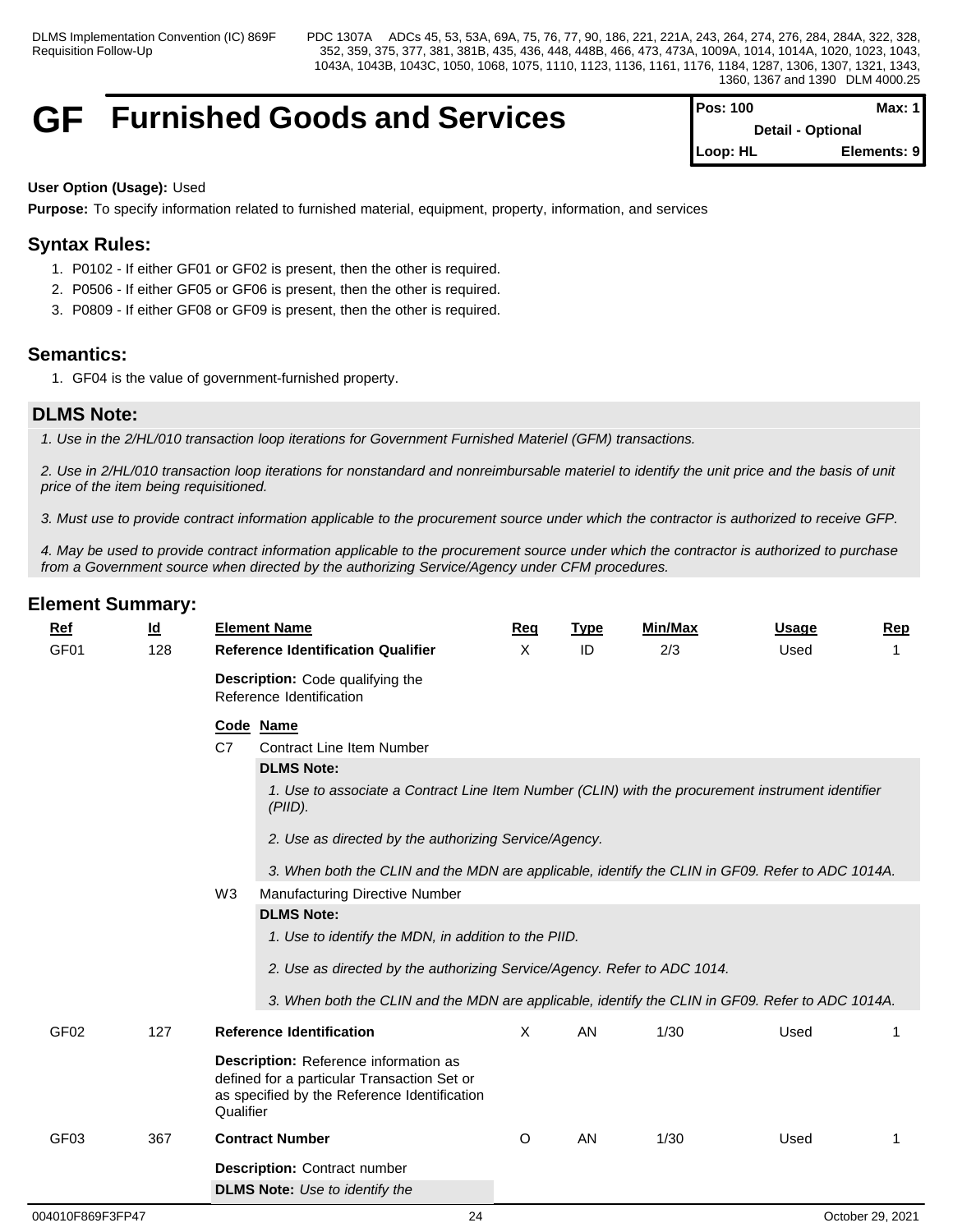| $Ref$            | $\underline{\mathsf{Id}}$ | <b>Element Name</b><br>procurement instrument identifier (PIID)<br>authorizing the contractor to receive<br>materiel. Use the legacy procurement<br>instrument identification number (PIIN)<br>pending transition to the PIID. When<br>materiel is authorized under a PIID<br>call/order number (F in 9th position),<br>provide the value in the PIID field.                                                 | Req | <b>Type</b> | Min/Max | <b>Usage</b> | <b>Rep</b> |
|------------------|---------------------------|--------------------------------------------------------------------------------------------------------------------------------------------------------------------------------------------------------------------------------------------------------------------------------------------------------------------------------------------------------------------------------------------------------------|-----|-------------|---------|--------------|------------|
| GF <sub>04</sub> | 782                       | <b>Monetary Amount</b>                                                                                                                                                                                                                                                                                                                                                                                       | O   | R           | 1/18    | Used         | -1         |
|                  |                           | <b>Description:</b> Monetary amount<br><b>DLMS Note:</b> 1. Use for nonstandard and<br>nonreimbursable materiel. For<br>nonstandard materiel, express the<br>estimated dollar amount in whole dollars.<br>Do not include decimals or cents.                                                                                                                                                                  |     |             |         |              |            |
|                  |                           | 2. For nonreimbursable (free issue)<br>materiel, indicate "0" dollars. Use with<br>P0105 Code NC, No Charge. DLMS<br>migration enhancement. This usage is<br>comparable to Signal Code D or M.                                                                                                                                                                                                               |     |             |         |              |            |
|                  |                           | 3. Estimated unit price for nonstandard<br>materiel is a DLMS enhancement, see<br>introductory DLMS note 4a.                                                                                                                                                                                                                                                                                                 |     |             |         |              |            |
|                  |                           | 4. Use in Commercial Asset Visibility (CAV)<br>transactions to indicate the item unit price.                                                                                                                                                                                                                                                                                                                 |     |             |         |              |            |
|                  |                           | 5. Use for USMC contractor provided<br>maintenance program to indicate the<br>special unit pricing.                                                                                                                                                                                                                                                                                                          |     |             |         |              |            |
|                  |                           | 6. For other than estimated price for<br>nonstandard materiel, the DLMS<br>transactions authorize an expanded unit<br>price field size of 9 digits for dollars and 2<br>digits for cents. The decimal point is<br>passed in the transaction. If conversion to<br>MILS legacy format is required, unit prices<br>exceeding the legacy field size constraint<br>will not be perpetuated. Refer to ADC<br>221A. |     |             |         |              |            |
| GF <sub>05</sub> | 128                       | <b>Reference Identification Qualifier</b>                                                                                                                                                                                                                                                                                                                                                                    | X   | ID          | 2/3     | Used         | 1          |
|                  |                           | Description: Code qualifying the<br>Reference Identification<br>Code Name                                                                                                                                                                                                                                                                                                                                    |     |             |         |              |            |
|                  |                           | PV<br>Product change information number<br><b>DLMS Note:</b>                                                                                                                                                                                                                                                                                                                                                 |     |             |         |              |            |
|                  |                           | Use for nonstandard nonreimbursable materiel. For nonstandard materiel (free issue) use to identify an<br>estimated unit price.                                                                                                                                                                                                                                                                              |     |             |         |              |            |
| GF <sub>06</sub> | 127                       | <b>Reference Identification</b>                                                                                                                                                                                                                                                                                                                                                                              | X   | AN          | 1/30    | Used         |            |
|                  |                           | Description: Reference information as<br>defined for a particular Transaction Set or<br>as specified by the Reference Identification<br>Qualifier<br>DLMS Note: When used, enter "ES" to<br>indicate an estimated unit price is being<br>provided for the materiel or "NC" to indicate<br>the materiel is nonreimbursable (free issue).                                                                      |     |             |         |              |            |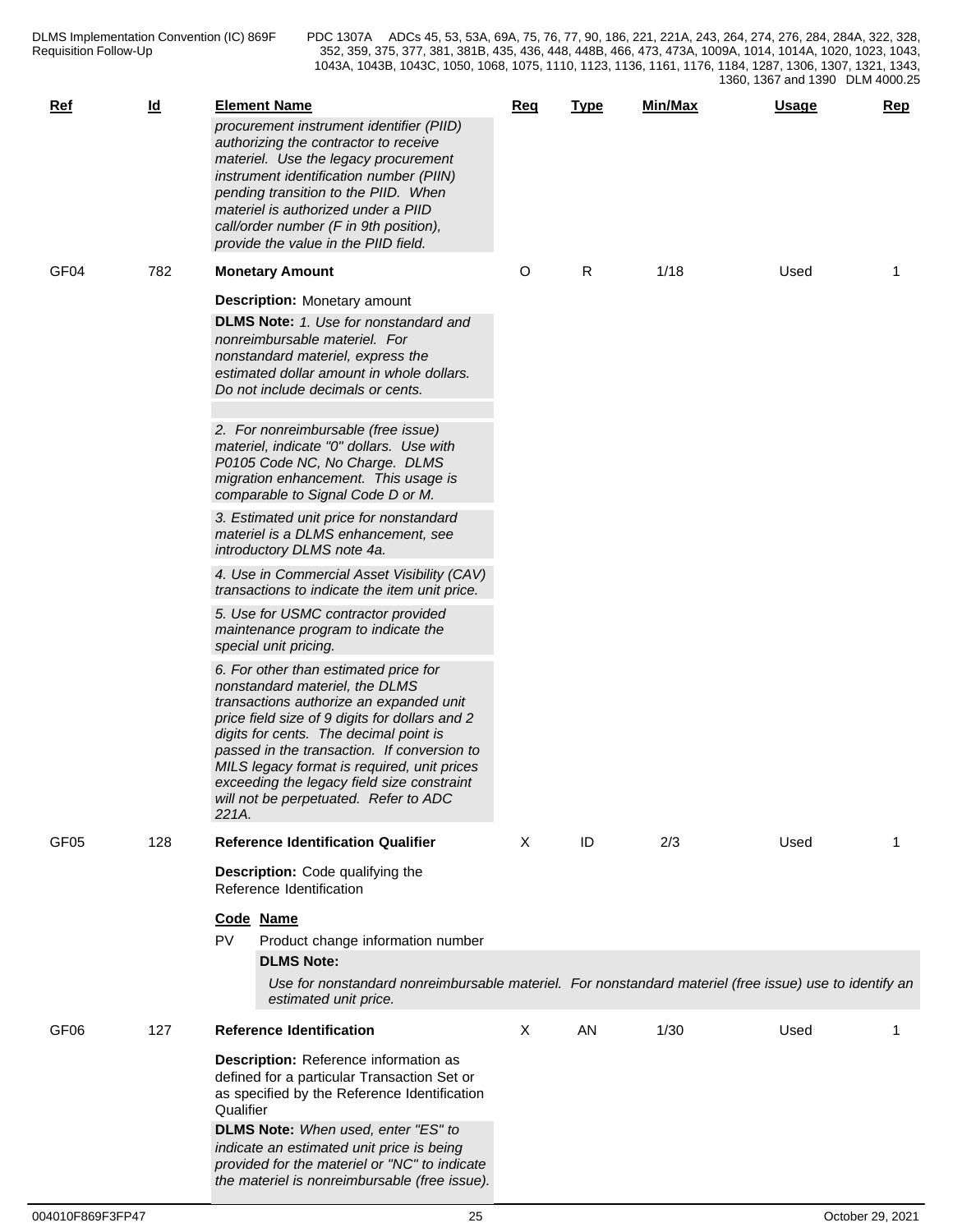| <b>Ref</b>       | $\underline{\mathsf{Id}}$ | <b>Element Name</b><br>DLMS enhancement. Use of NC is<br>comparable to Signal Code D or M.                                                                                                                                                                                   | Req | <b>Type</b> | Min/Max | <b>Usage</b> | Rep |  |  |  |
|------------------|---------------------------|------------------------------------------------------------------------------------------------------------------------------------------------------------------------------------------------------------------------------------------------------------------------------|-----|-------------|---------|--------------|-----|--|--|--|
| GF07             | 328                       | <b>Release Number</b><br>Description: Number identifying a release<br>against a Purchase Order previously placed<br>by the parties involved in the transaction                                                                                                               | O   | AN          | 1/30    | Used         |     |  |  |  |
|                  |                           | <b>DLMS Note:</b> 1. Use to identify the<br>four-position legacy call/order number<br>associated with the PIIN.                                                                                                                                                              |     |             |         |              |     |  |  |  |
|                  |                           | 2. Do not use for the PIID call/order<br>number. The PIID call/order number is<br>mapped to GF03. Refer to ADC 1161.                                                                                                                                                         |     |             |         |              |     |  |  |  |
| GF08             | 128                       | <b>Reference Identification Qualifier</b>                                                                                                                                                                                                                                    | X   | ID          | 2/3     | Used         |     |  |  |  |
|                  |                           | <b>Description:</b> Code qualifying the<br>Reference Identification                                                                                                                                                                                                          |     |             |         |              |     |  |  |  |
|                  |                           | Code Name<br>C7<br><b>Contract Line Item Number</b><br><b>DLMS Note:</b><br>1. Use to associate a Contract Line Item Number with the Contract Number when also identifying an<br>MDN (at GF01).<br>2. Use as directed by the authorizing Service/Agency. Refer to ADC 1014A. |     |             |         |              |     |  |  |  |
| GF <sub>09</sub> | 127                       | <b>Reference Identification</b>                                                                                                                                                                                                                                              | X.  | AN          | 1/30    | Used         |     |  |  |  |
|                  |                           | Description: Reference information as<br>defined for a particular Transaction Set or<br>as specified by the Reference Identification<br>Qualifier                                                                                                                            |     |             |         |              |     |  |  |  |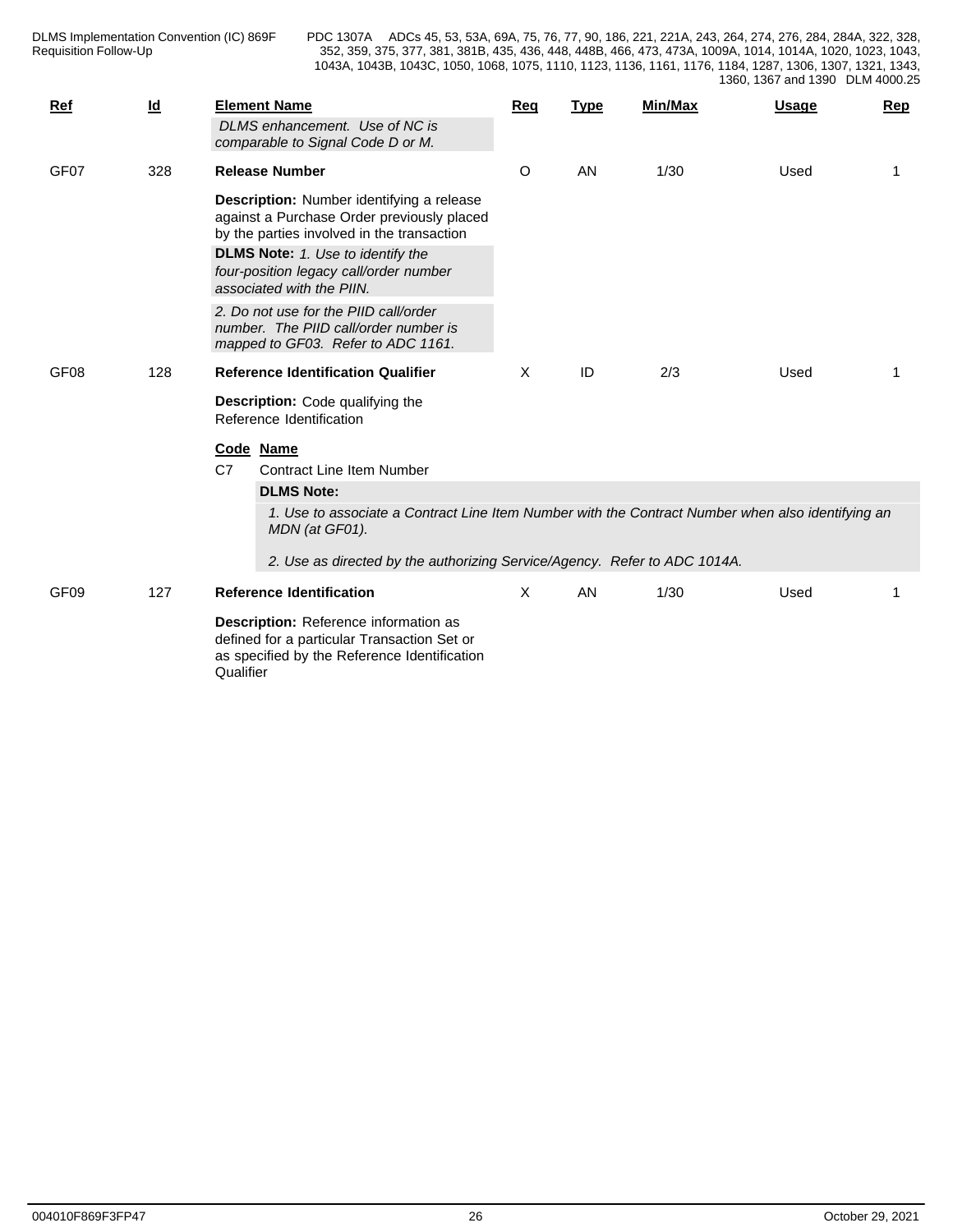# **REF** Reference Identification

| <b>Pos: 105</b> | Max: $1$                 |
|-----------------|--------------------------|
|                 | <b>Detail - Optional</b> |
| Loop: REF       | Elements: 4              |

## **User Option (Usage):** Used

**Purpose:** To specify identifying information

# **Syntax Rules:**

1. R0203 - At least one of REF02 or REF03 is required.

# **Semantics:**

1. REF04 contains data relating to the value cited in REF02.

# **DLMS Note:**

- *1. Use additional repetitions to identify ancillary information related to the transaction.*
- *2. Must use in all 2/HL/010 transaction loop iterations to identify the transaction number and suffix.*

*3. Must use in 2/HL/010 transaction loop iterations to identify the transaction number of the requisition. The composition of each transaction number within the transaction set is as follows: (1) DODAAC (or Security Assistance (SA) identification data), (2) a four position date consisting of the last digit of the calendar year and the ordinal day of the calendar year, and (3) the requisition serial number.*

*4. For Military Assistance Program/Grant Aid (MAP/GA) transactions, the SA identification data is a six position number consisting of Service Assignment Code in the first position, Country or International Organization Code in the second and third positions, Customer-Within-Country Code in the fourth position, zero in the fifth position, and Type of Assistance and Financing Code in the sixth position. Do not repeat any of this identification data in 2/LQ/180.*

*5. For Foreign Military Sales (FMS) transactions, the SA identification data is a six position number consisting of Service Assignment Code in the first position, Country or International Organization Code in the second and third positions, Customer-Within-Country Code in the fourth position, Delivery Terms Code in the fifth position, and Type of Assistance and Financing Code in the sixth position. For Canada only, identify the customer-within-country with a two position code in the fourth and fifth positions.*

*6. Use in 2/HL/010 UIT loop iterations to identify characteristics not defined in the 2/LIN/050 segment.*

| $Ref$ | $\underline{\mathsf{Id}}$ | <b>Element Name</b>                                                                                                                                                                                                                                                                                                                                     | <b>Req</b> | <b>Type</b> | Min/Max | <u>Usage</u> | <u>Rep</u> |
|-------|---------------------------|---------------------------------------------------------------------------------------------------------------------------------------------------------------------------------------------------------------------------------------------------------------------------------------------------------------------------------------------------------|------------|-------------|---------|--------------|------------|
| REF01 | 128                       | <b>Reference Identification Qualifier</b>                                                                                                                                                                                                                                                                                                               | M          | ID          | 2/3     | Must use     |            |
|       |                           | Description: Code qualifying the<br>Reference Identification                                                                                                                                                                                                                                                                                            |            |             |         |              |            |
|       |                           | <b>DLMS Note:</b> 1. In 2/HL/010 transaction<br>loops, use only one of codes 1I, FQ, MF,<br>NS, S6, WL, ABV, or XD to identify the<br>materiel requisitioned. Must use the<br>National Stock Number (NSN) when known,<br>except, when appropriate for brand name<br>subsistence items identified by a<br>Subsistence Identification Number.             |            |             |         |              |            |
|       |                           | 2. For 2/HL/010 UIT loops, use multiple<br>repetitions with codes BT, LT and SE only,<br>to identify the characteristics(s) not defined<br>in the $2/LIN/050$ segment. The $2/N1/110$<br>segment may be used to identify the<br>manufacturer associated with the UIT<br>information. When the manufacturer differs,<br>a new 2/HL/010 loop is required. |            |             |         |              |            |
|       |                           | 3. Supply sources only use one of codes<br>CT or W4 to advise a procurement activity<br>of the contract or procurement request (PR)<br>information.                                                                                                                                                                                                     |            |             |         |              |            |
|       |                           | 4. The following codes are authorized.                                                                                                                                                                                                                                                                                                                  |            |             |         |              |            |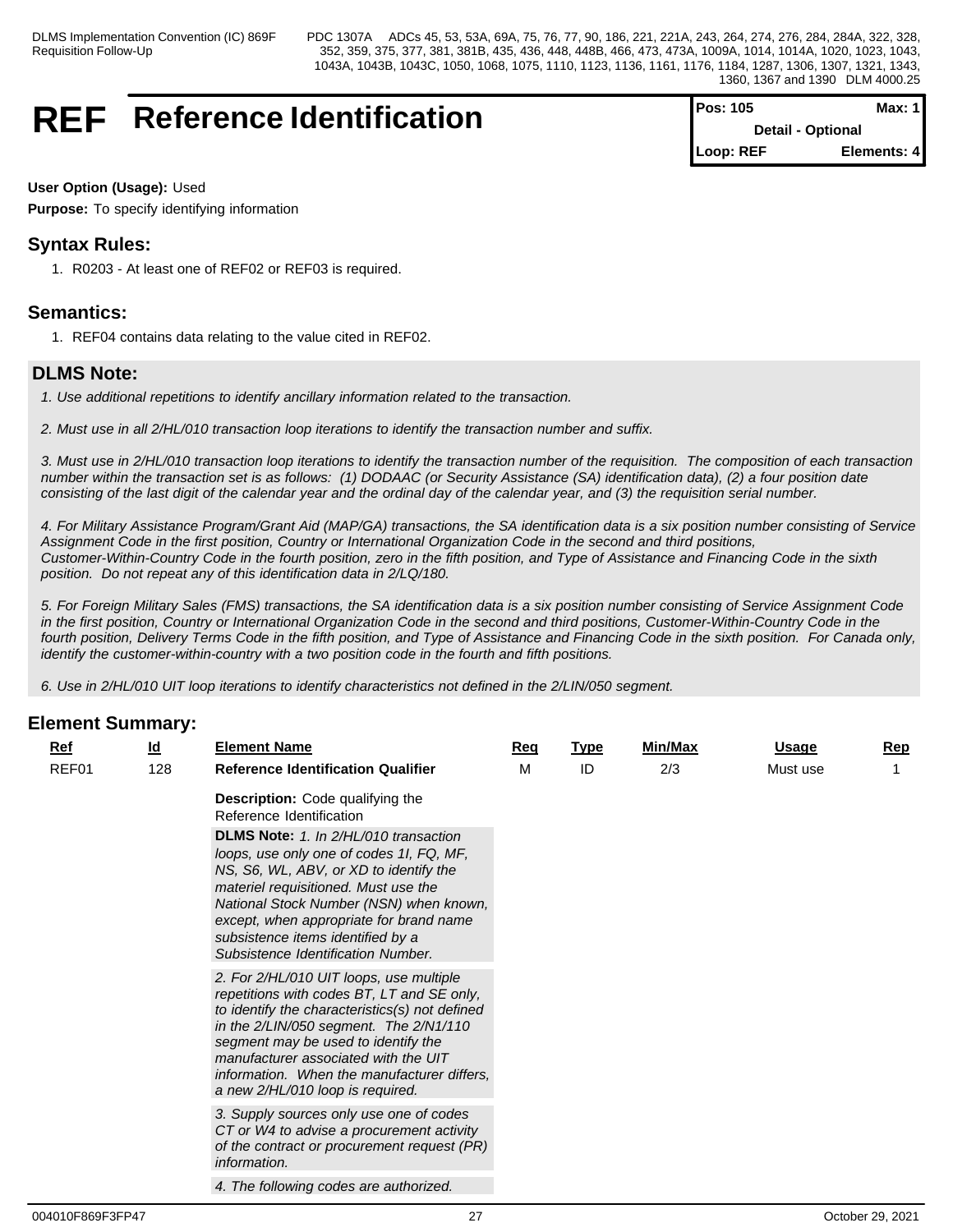| $Ref$ | Id |     | <b>Element Name</b>                                                                                                                                                                                                                                                                                                                  | Req | <b>Type</b> | Min/Max | <b>Usage</b> | Rep |
|-------|----|-----|--------------------------------------------------------------------------------------------------------------------------------------------------------------------------------------------------------------------------------------------------------------------------------------------------------------------------------------|-----|-------------|---------|--------------|-----|
|       |    |     | Code Name                                                                                                                                                                                                                                                                                                                            |     |             |         |              |     |
|       |    | 11  | Department of Defense Identification Code (DoDIC)                                                                                                                                                                                                                                                                                    |     |             |         |              |     |
|       |    |     | <b>DLMS Note:</b>                                                                                                                                                                                                                                                                                                                    |     |             |         |              |     |
|       |    |     | Use in 2/HL/010 transaction loops to identify ammunition items.                                                                                                                                                                                                                                                                      |     |             |         |              |     |
|       |    | 60  | <b>Account Suffix Code</b>                                                                                                                                                                                                                                                                                                           |     |             |         |              |     |
|       |    |     | <b>DLMS Note:</b>                                                                                                                                                                                                                                                                                                                    |     |             |         |              |     |
|       |    |     | Use in conjunction with the DTID Number (REF04 Code W1) to identify the DTID Suffix Code, when<br>applicable. DLMS enhancement, see ADC 466.                                                                                                                                                                                         |     |             |         |              |     |
|       |    | 86  | <b>Operation Number</b>                                                                                                                                                                                                                                                                                                              |     |             |         |              |     |
|       |    |     | <b>DLMS Note:</b>                                                                                                                                                                                                                                                                                                                    |     |             |         |              |     |
|       |    |     | 1. Use to identify the Key Operation (KO) Number associated with the JO.                                                                                                                                                                                                                                                             |     |             |         |              |     |
|       |    |     | 2. Authorized DLMS enhancement under DLA industrial activity support agreement. Refer to ADC 381.                                                                                                                                                                                                                                    |     |             |         |              |     |
|       |    | 98  | Container/Packaging Specification Number                                                                                                                                                                                                                                                                                             |     |             |         |              |     |
|       |    |     | <b>DLMS Note:</b>                                                                                                                                                                                                                                                                                                                    |     |             |         |              |     |
|       |    | 9R. | DLA Disposition Services uses to identify the Disposition Services Container Identification (ID). DLA<br>Disposition Services uses container ID on requisitions to link the DTID Number to the applicable<br>container. DLMS enhancement; refer to ADC 466.                                                                          |     |             |         |              |     |
|       |    |     | Job Order Number                                                                                                                                                                                                                                                                                                                     |     |             |         |              |     |
|       |    |     | <b>DLMS Note:</b>                                                                                                                                                                                                                                                                                                                    |     |             |         |              |     |
|       |    |     | 1. Use to identify Job Order (JO) Number.                                                                                                                                                                                                                                                                                            |     |             |         |              |     |
|       |    |     | 2. Authorized DLMS enhancement under DLA industrial activity support agreement. Refer to ADC 381.                                                                                                                                                                                                                                    |     |             |         |              |     |
|       |    |     | 3. For DoD SLOA/Accounting Classification compliance the Job Order Number may be repeated as a<br>Work Order Number (FA201 Qualifier WO). Refer to ADC 1043.                                                                                                                                                                         |     |             |         |              |     |
|       |    | AN  | <b>Associated Purchase Orders</b>                                                                                                                                                                                                                                                                                                    |     |             |         |              |     |
|       |    |     | <b>DLMS Note:</b>                                                                                                                                                                                                                                                                                                                    |     |             |         |              |     |
|       |    |     | 1. Use for cross-reference to the customer's internal Purchase Order (PO) Number (one PO Number<br>per requisition document number). When submitted, this value will be perpetuated to subsequent<br>transactions. Authorized for DLA interface with the Exchange, NEXCOM, MCX, and non-DoD customers<br>as required. (See ADC 473A) |     |             |         |              |     |
|       |    |     | 2. Use to identify the FEMA Logistics Supply Chain Management System (LSCMS) Distribution Order<br>Number. Refer to ADC 1306.                                                                                                                                                                                                        |     |             |         |              |     |
|       |    | ВT  | <b>Batch Number</b>                                                                                                                                                                                                                                                                                                                  |     |             |         |              |     |
|       |    |     | <b>DLMS Note:</b>                                                                                                                                                                                                                                                                                                                    |     |             |         |              |     |
|       |    |     | Use in UIT loops to indicate the manufacturer's batch number or other number identifying the production<br>run.                                                                                                                                                                                                                      |     |             |         |              |     |
|       |    |     | <b>Customer Order Number</b>                                                                                                                                                                                                                                                                                                         |     |             |         |              |     |
|       |    | CO  |                                                                                                                                                                                                                                                                                                                                      |     |             |         |              |     |
|       |    |     | <b>DLMS Note:</b>                                                                                                                                                                                                                                                                                                                    |     |             |         |              |     |
|       |    |     | 1. Use to identify the Customer Order Acceptance Record (COAR) applicable to the Job Order Number.                                                                                                                                                                                                                                   |     |             |         |              |     |
|       |    |     | 2. Authorized DLMS enhancement under DLA industrial activity support agreement. Refer to ADC 381<br>(or as applicable).                                                                                                                                                                                                              |     |             |         |              |     |
|       |    | CТ  | <b>Contract Number</b>                                                                                                                                                                                                                                                                                                               |     |             |         |              |     |
|       |    |     | <b>DLMS Note:</b>                                                                                                                                                                                                                                                                                                                    |     |             |         |              |     |
|       |    |     | Use to identify the PIID or obligation authority number associated with the requisition. When<br>procurement is authorized under a PIID call/order number (F in 9th position), provide the value in the<br>PIID field.                                                                                                               |     |             |         |              |     |
|       |    | F8  | Original Reference Number                                                                                                                                                                                                                                                                                                            |     |             |         |              |     |
|       |    |     | <b>DLMS Note:</b>                                                                                                                                                                                                                                                                                                                    |     |             |         |              |     |

*1. Use to identify the Prior Requisition Document Number when re-requisitioning materiel subsequent to purchase of materiel from DLA. Applicable when re-requisitioning is due to storage activity denial or receipt of quality deficient materiel.*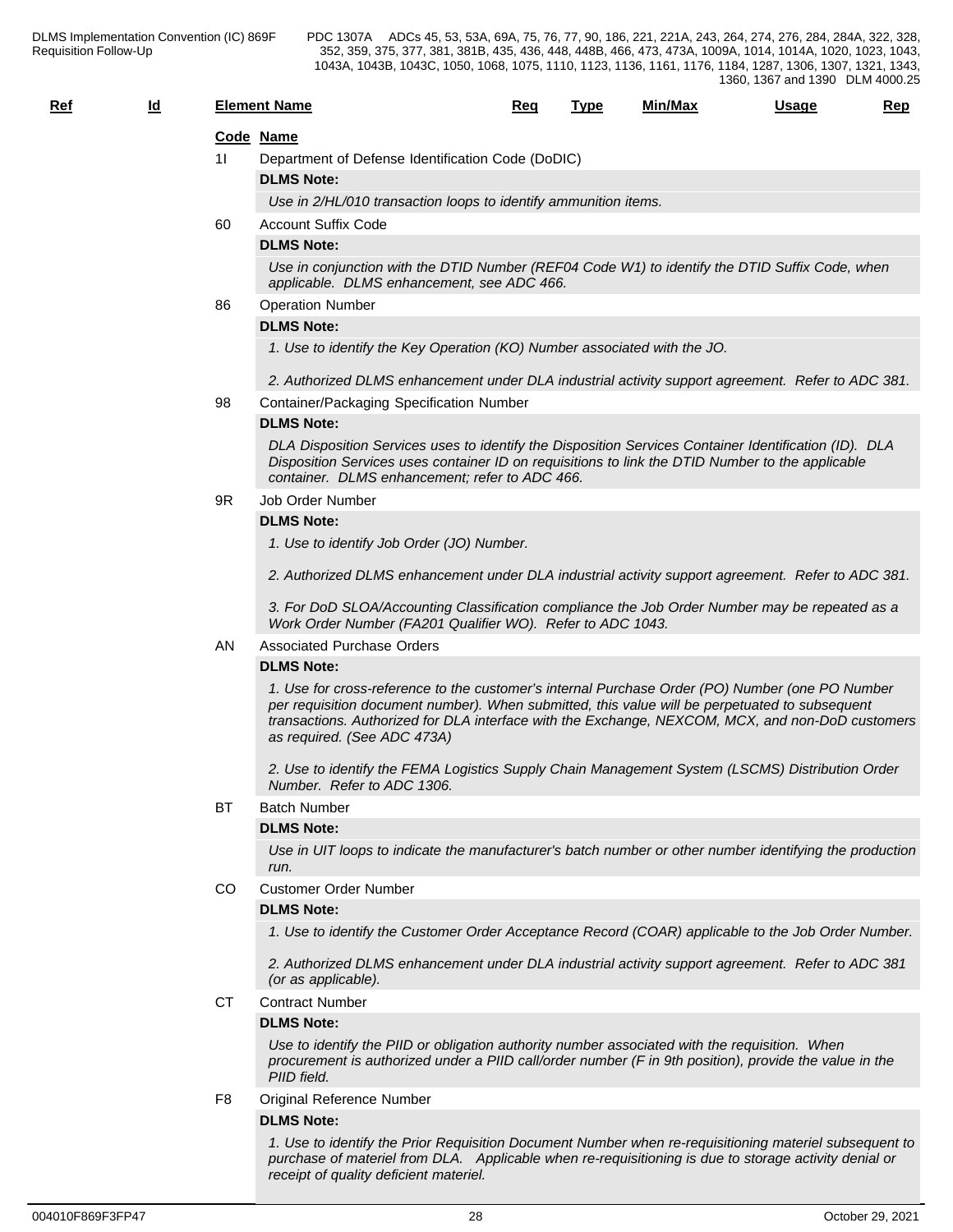## **Code Name**

*2. Authorized DLMS enhancement for BRAC IMSP only. Refer to ADC 352 and ADC 359.*

### FQ Form Number

## **DLMS Note:**

*1. Use in 2/HL/010 transaction loops to identify the form stock number.*

*2. Enter the form number in REF03. Refer to ADC 1287.*

LT Lot Number

## **DLMS Note:**

*Use in UIT loops to indicate the manufacturer's lot number.*

MF Manufacturers Part Number

#### **DLMS Note:**

*1. Use in 2/HL/010 transaction loops to identify nonstandard materiel. Use code W7 in REF04 to identify the CAGE code.*

*2. May be used to identify the supplier-assigned part number when applicable to a DoD EMALL or GSA Advantage/Global internet order from a vendor catalog. Refer to ADC 1068.*

*3. Enter the manufacturer's part number in REF03. Refer to ADC 1287.*

NS National Stock Number

#### **DLMS Note:**

*1. Use to identify the NSN.* 

*2. When the unit of use indicator is included (1/BSI07/20=ZZ), the NSN ordered will be interpreted as a unit of use requirement so that the order may be processed against the associated DLA-assigned LSN. The requested quantity is expressed in the unit of use for the LSN in lieu of the unit of issue for the identified NSN. Authorized DLMS enhancement under DLA industrial activity support agreement.*

## S6 Stock Number

### **DLMS Note:**

*1. Use to identify the local stock number (LSN).* 

*2. Applicable to Navy IAs requisitions and requisition alerts. May be used for identification of LSNs for part-numbered items in lieu of a part-numbered requisition.*

*3. Authorized DLMS enhancement under DLA industrial activity support agreement. Refer to ADC 381.*

### SE Serial Number

### **DLMS Note:**

*Use in UIT loops to indicate the unique item identifier (UII).*

## TN Transaction Reference Number

### **DLMS Note:**

*1. Must use in 2/HL/010 transaction loops to identify a transaction number assigned to the transaction. This is the document number.*

*2. When used in the requisition alert follow-up (BSI09=83), this will be the requisition alert document number. The requisition alert is an Authorized DLMS enhancement under DLA industrial activity support agreement. Refer to ADC 381.*

W4 Procurement Request Number

#### **DLMS Note:**

*Use to identify a procurement request associated with the requisition when no contract number is assigned.*

- W6 Federal Supply Schedule Number
- WL Federal Supply Classification Code

## **DLMS Note:**

*Use to identify the Federal Supply Classification of nonstandard materiel when a part number is not available and materiel can only be identified by description (e.g., non-NSN lumber products).*

## WO Work Order Number

**DLMS Note:**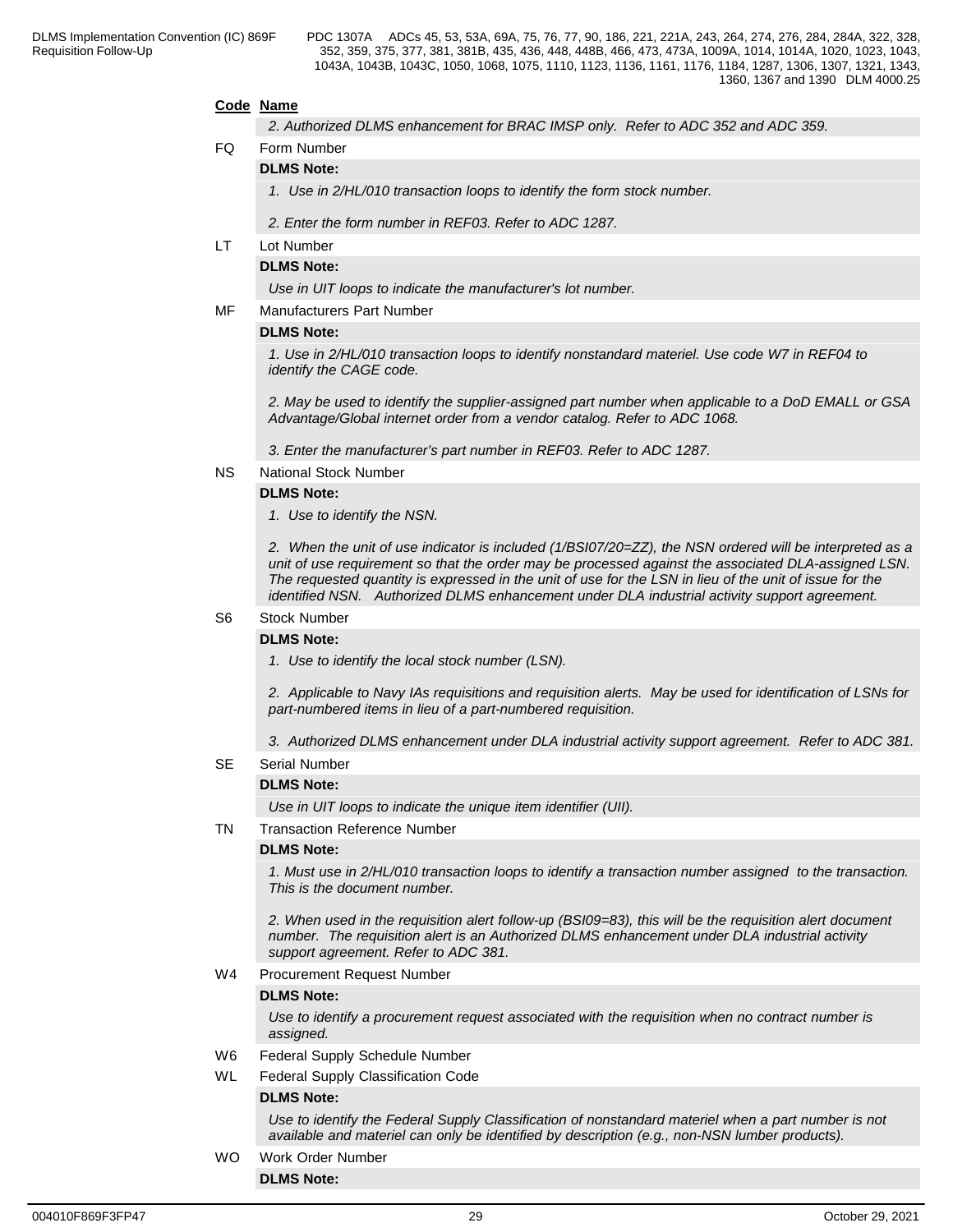## **Code Name**

- *1. Use to identify a maintenance work order number.*
- *2. DLMS enhancement; see introductory DLMS note 4g.*

*3. For DoD SLOA/Accounting Classification compliance the Work Order Number may be repeated at FA201 Qualifier WO. Refer to ADC 1043.*

WP Warehouse Pick Ticket Number

### **DLMS Note:**

*1. Use to identify the picklist control number assigned to identify a specific job for which materiels are being requisitioned and assembled together in support of planned maintenance.* 

- *2. Cite the picklist control number in REF03 due to field length.*
- *3. Authorized DLMS enhancement under DLA industrial activity support agreement. Refer to ADC 381.*
- XD Subsistence Identification Number

## **DLMS Note:**

*Use in 2/HL/010 transaction loops to identify subsistence items.*

ZZ Mutually Defined

## **DLMS Note:**

*Use to identify nonstandard materiel when all other authorized codes do not apply or cannot be determined (includes management control numbers and locally assigned control numbers). May be used for legacy MILSTRIP-to-DLMS conversion when the translator cannot determine a more appropriate code.* 

ABV Book Number

## **DLMS Note:**

*Use for publication stock number. This is a DLMS enhancement for future use.*

PWC Preliminary Work Candidate Number

### **DLMS Note:**

*1. Use to identify a Requisition Alert Document Number.* 

*2. Used by Navy Shipyards to associate the funded requisition follow-up with a previously submitted requisition alert.* 

*3. Authorized DLMS enhancement under DLA industrial activity support agreement. Refer to ADC 381.*

| REF02 | 127  | <b>Reference Identification</b>                                                                                                                   | X | AN   | 1/30 | Used |  |
|-------|------|---------------------------------------------------------------------------------------------------------------------------------------------------|---|------|------|------|--|
|       |      | Description: Reference information as<br>defined for a particular Transaction Set or<br>as specified by the Reference Identification<br>Qualifier |   |      |      |      |  |
| REF03 | 352  | <b>Description</b>                                                                                                                                | X | AN   | 1/80 | Used |  |
|       |      | <b>Description:</b> A free-form description to<br>clarify the related data elements and their<br>content                                          |   |      |      |      |  |
|       |      | <b>DLMS Note:</b> Use with REF01 codes FQ<br>and MF. Refer to ADC 1287.                                                                           |   |      |      |      |  |
| REF04 | C040 | <b>Reference Identifier</b>                                                                                                                       | O | Comp |      | Used |  |
|       |      | <b>Description:</b> To identify one or more<br>reference numbers or identification<br>numbers as specified by the Reference<br>Qualifier          |   |      |      |      |  |
|       |      | Syntax:                                                                                                                                           |   |      |      |      |  |
|       |      | 1. P0304 - If either C04003 or C04004 is<br>present, then the other is required.                                                                  |   |      |      |      |  |
|       |      | 2. P0506 - If either C04005 or C04006 is<br>present, then the other is required.                                                                  |   |      |      |      |  |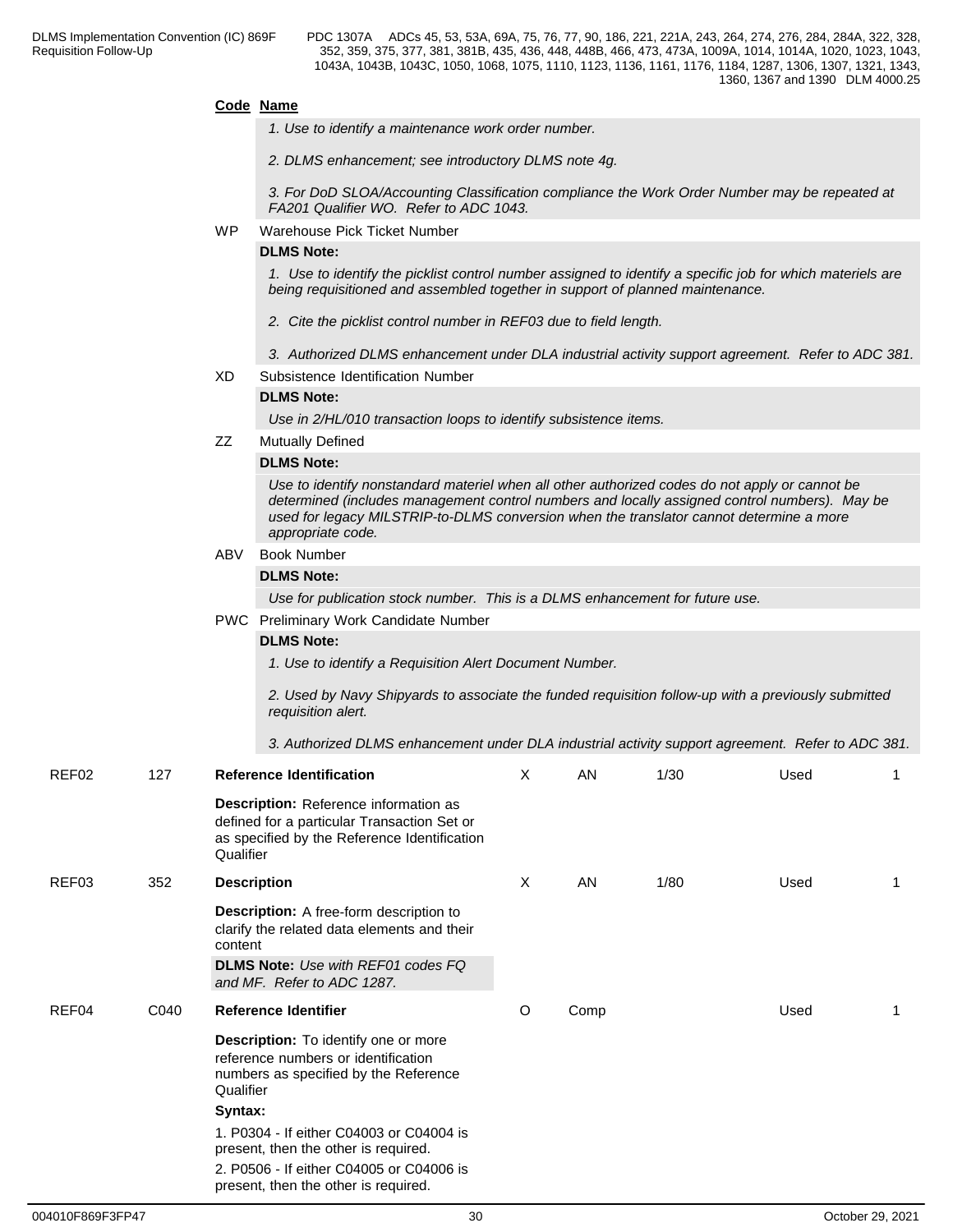| <u>Ref</u>      | ıa<br>- | <b>Element Name</b>                       | Req | Type | Min/Max | Usaqe    | Rep |
|-----------------|---------|-------------------------------------------|-----|------|---------|----------|-----|
| <b>REF04-01</b> | 128     | <b>Reference Identification Qualifier</b> |     | ID   | 2/3     | Must use |     |
|                 |         | Description: Code qualifying the          |     |      |         |          |     |

**Description:** Code qualifying the Reference Identification

**DLMS Note:** *1. Use only one of code PG or W7 to identify the materiel.*

*2. Use code PGC with the code used to identify the materiel.*

## **Code Name**

43 Supporting Document Number

## **DLMS Note:**

*1. Use with REF01 code TN to identify the Special Program Requirement (SPR) transaction number.*

*2. Use to establish an audit trail between the draw-down requisition and the original SPR against which the requirement was established.*

- *3. DLMS enhancement; see introductory DLMS note 4a.*
- 55 Sequence Number

## **DLMS Note:**

*DLA Disposition Services uses in conjunction with the Disposition Services Container ID (REF01 Code 98) to identify the Disposition Services Container DTID Sequence Number. This is a sequential number assigned for the requisitioned DTIDs that make up a container. Only applicable if an entire container is requisitioned. Refer to ADC 466.*

C7 Contract Line Item Number

## **DLMS Note:**

*Use with 2/REF/105 REF01 code CT, to identify the associated Contract Line Item Number (CLIN), including the SUB Contract Line Item Number (SUBCLIN), or Agreement Line Item Number (ALIN) as appropriate.*

## IX Item Number

**DLMS Note:**

*1. Use with REF01 code W6 to indicate the Federal Supply Schedule Special Item Number.*

*2. DLMS enhancement; see introductory DLMS note 4a.*

## PG Product Group

## **DLMS Note:**

*Use only with REF01 code WL to identify the materiel name or description.*

## W1 Disposal Turn-In Document Number

## **DLMS Note:**

*1. Use in conjunction with the controlling requisition document number for the transaction (REF01 Code TN) when requisitioning a specific item from DLA Disposition Services.*

- *2. DLMS enhancement; see introductory DLMS note 4a.*
- W7 Commercial and Government Entity (CAGE) Code

## **DLMS Note:**

*1. Use with REF01 code MF to uniquely identify a manufacturer's (or supplier's) part number.*

*2. May be used to identify the supplier CAGE when applicable to a DoD EMALL or GSA Advantage/Global internet order from a vendor catalog.* 

W8 Suffix

## **DLMS Note:**

*1. Use with 2/REF/105 REF01 code TN to identify the document number suffix. Use when initial 511R is a referral order identified with BR02 transaction type code BN.*

*2. Also authorized on an Intra-Army basis for identification of the post-post partial issue of materiel by Army Single Stock Fund activities. This use is allowed when the initial 511R is a requisition identified with BR02 transaction type code A0 and BR06 action code is "J".*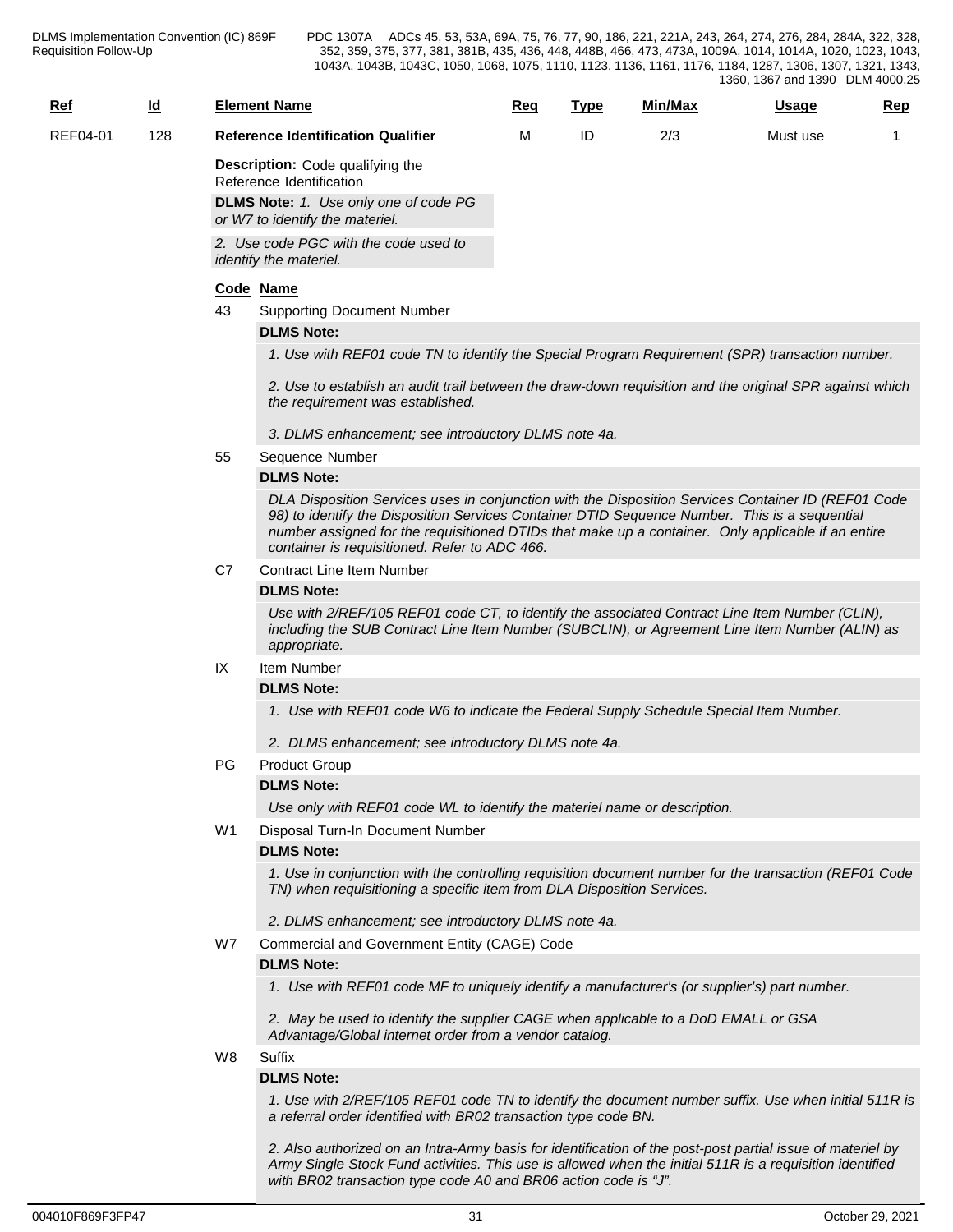#### **Code Name**

*3. Use with REF01 Code F8 to identify the prior requisition document number suffix if applicable. Authorized DLMS enhancement for BRAC IMSP only. Refer to ADC 352 and ADC 359.*

*4. When used in the requisition alert follow-up (BSI09=83), or when used in association with the Requisition Alert Document Number (Qualifier PWC, above), this will be the requisition alert document suffix. The Requisition Alert Document Number Suffix is an Authorized DLMS enhancement under DLA industrial activity support agreement. Refer to ADC 381.*

*5. DLA Disposition Services uses on an intra-DLA basis for requisitions processed between the RTD Web Application and DLA Disposition Services. The RTD Web-sequentially assigned suffix code is used for open requisition quantity on externally submitted requisitions when required to establish separate requisition transactions to DLA Disposition Services by DTID Number and, when applicable, the associated DTID Suffix Code. Refer to ADC 466.*

PGC Packing Group Code

### **DLMS Note:**

*Must use to indicate Outside Continental United States (OCONUS) shipment. When used, the paired data element 127 will cite 1 indicating that the packaging number must meet OCONUS specifications.*

| REF04-02 | 127 | <b>Reference Identification</b>                                                                                                                   | М | AN | 1/30 | Must use |  |
|----------|-----|---------------------------------------------------------------------------------------------------------------------------------------------------|---|----|------|----------|--|
|          |     | Description: Reference information as<br>defined for a particular Transaction Set or<br>as specified by the Reference Identification<br>Qualifier |   |    |      |          |  |
| REF04-03 | 128 | <b>Reference Identification Qualifier</b>                                                                                                         |   | ID | 2/3  | Used     |  |
|          |     | <b>Description:</b> Code qualifying the                                                                                                           |   |    |      |          |  |

Reference Identification

### **Code Name**

60 Account Suffix Code

### **DLMS Note:**

*1. Use in conjunction with the DTID Number (REF04 Code W1) to identify the DTID Number Suffix Code, when applicable.* 

*2. When the DTID Number is provided in REF04-02, enter the correlating DTID Suffix using this location. DLMS enhancement, see ADC 466.*

### PO Purchase Order Number

## **DLMS Note:**

*Use in CAV transactions with 2/REF01/105/CT to identify an associated purchase order number for the item being validated,*

W1 Disposal Turn-In Document Number

### **DLMS Note:**

*1. Use in conjunction with the requisition document number (REF01 Code TN) when requisitioning a specific item from DLA Disposition Services.* 

*2. When there is no Suffix Code (REF04 Code W8), associated with the customer's Document Number, enter the correlating DTID in the REF04-02. If there is a Suffix Code, then enter the DTID in the REF04-04. DLMS enhancement, see ADC 466.*

WF Locally Assigned Control Number

### **DLMS Note:**

*1. Defense Medical Logistics Standard Support (DMLSS)/Theater Enterprise-Wide Logistics System (TEWLS) use to cite their Local Catalog Identification for subsequent use as the stock number applicable to receipt and inventory processing. Must be used with the manufacturer's part number and associated CAGE cited above.*

*2. DLMS enhancement; see introductory DLMS Note 4a. Refer to ADC 322.*

*3. Under DLMS, field length is restricted to a maximum of 30 positions.*

| .<br>RFF04<br>.<br>4-04 .<br><b>Reference</b><br><b>Identification</b><br>$\epsilon$ |  | ΑN | 1/30 | Used |  |
|--------------------------------------------------------------------------------------|--|----|------|------|--|
|--------------------------------------------------------------------------------------|--|----|------|------|--|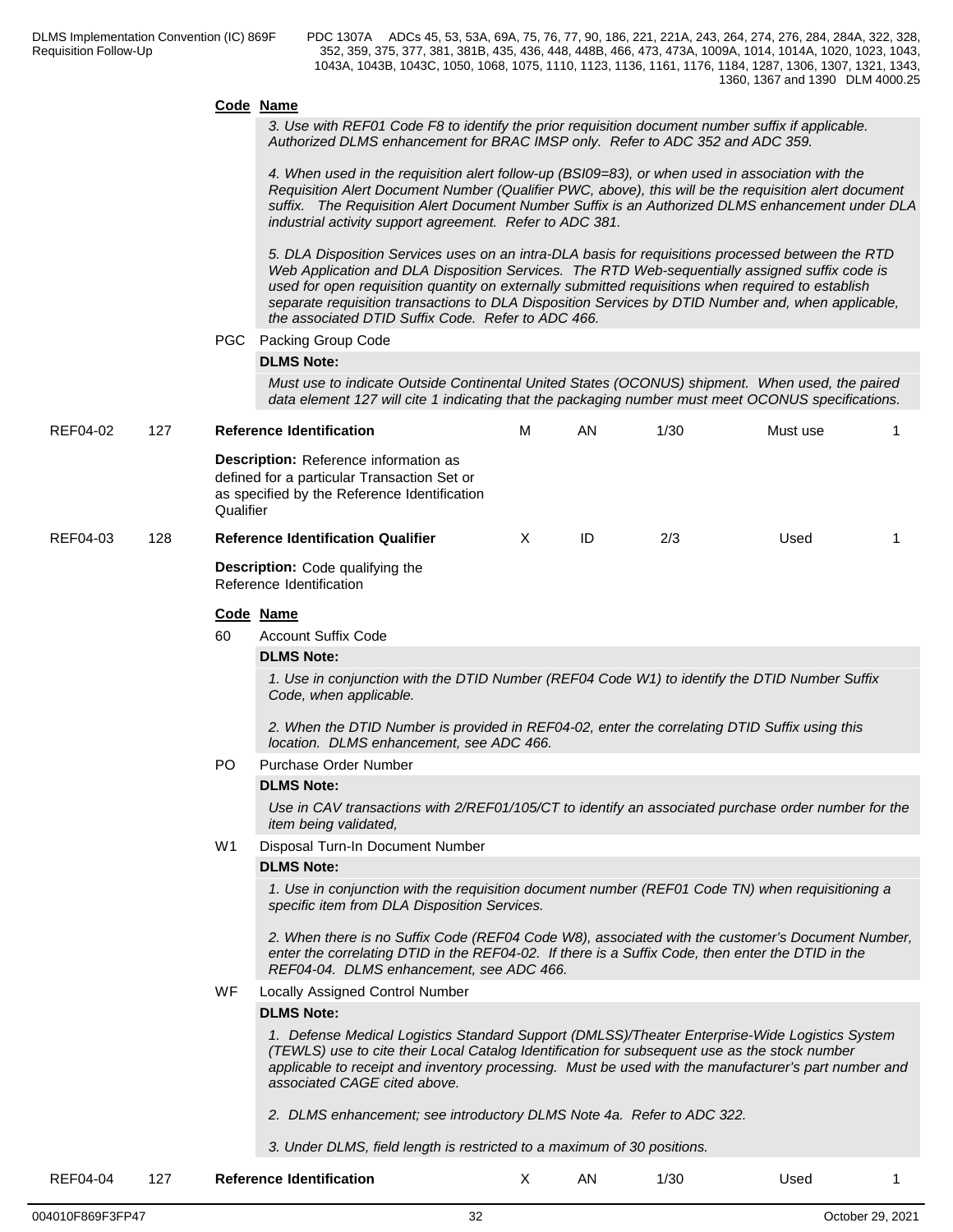DLMS Implementation Convention (IC) 869F Requisition Follow-Up

| $Ref$    | $\underline{\mathsf{Id}}$ |           | <b>Element Name</b>                                                                                                                       | Req | <u>Type</u> | Min/Max | <b>Usage</b> | Rep |
|----------|---------------------------|-----------|-------------------------------------------------------------------------------------------------------------------------------------------|-----|-------------|---------|--------------|-----|
|          |                           | Qualifier | Description: Reference information as<br>defined for a particular Transaction Set or<br>as specified by the Reference Identification      |     |             |         |              |     |
| REF04-05 | 128                       |           | <b>Reference Identification Qualifier</b>                                                                                                 | X   | ID          | 2/3     | Used         |     |
|          |                           |           | <b>Description:</b> Code qualifying the<br>Reference Identification                                                                       |     |             |         |              |     |
|          |                           |           | Code Name                                                                                                                                 |     |             |         |              |     |
|          |                           | 60        | <b>Account Suffix Code</b>                                                                                                                |     |             |         |              |     |
|          |                           |           | <b>DLMS Note:</b>                                                                                                                         |     |             |         |              |     |
|          |                           |           | 1. Use in conjunction with the DTID Number (REF04 Code W1) to identify the DTID Number Suffix<br>Code, when applicable.                   |     |             |         |              |     |
|          |                           |           | 2. When the DTID Number is provided in REF04-04, enter the correlating DTID Suffix using this<br>location. DLMS enhancement, see ADC 466. |     |             |         |              |     |
| REF04-06 | 127                       |           | <b>Reference Identification</b>                                                                                                           | X.  | AN          | 1/30    | Used         |     |
|          |                           | Qualifier | Description: Reference information as<br>defined for a particular Transaction Set or<br>as specified by the Reference Identification      |     |             |         |              |     |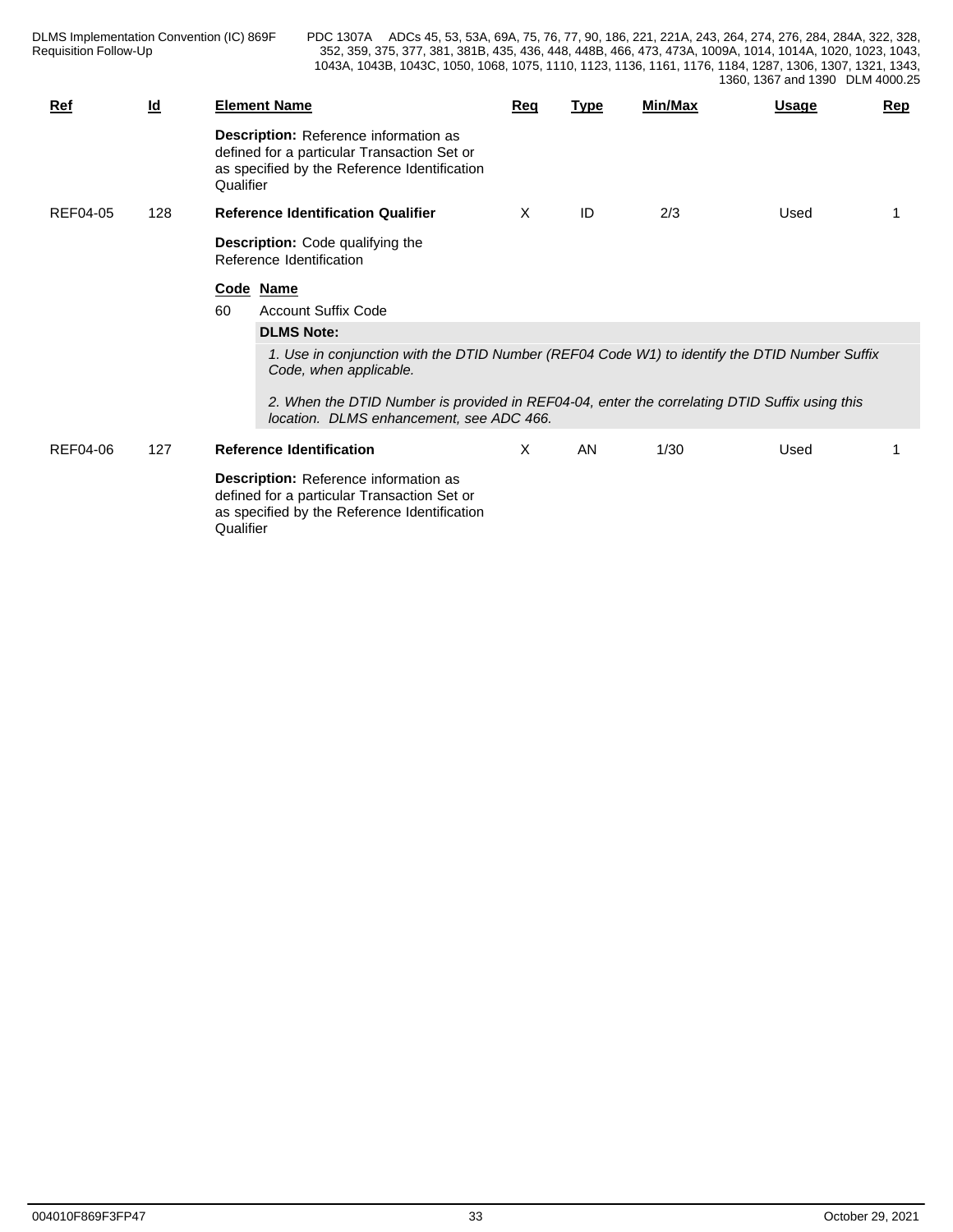| <b>N1</b> | <b>Name</b> | <b>Pos: 110</b>          | Max: $1$    |  |
|-----------|-------------|--------------------------|-------------|--|
|           |             | <b>Detail - Optional</b> |             |  |
|           |             | Loop: N1                 | Elements: 5 |  |

## **User Option (Usage):** Used

**Purpose:** To identify a party by type of organization, name, and code

# **Syntax Rules:**

- 1. R0203 At least one of N102 or N103 is required.
- 2. P0304 If either N103 or N104 is present, then the other is required.

## **Comments:**

- 1. This segment, used alone, provides the most efficient method of providing organizational identification. To obtain this efficiency the "ID Code" (N104) must provide a key to the table maintained by the transaction processing party.
- 2. N105 and N106 further define the type of entity in N101.

## **DLMS Note:**

*1. Must use one iteration of this 2/N1/110 loop in every 2/HL/010 address loop to identify the organizations originating the transaction set.*

*2. Use multiple iterations as needed for each transaction loop to identify the transaction recipients and other organizations associated with the transaction.*

*3. Use one iteration as needed for each UIT loop to identify the manufacturer of the UIT item(s).*

| <u>Ref</u>       | $\underline{\mathsf{Id}}$ |             | <b>Element Name</b>                                                                                                                                                                                                                             | Req | <b>Type</b> | <b>Min/Max</b> | <b>Usage</b> | Rep |
|------------------|---------------------------|-------------|-------------------------------------------------------------------------------------------------------------------------------------------------------------------------------------------------------------------------------------------------|-----|-------------|----------------|--------------|-----|
| N <sub>101</sub> | 98                        |             | <b>Entity Identifier Code</b>                                                                                                                                                                                                                   | M   | ID          | 2/3            | Must use     |     |
|                  |                           | authorized. | Description: Code identifying an<br>organizational entity, a physical location,<br>property or an individual<br><b>DLMS Note:</b> The following codes are                                                                                       |     |             |                |              |     |
|                  |                           |             | Code Name                                                                                                                                                                                                                                       |     |             |                |              |     |
|                  |                           | <b>BS</b>   | Bill and Ship To                                                                                                                                                                                                                                |     |             |                |              |     |
|                  |                           |             | <b>DLMS Note:</b>                                                                                                                                                                                                                               |     |             |                |              |     |
|                  |                           |             | Use either this code, or both codes BT and ST, for reimbursable materiel. Use to identify the<br>organization which receives both the materiel and the billing for the materiel.                                                                |     |             |                |              |     |
|                  |                           | <b>BT</b>   | <b>Bill-to-Party</b>                                                                                                                                                                                                                            |     |             |                |              |     |
|                  |                           |             | <b>DLMS Note:</b>                                                                                                                                                                                                                               |     |             |                |              |     |
|                  |                           |             | 1. Use with code ST for reimbursable materiel. Use to identify the organization to receive billing for<br>materiel when different from the organization receiving the materiel. Use precludes the use of code BS<br>for the Bill-to DoDAAC.     |     |             |                |              |     |
|                  |                           |             | 2. Use for SFIS compliant systems to identify the BPN of the party to receive the bill. BPN may only be<br>used when the corresponding DoDAAC is also provided. This will require a second iteration of the N1<br>loop with the same qualifier. |     |             |                |              |     |
|                  |                           |             | 3. Authorized DLMS enhancement; see introductory DLMS note 4g.                                                                                                                                                                                  |     |             |                |              |     |
|                  |                           | DA          | <b>Delivery Address</b>                                                                                                                                                                                                                         |     |             |                |              |     |
|                  |                           |             | <b>DLMS Note:</b>                                                                                                                                                                                                                               |     |             |                |              |     |
|                  |                           |             | 1. Use with 2/N2/120, 2/N3/130 and 2/N4/140 to fully identify in-the-clear exception ship-to address<br>information.                                                                                                                            |     |             |                |              |     |
|                  |                           |             | 2. Use for Requisition Exception Data Transaction (DLA DIC YRZ-Transaction Code ST) for exception<br>ship-to address information. See introductory DLMS note 4f.                                                                                |     |             |                |              |     |
|                  |                           | DZ          | Delivery Zone                                                                                                                                                                                                                                   |     |             |                |              |     |
|                  |                           |             |                                                                                                                                                                                                                                                 |     |             |                |              |     |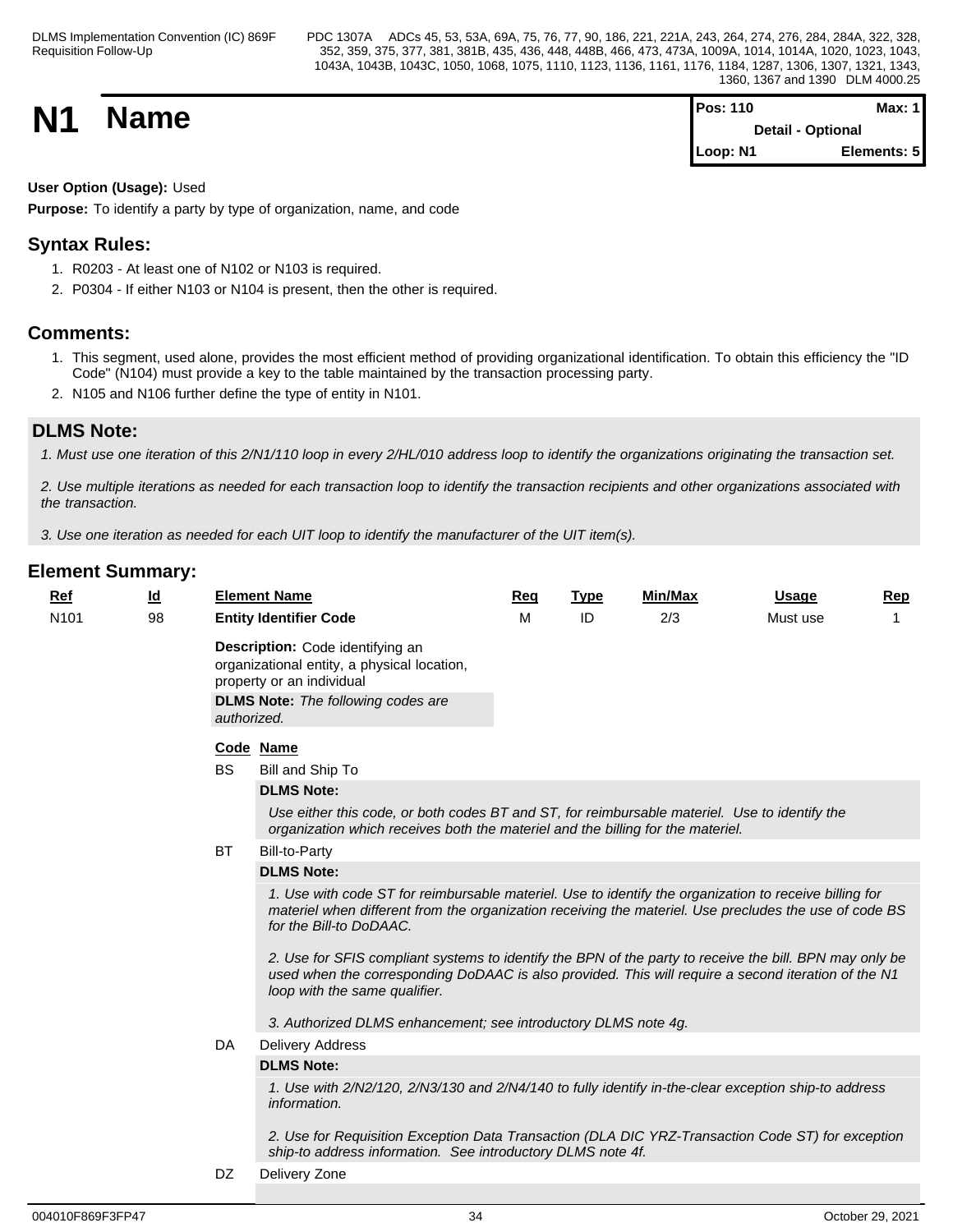## **Code Name**

### **DLMS Note:**

*1. Use to provide the DELIVERY LOCATION indicating where the materiel is to be staged/stored.* 

*2. Authorized DLMS enhancement under DLA industrial activity support agreement. Refer to ADC 381.*

IF International Freight Forwarder

## **DLMS Note:**

*Use for Requisition Exception Data Transaction (DLA DIC YRZ-Transaction Code NA) Notice of Availability (NOA) address information. See introductory DLMS note 4f.*

MF Manufacturer of Goods

## **DLMS Note:**

- *1. Use in 2/HL/010 transaction loops to identify the manufacturer's name for nonstandard materiel.*
- *2. Use in each 2/HL/010 UIT loop to identify the manufacturer.*

## OB Ordered By

## **DLMS Note:**

*Must use to identify the requisitioner.*

PK Party to Receive Copy

### **DLMS Note:**

*1. Use as needed to identify an organization to be provided a copy of this transaction. Use with N103, qualifier M4 (Routing Identifier); and, N106, qualifier To (Message To).*

*2. Must be used between Army and DLA for their integrated set assembly program, when an assembly component part being ordered by the Army is not managed by DLA, and DLA is acquiring it in support of the Army medical mission. Refer ADC 276.* 

*3. Used between Navy and DLA for Navy requisitions submitted directly to other Component SoS, so that DLA will be able to support follow-on actions on behalf of the Navy industrial activity (IA) under a DLA industrial activity support agreement. Refer to ADC 377.*

*4. DLMS enhancement; see introductory DLMS Note 4a.*

## ST Ship To

## **DLMS Note:**

*Use with code BT for reimbursable materiel. Use to identify the organization to receive the materiel when different from the activity being billed for the materiel. Use precludes the use of code BS.*

UK System

## **DLMS Note:**

*Use to identify the originating system Communications (COMMRI).*

## UQ Subsequent Owner

## **DLMS Note:**

*Use only on a referral order follow-up to initiate an inter-Service ammunition or ammunition-related ownership transfer with no physical movement of materiel. Use to identify the RIC to which ownership is being transferred (the New Owner RIC). DLMS enhancement. Refer to ADC 1020.*

### XN Planning/Maintenance Organization

### **DLMS Note:**

*1. Use between Service industrial/maintenance sites and DLA to identify the Shop Service Center (SSC), or Shop Store.*

*2. Authorized DLMS enhancement under DLA industrial activity support agreement. Refer to ADC 284A & 381.*

Z1 Party to Receive Status

## **DLMS Note:**

*1. Use to identify the party to receive status when different from Service/Agency prescribed status recipient. Use multiple iterations to identify all status recipients, as required.*

*2. The DLMS provides the capability to carry additional status recipients beyond those identified by the legacy MILSTRIP. The Media and Status Code and the Distribution Code will be retained in the DLMS to facilitate transaction conversion in a mixed legacy MILSTRIP/DLMS environment. Additional status*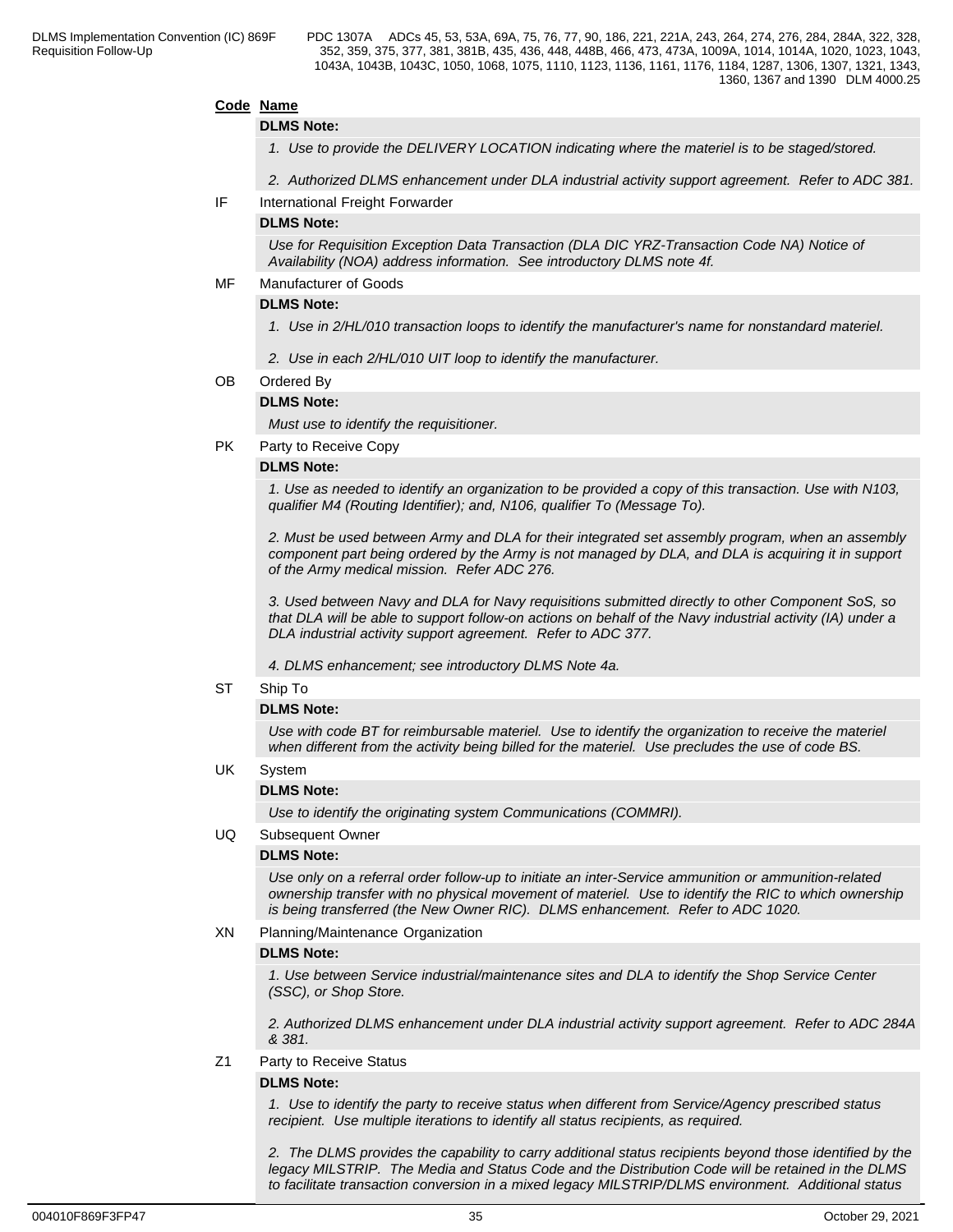### **Code Name**

*recipients identified here cannot be passed to legacy MILSTRIP users.*

Z3 Potential Source of Supply

## **DLMS Note:**

*Use when requisitioning nonstandard materiel to identify potential supply sources.*

Z5 Management Control Activity

## **DLMS Note:**

*Use for submission of GFM and CFM transactions.*

## Z7 Mark-for Party

## **DLMS Note:**

*1. Use to identify an entity located within the ship-to address that is to actually receive the materiel.*

*2. The Mark-for Party may be identified by DoDAAC, RIC, clear text, or a combination of these. Only one of DoDAAC or RIC may be used.*

*3. Maximum length of the Mark-for Party is 24 positions: mark-for clear text (with no DoDAAC or RIC) displays on DoD shipment documents as two lines of 12 characters each. If text is combined with a DoDAAC, up to 17 clear text characters will be allowed. If text is combined with a RIC, up to 20 clear text characters will be allowed. A slash (/) will be inserted during printing of shipment documentation to separate the DoDAAC or RIC from clear text; do not perpetuate the slash (/) in the DLMS transaction.*

*4. Authorized DLMS enhancement; see introductory DLMS note 4g. Refer to ADC 1009A.*

*5. Also use for Requisition Exception Data Transaction (DLA Code YRZ-Transaction Code MF) to identify mark-for delivery information. See introductory DLMS note 4f.*

## Z8 Last Known Source of Supply

## **DLMS Note:**

*Use to identify the supply source to receive the transaction set.*

### ZL Party Passing the Transaction

## **DLMS Note:**

*Use to identify the processing point passing the requisition followup to another supply source for continued processing.*

### 003 Application Party

## **DLMS Note:**

*Used with Supply Status CX to identify the Routing Identifier of the internet ordering application in notification to DAAS that the requisition follow-up failed to receive authorization for continued processing under funds verification procedures. DAAS shall prepare CX Supply Status on behalf of the identified internet ordering application rather than continue processing the follow-up. Refer to ADC 328.*

## IAD Foreign Office

### **DLMS Note:**

*1. Use for clear-text exception data FMS in-country address.*

*2. Use for Requisition Exception Data Transaction (DLA DIC YRZ-Transaction Code MA) FOR FMS in-country mark-for address. See introductory DLMS note 4f.*

| N <sub>102</sub> | 93 | Name                                                                                                                                                                                                        | X | AN | 1/60 | Used |  |
|------------------|----|-------------------------------------------------------------------------------------------------------------------------------------------------------------------------------------------------------------|---|----|------|------|--|
|                  |    | <b>Description:</b> Free-form name                                                                                                                                                                          |   |    |      |      |  |
|                  |    | <b>DLMS Note: 1. Use with 2/N1/110 N101</b><br>code DA to identify the ship-to organization.<br>Also use 2/N2/120 if additional information<br>is required.                                                 |   |    |      |      |  |
|                  |    | 2. Use in 2/HL/010 transaction loops with<br>N <sub>101</sub> code MF to identify the<br>manufacturer's name when the CAGE code<br>is not available. When the CAGE code is<br>available, use N103 and N104. |   |    |      |      |  |
|                  |    | 3. Use with N101 Code Z7 to identify the<br>recipient of materiel. Total field length is<br>restricted to 24 clear text characters, when                                                                    |   |    |      |      |  |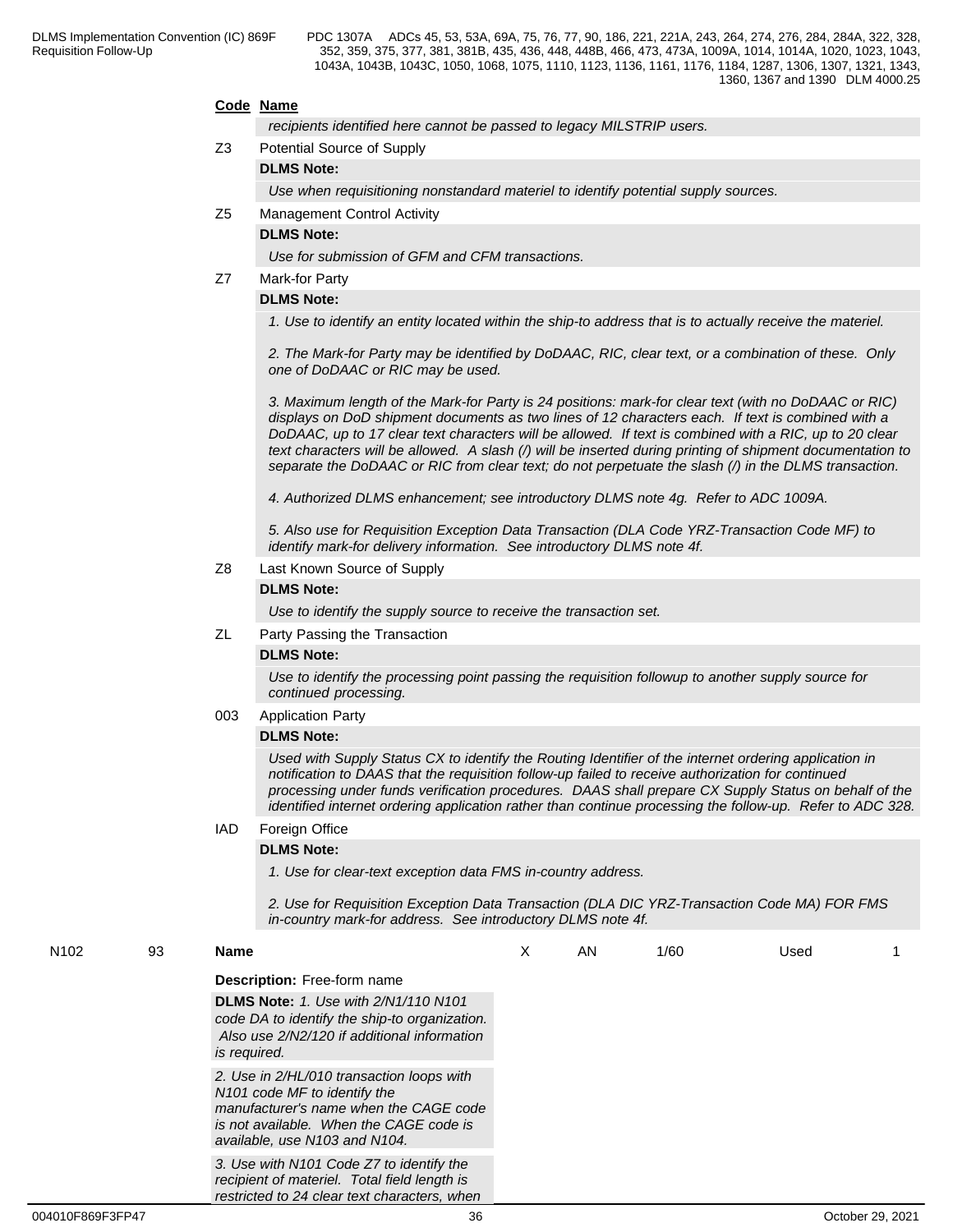| <b>Ref</b>       | $\underline{\mathsf{Id}}$ |           | <b>Element Name</b>                                                                                                                                                                                                                                                                                                                                                                  | <b>Req</b> | <b>Type</b> | Min/Max | <b>Usage</b> | Rep |
|------------------|---------------------------|-----------|--------------------------------------------------------------------------------------------------------------------------------------------------------------------------------------------------------------------------------------------------------------------------------------------------------------------------------------------------------------------------------------|------------|-------------|---------|--------------|-----|
|                  |                           |           | not used in combination with a DoDAAC or<br>RIC. If combined with a Mark-for DoDAAC.<br>restrict clear text to 17 characters. If<br>combined with a Mark-for RIC, restrict clear<br>text to 20 characters. Authorized DLMS<br>enhancement; see introductory DLMS note<br>4g. Refer to ADC 1009A.                                                                                     |            |             |         |              |     |
|                  |                           | notes 4f. | 4. Use for Requisition Exception Data<br>Transaction (DLA DIC YRZ-Transaction<br>Codes ST, MA, NA and MF) with N101<br>code DA, IAD, IF and Z7 to identify the<br>exception address line 1. For Codes DA,<br>IAD and IF a maximum of 35 positions<br>(including spaces) is allowed. For code Z7<br>a maximum of 30 positions (including<br>spaces) is allowed. See introductory DLMS |            |             |         |              |     |
|                  |                           |           | 5. Use to identify the delivery location<br>(Qualifier DZ, 2/N101/110). Field length is<br>30 positions maximum.                                                                                                                                                                                                                                                                     |            |             |         |              |     |
| N <sub>103</sub> | 66                        |           | <b>Identification Code Qualifier</b>                                                                                                                                                                                                                                                                                                                                                 | X          | ID          | 1/2     | Used         | -1  |
|                  |                           |           | Description: Code designating the<br>system/method of code structure used for<br>Identification Code (67)                                                                                                                                                                                                                                                                            |            |             |         |              |     |
|                  |                           |           | Code Name                                                                                                                                                                                                                                                                                                                                                                            |            |             |         |              |     |
|                  |                           | 1         | D-U-N-S Number, Dun & Bradstreet                                                                                                                                                                                                                                                                                                                                                     |            |             |         |              |     |
|                  |                           |           | <b>DLMS Note:</b>                                                                                                                                                                                                                                                                                                                                                                    |            |             |         |              |     |
|                  |                           |           | DLMS enhancement; see introductory DLMS note 4a.                                                                                                                                                                                                                                                                                                                                     |            |             |         |              |     |
|                  |                           | 9         | D-U-N-S+4, D-U-N-S Number with Four Character Suffix                                                                                                                                                                                                                                                                                                                                 |            |             |         |              |     |
|                  |                           |           | <b>DLMS Note:</b>                                                                                                                                                                                                                                                                                                                                                                    |            |             |         |              |     |
|                  |                           |           | DLMS enhancement; see introductory DLMS note 4a.                                                                                                                                                                                                                                                                                                                                     |            |             |         |              |     |
|                  |                           | 10        | Department of Defense Activity Address Code (DODAAC)                                                                                                                                                                                                                                                                                                                                 |            |             |         |              |     |
|                  |                           |           | <b>DLMS Note:</b>                                                                                                                                                                                                                                                                                                                                                                    |            |             |         |              |     |
|                  |                           |           | DLMS enhancement; see introductory DLMS note 4a.                                                                                                                                                                                                                                                                                                                                     |            |             |         |              |     |
|                  |                           | 33        | Commercial and Government Entity (CAGE)                                                                                                                                                                                                                                                                                                                                              |            |             |         |              |     |
|                  |                           |           | <b>DLMS Note:</b>                                                                                                                                                                                                                                                                                                                                                                    |            |             |         |              |     |
|                  |                           |           | Use when the organization is a contractor not assigned a DODAAC.                                                                                                                                                                                                                                                                                                                     |            |             |         |              |     |
|                  |                           | 50        | <b>Business License Number</b>                                                                                                                                                                                                                                                                                                                                                       |            |             |         |              |     |
|                  |                           |           | <b>DLMS Note:</b>                                                                                                                                                                                                                                                                                                                                                                    |            |             |         |              |     |
|                  |                           |           | 1. Use for SFIS to map to SFIS Data element "Business Partner Number TP3". Enter the buyer's BPN<br>in N104.                                                                                                                                                                                                                                                                         |            |             |         |              |     |
|                  |                           |           | 2. Authorized DLMS enhancement; see introductory DLMS note 4g.                                                                                                                                                                                                                                                                                                                       |            |             |         |              |     |
|                  |                           | 92        | Assigned by Buyer or Buyer's Agent                                                                                                                                                                                                                                                                                                                                                   |            |             |         |              |     |
|                  |                           |           | <b>DLMS Note:</b>                                                                                                                                                                                                                                                                                                                                                                    |            |             |         |              |     |
|                  |                           |           | Use with N101 Code XN to identify the Shop Service Center or Shop Store. Refer to ADC 284A & 381.                                                                                                                                                                                                                                                                                    |            |             |         |              |     |
|                  |                           | A2        | Military Assistance Program Address Code (MAPAC)                                                                                                                                                                                                                                                                                                                                     |            |             |         |              |     |
|                  |                           |           | <b>DLMS Note:</b>                                                                                                                                                                                                                                                                                                                                                                    |            |             |         |              |     |
|                  |                           |           | Use to indicate the SA structured address data.                                                                                                                                                                                                                                                                                                                                      |            |             |         |              |     |
|                  |                           | C4        | Department of Defense Communication Routing Identifier (COMMRI)                                                                                                                                                                                                                                                                                                                      |            |             |         |              |     |
|                  |                           |           | <b>DLMS Note:</b><br>1. Use only when N101 is UK.                                                                                                                                                                                                                                                                                                                                    |            |             |         |              |     |
|                  |                           |           | 2. At this time a local code C4 is established for use in 869F version 4010. A data maintenance action<br>was submitted to ASC X12 to establish C4 Department of Defense Communication Routing Identifier                                                                                                                                                                            |            |             |         |              |     |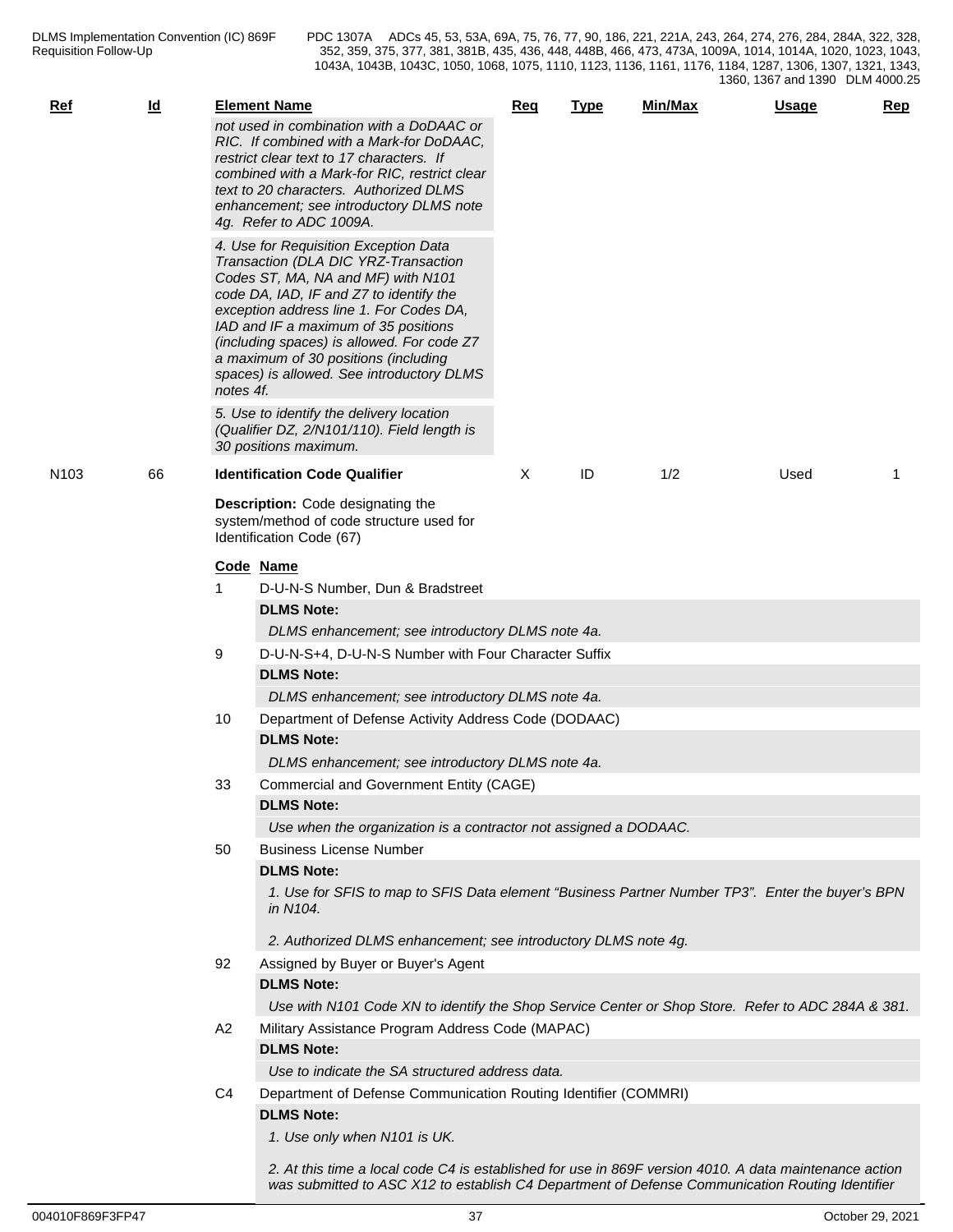|                  |    |                                                                                                                               | Code Name                                                                                                            |         |    |      |      |  |
|------------------|----|-------------------------------------------------------------------------------------------------------------------------------|----------------------------------------------------------------------------------------------------------------------|---------|----|------|------|--|
|                  |    |                                                                                                                               | (COMMRI) in a future version.                                                                                        |         |    |      |      |  |
|                  |    | M4                                                                                                                            | Department of Defense Routing Identifier Code (RIC)                                                                  |         |    |      |      |  |
| N <sub>104</sub> | 67 |                                                                                                                               | <b>Identification Code</b>                                                                                           | X       | AN | 2/80 | Used |  |
|                  |    | other code                                                                                                                    | Description: Code identifying a party or                                                                             |         |    |      |      |  |
| N <sub>106</sub> | 98 |                                                                                                                               | <b>Entity Identifier Code</b>                                                                                        | $\circ$ | ID | 2/3  | Used |  |
|                  |    |                                                                                                                               | Description: Code identifying an<br>organizational entity, a physical location,<br>property or an individual         |         |    |      |      |  |
|                  |    |                                                                                                                               | Code Name                                                                                                            |         |    |      |      |  |
|                  |    | <b>FR</b>                                                                                                                     | Message From                                                                                                         |         |    |      |      |  |
|                  |    |                                                                                                                               | <b>DLMS Note:</b>                                                                                                    |         |    |      |      |  |
|                  |    | Must use with the appropriate 2/N1/110 code to indicate the organization cited in N104 is originating the<br>transaction set. |                                                                                                                      |         |    |      |      |  |
|                  |    | TO                                                                                                                            | Message To                                                                                                           |         |    |      |      |  |
|                  |    |                                                                                                                               | <b>DLMS Note:</b>                                                                                                    |         |    |      |      |  |
|                  |    |                                                                                                                               | Must use with appropriate 2/N1/110 codes to indicate the organization cited in N104 is receiving the<br>transaction. |         |    |      |      |  |
|                  |    |                                                                                                                               |                                                                                                                      |         |    |      |      |  |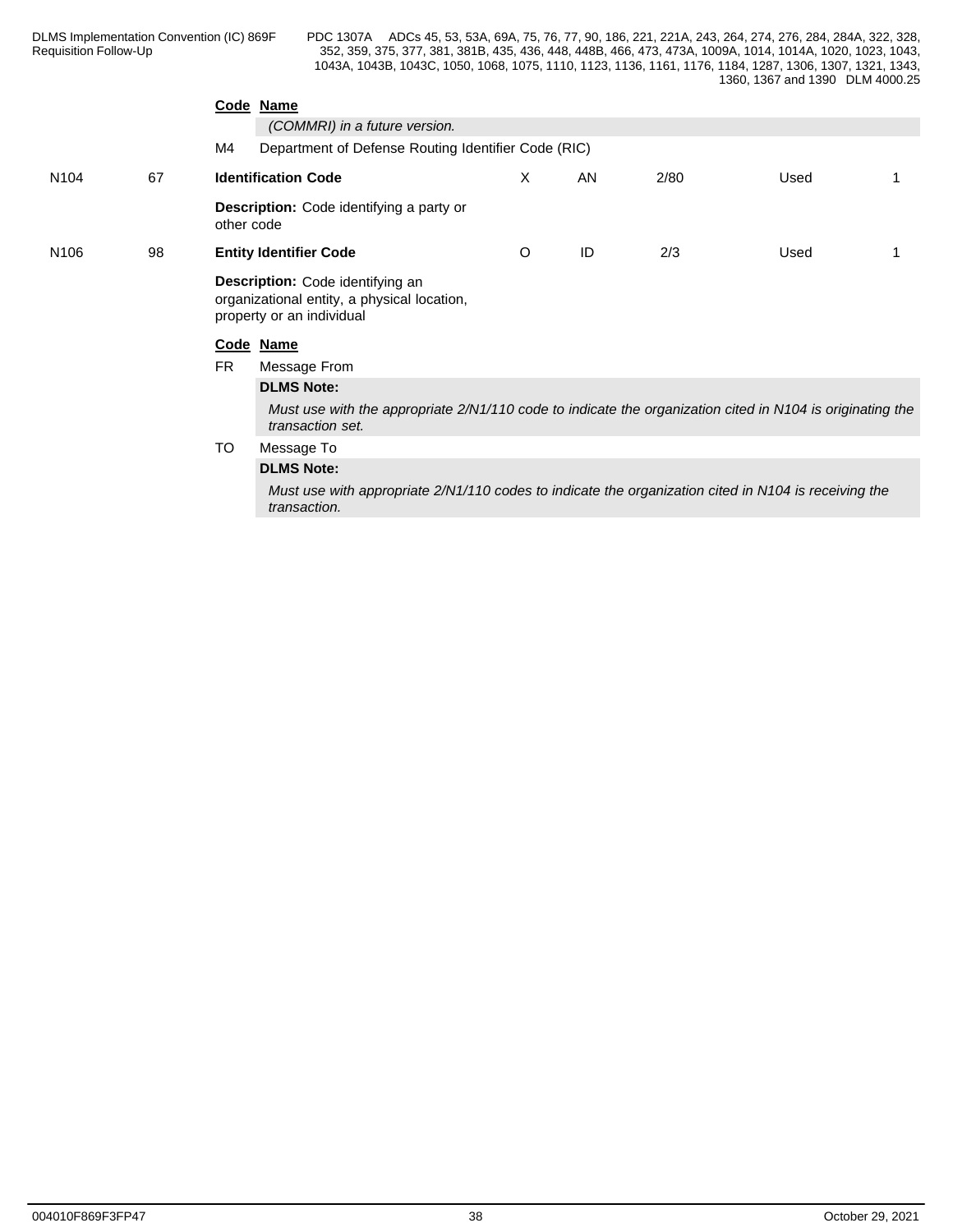# **N2** Additional Name Information

| <b>Pos: 120</b> | Max: 2 <sub>l</sub>      |
|-----------------|--------------------------|
|                 | <b>Detail - Optional</b> |
| Loop: N1        | Elements: 2              |

## **User Option (Usage):** Used

**Purpose:** To specify additional names or those longer than 35 characters in length

# **DLMS Note:**

*1. Use to identify additional name information as authorized.*

*2. Use with 2/N1/110 code DA to identify additional in-the-clear exception ship-to name information, with code MF (for 2/HL/010 transaction loops only) to identify the manufacturer's name information and with code Z7 to identify the in-the-clear recipient when coded data is not available.*

*3. Use for Requisition Exception Data Transaction (DLA DIC YRZ) for mark-for, ship-to, FMS in-country mark-for and notice of availability address information. See introductory DLMS note 4f.*

| <b>Ref</b>       | $\underline{\mathsf{Id}}$ | <b>Element Name</b>                                                                                                                                                                                                                                                                                                                                                                                                                                                                    | Req | <b>Type</b> | Min/Max | Usage    | <b>Rep</b> |
|------------------|---------------------------|----------------------------------------------------------------------------------------------------------------------------------------------------------------------------------------------------------------------------------------------------------------------------------------------------------------------------------------------------------------------------------------------------------------------------------------------------------------------------------------|-----|-------------|---------|----------|------------|
| N201             | 93                        | <b>Name</b>                                                                                                                                                                                                                                                                                                                                                                                                                                                                            | M   | AN          | 1/60    | Must use |            |
|                  |                           | <b>Description:</b> Free-form name<br><b>DLMS Note:</b> Use for Requisition Exception<br>Data Transaction (DLA DIC<br>YRZ-Transaction Codes ST, MA, NA and<br>MF) with N101 Codes DA, IAD, and IF for<br>address line 2, if not the final line and with<br>Z7 for address line 2. For Codes DA, IAD<br>and IF a maximum of 35 positions<br>(including spaces) is allowed. For code Z7<br>a maximum of 30 positions (including<br>spaces) is allowed. See introductory DLMS<br>note 4f. |     |             |         |          |            |
| N <sub>202</sub> | 93                        | <b>Name</b>                                                                                                                                                                                                                                                                                                                                                                                                                                                                            | O   | AN          | 1/60    | Used     |            |
|                  |                           | Description: Free-form name<br><b>DLMS Note:</b> Use for Requisition Exception<br>Data Transaction (DLA DIC<br>YRZ-Transaction Codes ST, MA, NA and<br>MF) with N101 Codes DA, IAD, and IF for<br>address line 3, if not the final line and with<br>Z7 for address line 3. For Codes DA, IAD<br>and IF a maximum of 35 positions<br>(including spaces) is allowed. For code Z7<br>a maximum of 30 positions (including<br>spaces) is allowed. See introductory DLMS<br>note 4f.        |     |             |         |          |            |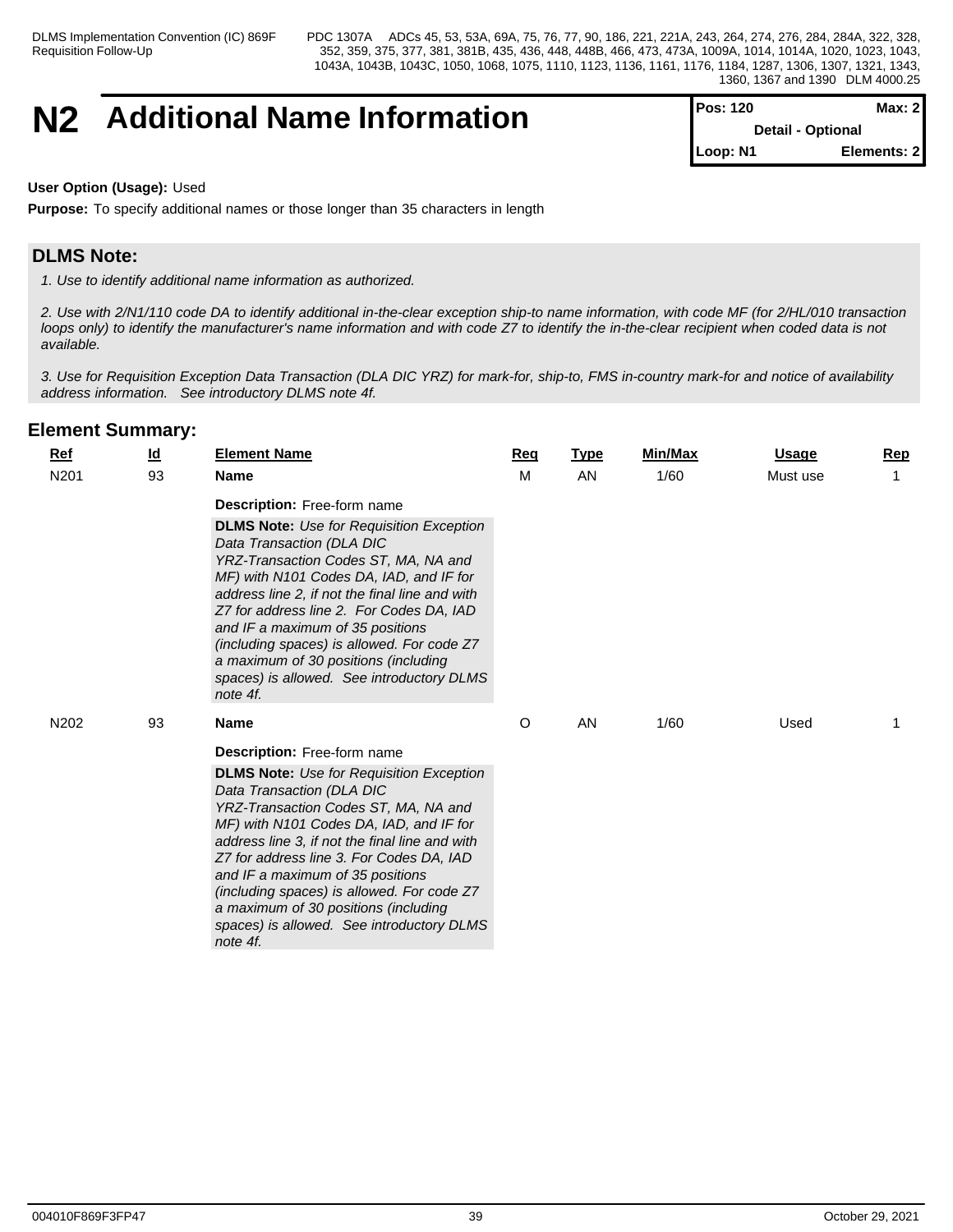# **N3** Address Information

| $Pos: 130$               | Max: 2I     |  |
|--------------------------|-------------|--|
| <b>Detail - Optional</b> |             |  |
| $\blacksquare$ Loop: N1  | Elements: 2 |  |

**User Option (Usage):** Used

**Purpose:** To specify the location of the named party

# **DLMS Note:**

*1. Use to identify additional address information as authorized.*

*2. Use with 2/N1/110 code DA to identify additional in-the-clear exception ship-to address information, with code MF (for 2/HL/010 transaction loops only) to identify the manufacturer's address information, and with code Z7 to identify the ship-to address that is to actually receive the materiel.*

*3. Use for Requisition Exception Data Transaction (DLA DIC YRZ) for mark-for delivery data. See introductory DLMS note 4f.*

| <b>Ref</b><br>N301 | $\underline{\mathsf{Id}}$<br>166 | <b>Element Name</b><br><b>Address Information</b>                                                                                                                                                                                                                                         | <u>Req</u><br>М | <u>Type</u><br>AN | Min/Max<br>1/55 | <b>Usage</b><br>Must use | <b>Rep</b> |
|--------------------|----------------------------------|-------------------------------------------------------------------------------------------------------------------------------------------------------------------------------------------------------------------------------------------------------------------------------------------|-----------------|-------------------|-----------------|--------------------------|------------|
|                    |                                  | <b>Description: Address information</b><br><b>DLMS Note:</b> Use for Requisition Exception<br>Data Transaction (DLA DIC YRZ-<br>Transaction Code MF) with N101 code Z7<br>to reflect line 4 of the mark-for delivery data.<br>A maximum of 30 positions (including<br>spaces) is allowed. |                 |                   |                 |                          |            |
| N302               | 166                              | <b>Address Information</b>                                                                                                                                                                                                                                                                |                 | AN                | 1/55            | Used                     |            |
|                    |                                  | <b>Description: Address information</b>                                                                                                                                                                                                                                                   |                 |                   |                 |                          |            |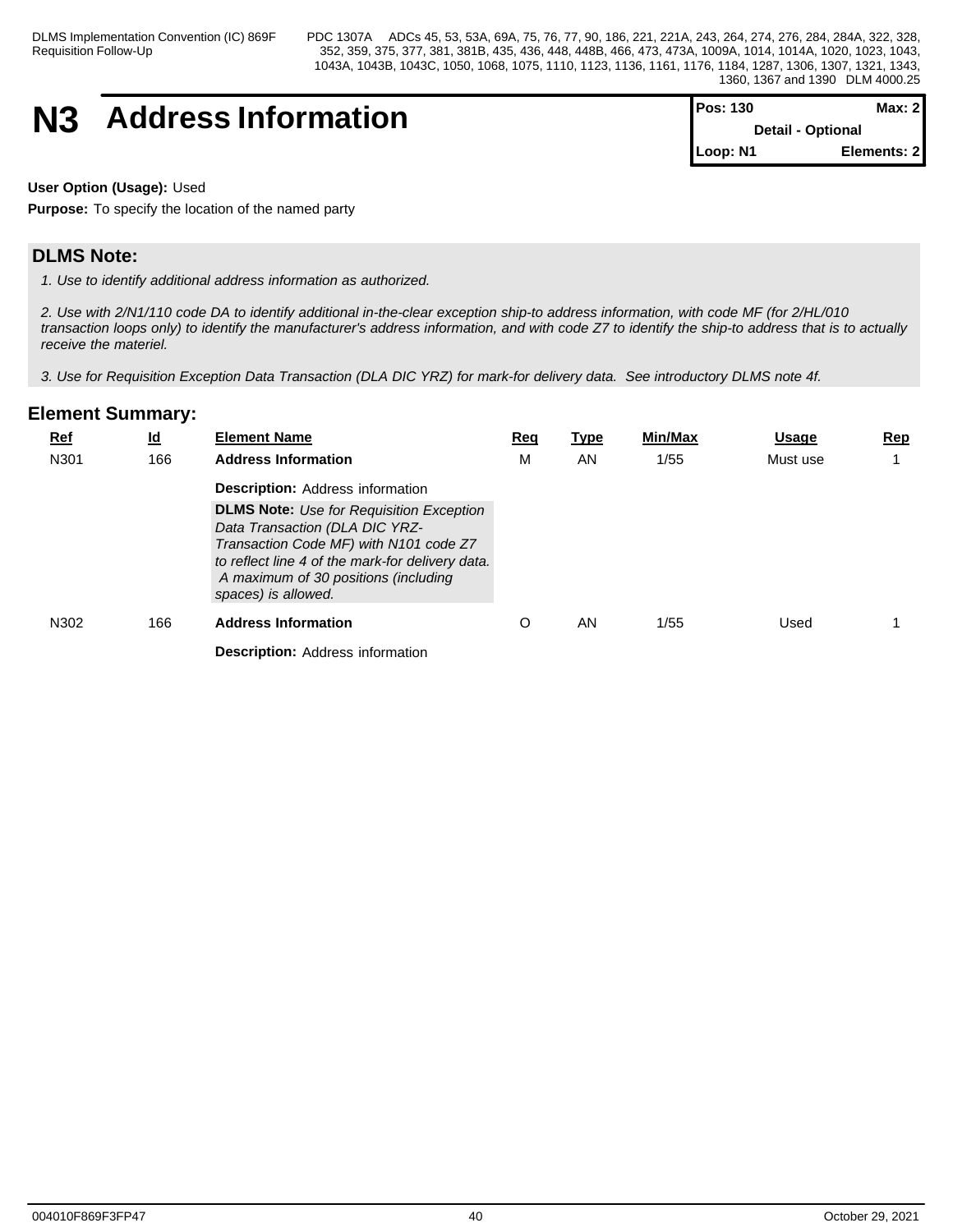# **N4 Geographic Location**

| <b>Pos: 140</b> | <b>Max: 1</b>            |
|-----------------|--------------------------|
|                 | <b>Detail - Optional</b> |
| Loop: N1        | Elements: 4              |

## **User Option (Usage):** Used

**Purpose:** To specify the geographic place of the named party

# **Syntax Rules:**

1. C0605 - If N406 is present, then N405 is required.

# **Comments:**

- 1. A combination of either N401 through N404, or N405 and N406 may be adequate to specify a location.
- 2. N402 is required only if city name (N401) is in the U.S. or Canada.

# **DLMS Note:**

*1. Use with 2/N1/110 code DA to identify in-the-clear exception ship-to geographical location information, with code MF (for 2/HL/010 transaction loops only) to identify the manufacturer's geographical location information, and with code Z7 to provide the geographical location ship-to information that is to actually receive the materiel.*

*2. Use for Requisition Exception Data Transaction to reflect address information. See introductory DLMS note 4f.*

| $Ref$ | $\underline{\mathsf{Id}}$ | <b>Element Name</b>                                                                                                                                                                                                                                                                                                                                                                                                                                                           | <b>Req</b> | <b>Type</b> | Min/Max | <b>Usage</b> | <b>Rep</b>   |
|-------|---------------------------|-------------------------------------------------------------------------------------------------------------------------------------------------------------------------------------------------------------------------------------------------------------------------------------------------------------------------------------------------------------------------------------------------------------------------------------------------------------------------------|------------|-------------|---------|--------------|--------------|
| N401  | 19                        | <b>City Name</b>                                                                                                                                                                                                                                                                                                                                                                                                                                                              | $\Omega$   | AN          | 2/30    | Used         | $\mathbf{1}$ |
|       |                           | <b>Description:</b> Free-form text for city name                                                                                                                                                                                                                                                                                                                                                                                                                              |            |             |         |              |              |
|       |                           | <b>DLMS Note:</b> Use for Requisition Exception<br>Data Transaction (DLA DIC<br>YRZ-Transaction Codes ST, MA and NA)<br>with N101 Codes DA, IF, and IAD for final<br>address line to reflect the city name. (DLA<br>DIC YRZ-City Name in field positions<br>22-41). A maximum of 20 positions<br>(including spaces) is allowed. See<br>introductory DLMS note 4f.                                                                                                             |            |             |         |              |              |
| N402  | 156                       | <b>State or Province Code</b>                                                                                                                                                                                                                                                                                                                                                                                                                                                 | O          | ID          | 2/2     | Used         | -1           |
|       |                           | Description: Code (Standard<br>State/Province) as defined by appropriate<br>government agency<br><b>DLMS Note:</b> Use for Requisition Exception<br>Data Transaction (DLA DIC<br>YRZ-Transaction Code ST) with N101 code<br>DA and IF for final address line to indicate<br>the state code associated with the ship-to<br>address, when applicable. (DLA DIC<br>YRZ-State Code in field positions 43-44).                                                                     |            |             |         |              |              |
| N403  | 116                       | <b>Postal Code</b>                                                                                                                                                                                                                                                                                                                                                                                                                                                            | $\circ$    | ID          | 3/15    | Used         | $\mathbf 1$  |
|       |                           | Description: Code defining international<br>postal zone code excluding punctuation<br>and blanks (zip code for United States)<br><b>DLMS Note:</b> Use for the Requisition<br>Exception Data Transaction (DLA DIC<br>YRZ-Transaction Codes ST, MA, and NA)<br>with the N101 Codes DA, IF, and IAD for<br>final address line to reflect the postal code.<br>(DLA DIC YRZ-Postal Code in field<br>positions 46-56). A maximum of 11<br>positions (including spaces) is allowed. |            |             |         |              |              |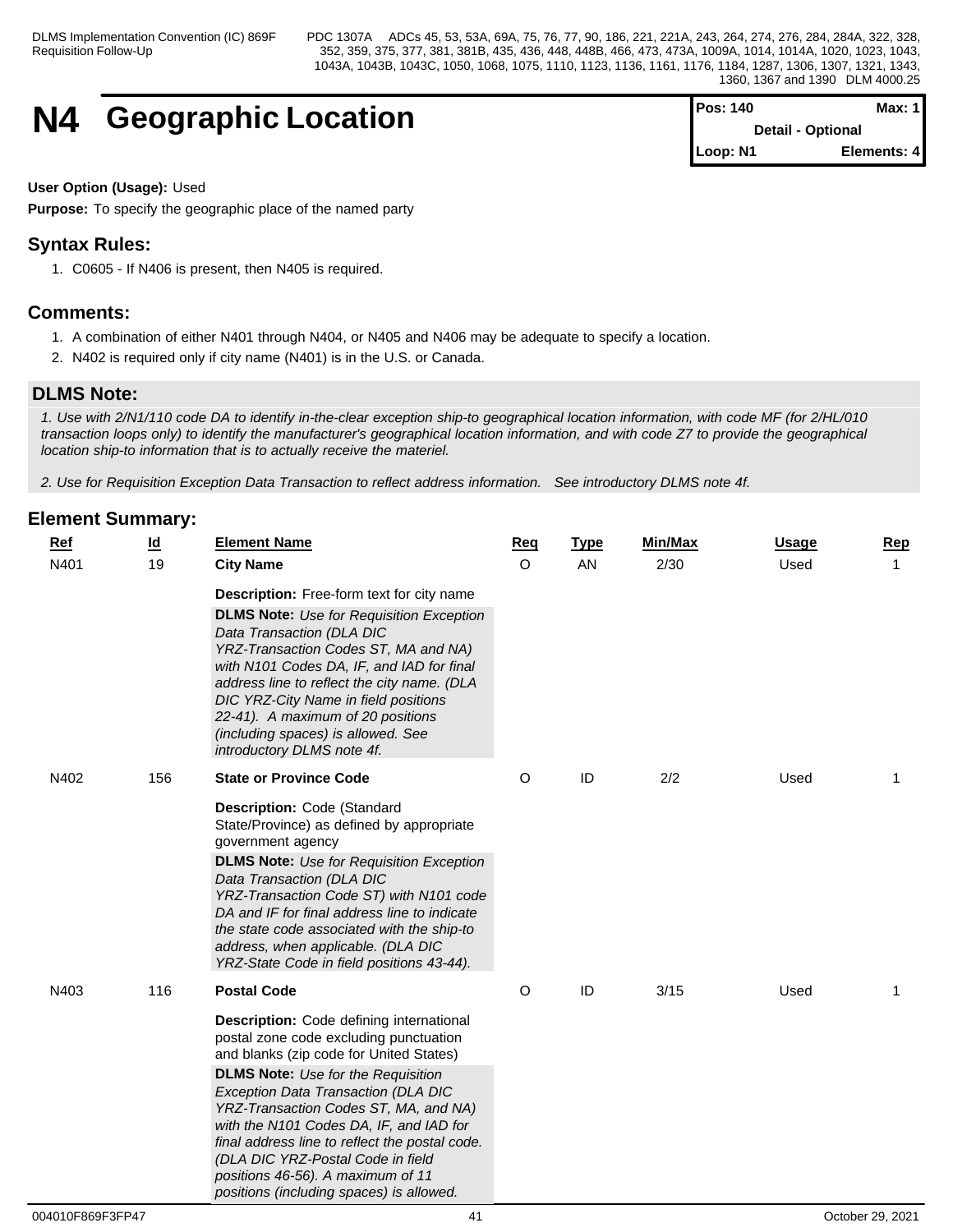| Ref  | $\underline{\mathsf{Id}}$ | <b>Element Name</b><br>See introductory DLMS note 4f.                                                                                                                                                                                                                                                                                                                              | Req | Type | Min/Max | <b>Usage</b> | Rep |
|------|---------------------------|------------------------------------------------------------------------------------------------------------------------------------------------------------------------------------------------------------------------------------------------------------------------------------------------------------------------------------------------------------------------------------|-----|------|---------|--------------|-----|
| N404 | 26                        | <b>Country Code</b>                                                                                                                                                                                                                                                                                                                                                                | O   | ID   | 2/3     | Used         |     |
|      |                           | <b>Description:</b> Code identifying the country                                                                                                                                                                                                                                                                                                                                   |     |      |         |              |     |
|      |                           | <b>DLMS Note:</b> 1. Use to identify the country.<br>See DLMS introductory note 5 (Refer to<br>ADC 1075 for implementation).                                                                                                                                                                                                                                                       |     |      |         |              |     |
|      |                           | 2. Use for the Requisition Exception Data<br>Transaction (DLA DIC YRZ-Transaction<br>Codes ST, MA and NA) with the N101<br>Codes DA and IF (when other than U.S.),<br>and IAD for final address line to reflect the<br>country code. May reflect DLA 3-position<br>country code, until ADC 1075 is<br>implemented (April 1, 2014). (DLA DIC<br>YRZ-Country Code in field position. |     |      |         |              |     |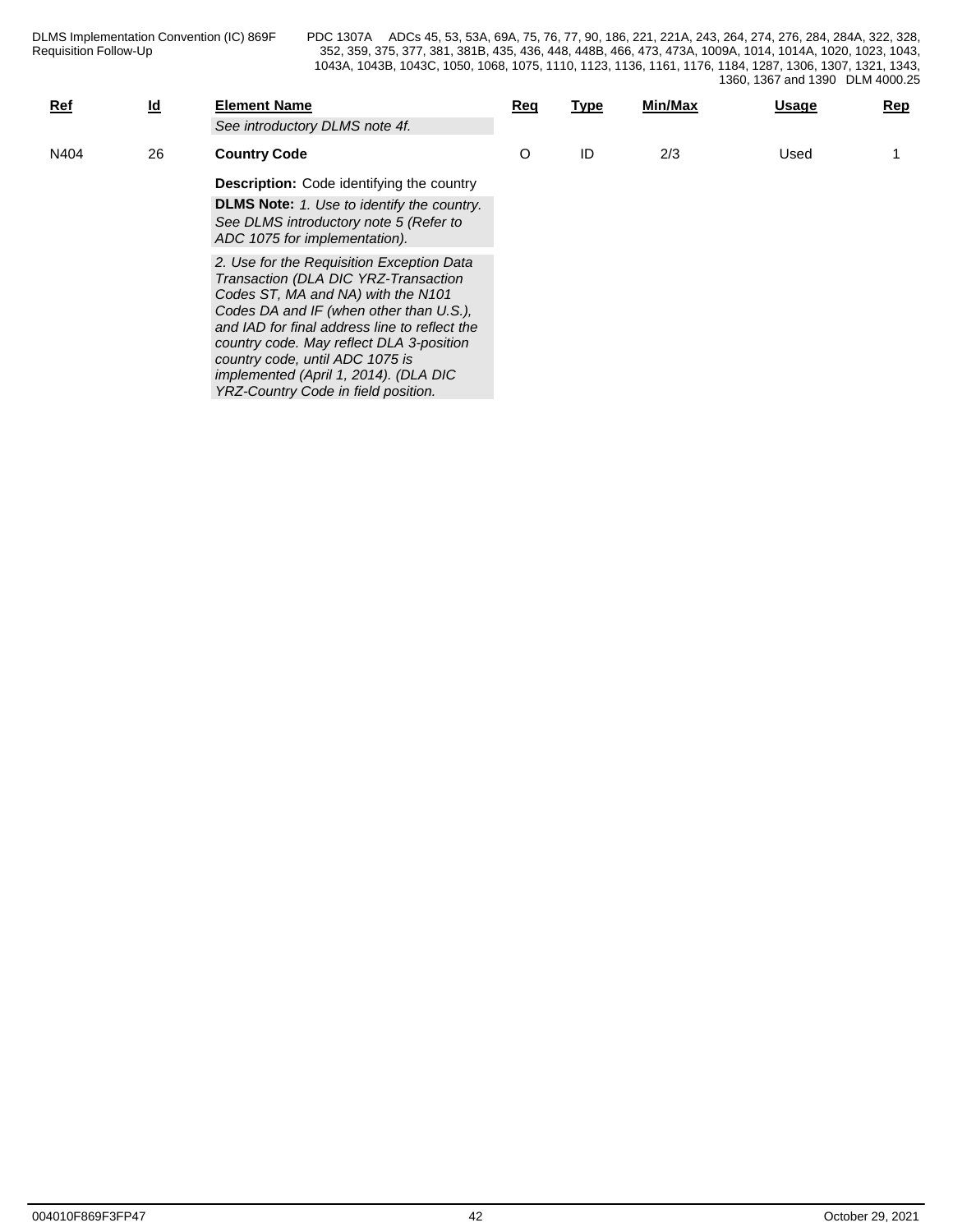# **PER Administrative Communications Contact**

| Pos: 160 | Max: $3$                 |
|----------|--------------------------|
|          | <b>Detail - Optional</b> |
| Loop: N1 | Elements: 9              |

## **User Option (Usage):** Used

**Purpose:** To identify a person or office to whom administrative communications should be directed

# **Syntax Rules:**

- 1. P0304 If either PER03 or PER04 is present, then the other is required.
- 2. P0506 If either PER05 or PER06 is present, then the other is required.
- 3. P0708 If either PER07 or PER08 is present, then the other is required.

## **DLMS Note:**

*1. Use when requiring direct communications with the party originating the transaction set.*

*2. Use multiple repetitions to identify multiple communications numbers.*

- *3. Use for General Services Administration (GSA) requisitions. Refer to ADC 1321.*
- *4. DLMS enhancement; see introductory DLMS note 4a.*

| Ref<br>PER01      | $\underline{\mathsf{Id}}$<br>366 |             | <b>Element Name</b><br><b>Contact Function Code</b>                                                                                                                              | Req<br>M | <b>Type</b><br>ID | <b>Min/Max</b><br>2/2 | <b>Usage</b><br>Must use | <b>Rep</b><br>$\mathbf{1}$ |
|-------------------|----------------------------------|-------------|----------------------------------------------------------------------------------------------------------------------------------------------------------------------------------|----------|-------------------|-----------------------|--------------------------|----------------------------|
|                   |                                  | named       | Description: Code identifying the major<br>duty or responsibility of the person or group<br><b>DLMS Note: DLMS Note: Use to identify</b>                                         |          |                   |                       |                          |                            |
|                   |                                  |             | the point of contact.                                                                                                                                                            |          |                   |                       |                          |                            |
|                   |                                  | IC          | Code Name<br><b>Information Contact</b>                                                                                                                                          |          |                   |                       |                          |                            |
|                   |                                  |             | <b>DLMS Note:</b><br>Use to identify the point of contact.                                                                                                                       |          |                   |                       |                          |                            |
| PER <sub>02</sub> | 93                               | <b>Name</b> |                                                                                                                                                                                  | $\circ$  | AN                | 1/60                  | Used                     | 1                          |
|                   |                                  |             | Description: Free-form name                                                                                                                                                      |          |                   |                       |                          |                            |
|                   |                                  |             | <b>DLMS Note:</b> Use a job title or description<br>instead of an individual's name if security<br>or privacy concerns do not permit the use<br>of a name. Refer to ADC 1321.    |          |                   |                       |                          |                            |
| PER03             | 365                              |             | <b>Communication Number Qualifier</b>                                                                                                                                            | $\times$ | ID                | 2/2                   | Used                     | $\mathbf 1$                |
|                   |                                  |             | <b>Description:</b> Code identifying the type of<br>communication number                                                                                                         |          |                   |                       |                          |                            |
|                   |                                  | methods.    | <b>DLMS Note:</b> 1. Use to identify the<br>preferred method of communication in the<br>first repetition. Use additional repetitions<br>when identifying alternate communication |          |                   |                       |                          |                            |
|                   |                                  |             | 2. Use to provide a commercial phone<br>number and/or e-mail address to facilitate<br>carrier deliveries or source of supply<br>inquiries. Refer to ADC 1321.                    |          |                   |                       |                          |                            |
|                   |                                  |             | Code Name                                                                                                                                                                        |          |                   |                       |                          |                            |
|                   |                                  | AU          | <b>Defense Switched Network</b>                                                                                                                                                  |          |                   |                       |                          |                            |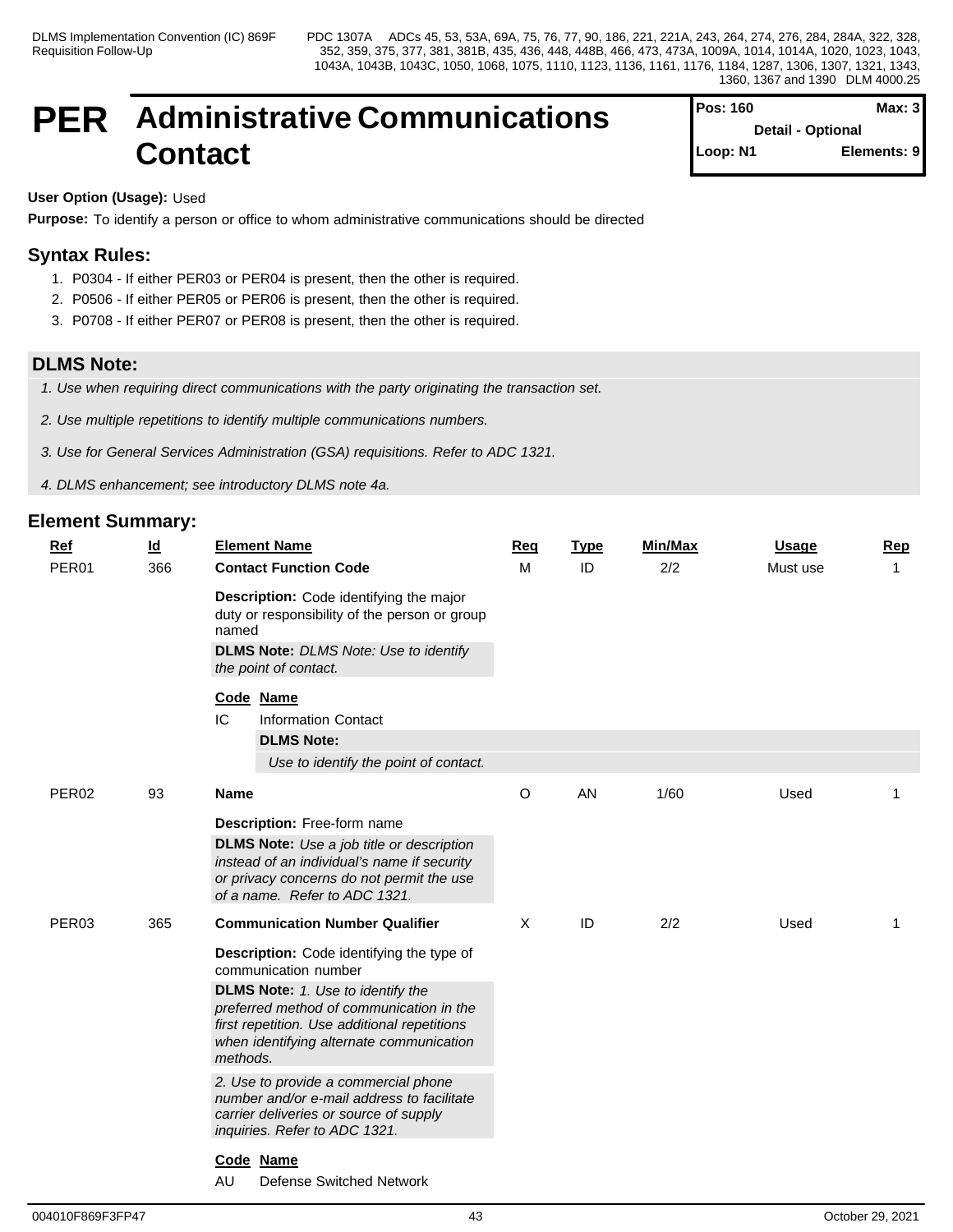|                   |     |                        | Code Name                                                                                                                                                                                           |          |    |      |      |             |
|-------------------|-----|------------------------|-----------------------------------------------------------------------------------------------------------------------------------------------------------------------------------------------------|----------|----|------|------|-------------|
|                   |     |                        | <b>DLMS Note:</b>                                                                                                                                                                                   |          |    |      |      |             |
|                   |     |                        | Use to identity the DSN telephone number.                                                                                                                                                           |          |    |      |      |             |
|                   |     | EM                     | <b>Electronic Mail</b>                                                                                                                                                                              |          |    |      |      |             |
|                   |     | EX                     | <b>Telephone Extension</b>                                                                                                                                                                          |          |    |      |      |             |
|                   |     |                        | <b>DLMS Note:</b>                                                                                                                                                                                   |          |    |      |      |             |
|                   |     |                        | Use immediately following codes AU, IT, or TE to identify a telephone extension.                                                                                                                    |          |    |      |      |             |
|                   |     | <b>FX</b>              | Facsimile                                                                                                                                                                                           |          |    |      |      |             |
|                   |     |                        | <b>DLMS Note:</b>                                                                                                                                                                                   |          |    |      |      |             |
|                   |     |                        | Use to identify the facsimile (FAX) telephone number.                                                                                                                                               |          |    |      |      |             |
|                   |     | IT                     | International Telephone                                                                                                                                                                             |          |    |      |      |             |
|                   |     |                        | <b>DLMS Note:</b>                                                                                                                                                                                   |          |    |      |      |             |
|                   |     |                        | Include country and city code.                                                                                                                                                                      |          |    |      |      |             |
|                   |     | TE                     | Telephone                                                                                                                                                                                           |          |    |      |      |             |
|                   |     |                        | <b>DLMS Note:</b>                                                                                                                                                                                   |          |    |      |      |             |
|                   |     |                        | Use to identify the commercial telephone number. Include the area code and number.                                                                                                                  |          |    |      |      |             |
|                   |     | <b>TL</b>              | Telex                                                                                                                                                                                               |          |    |      |      |             |
|                   |     | <b>TX</b>              | <b>TWX</b>                                                                                                                                                                                          |          |    |      |      |             |
| PER <sub>04</sub> | 364 |                        | <b>Communication Number</b>                                                                                                                                                                         | $\times$ | AN | 1/80 | Used | 1           |
|                   |     |                        | <b>Description:</b> Complete communications<br>number including country or area code<br>when applicable<br><b>DLMS Note:</b> Do not include blank spaces,<br>dashes or parenthesis between numbers. |          |    |      |      |             |
| PER05             | 365 |                        | <b>Communication Number Qualifier</b>                                                                                                                                                               | $\times$ | ID | 2/2  | Used | $\mathbf 1$ |
|                   |     |                        | Description: Code identifying the type of<br>communication number                                                                                                                                   |          |    |      |      |             |
|                   |     |                        | Code Name                                                                                                                                                                                           |          |    |      |      |             |
|                   |     | AU                     | <b>Defense Switched Network</b>                                                                                                                                                                     |          |    |      |      |             |
|                   |     |                        | <b>DLMS Note:</b>                                                                                                                                                                                   |          |    |      |      |             |
|                   |     |                        | Use to identify the DSN telephone number.                                                                                                                                                           |          |    |      |      |             |
|                   |     | EM                     | Electronic Mail                                                                                                                                                                                     |          |    |      |      |             |
|                   |     | EX                     | <b>Telephone Extension</b>                                                                                                                                                                          |          |    |      |      |             |
|                   |     |                        | <b>DLMS Note:</b>                                                                                                                                                                                   |          |    |      |      |             |
|                   |     |                        | Use immediately following codes AU, IT or TE to identify a telephone extension.                                                                                                                     |          |    |      |      |             |
|                   |     | FX                     | Facsimile                                                                                                                                                                                           |          |    |      |      |             |
|                   |     |                        | <b>DLMS Note:</b>                                                                                                                                                                                   |          |    |      |      |             |
|                   |     |                        | Use to identify the facsimile (FAX) telephone number.                                                                                                                                               |          |    |      |      |             |
|                   |     | $\mathsf{I}\mathsf{T}$ | International Telephone                                                                                                                                                                             |          |    |      |      |             |
|                   |     |                        | <b>DLMS Note:</b>                                                                                                                                                                                   |          |    |      |      |             |
|                   |     |                        | Include country and city code.                                                                                                                                                                      |          |    |      |      |             |
|                   |     | TE                     | Telephone                                                                                                                                                                                           |          |    |      |      |             |
|                   |     |                        | <b>DLMS Note:</b>                                                                                                                                                                                   |          |    |      |      |             |
|                   |     |                        | Use to identify the commercial telephone number. Include the area code and number.                                                                                                                  |          |    |      |      |             |
|                   |     | <b>TL</b><br><b>TX</b> | Telex<br><b>TWX</b>                                                                                                                                                                                 |          |    |      |      |             |
| PER <sub>06</sub> | 364 |                        | <b>Communication Number</b>                                                                                                                                                                         | X        | AN | 1/80 | Used | $\mathbf 1$ |
|                   |     |                        |                                                                                                                                                                                                     |          |    |      |      |             |
|                   |     |                        | <b>Description:</b> Complete communications<br>number including country or area code<br>when applicable                                                                                             |          |    |      |      |             |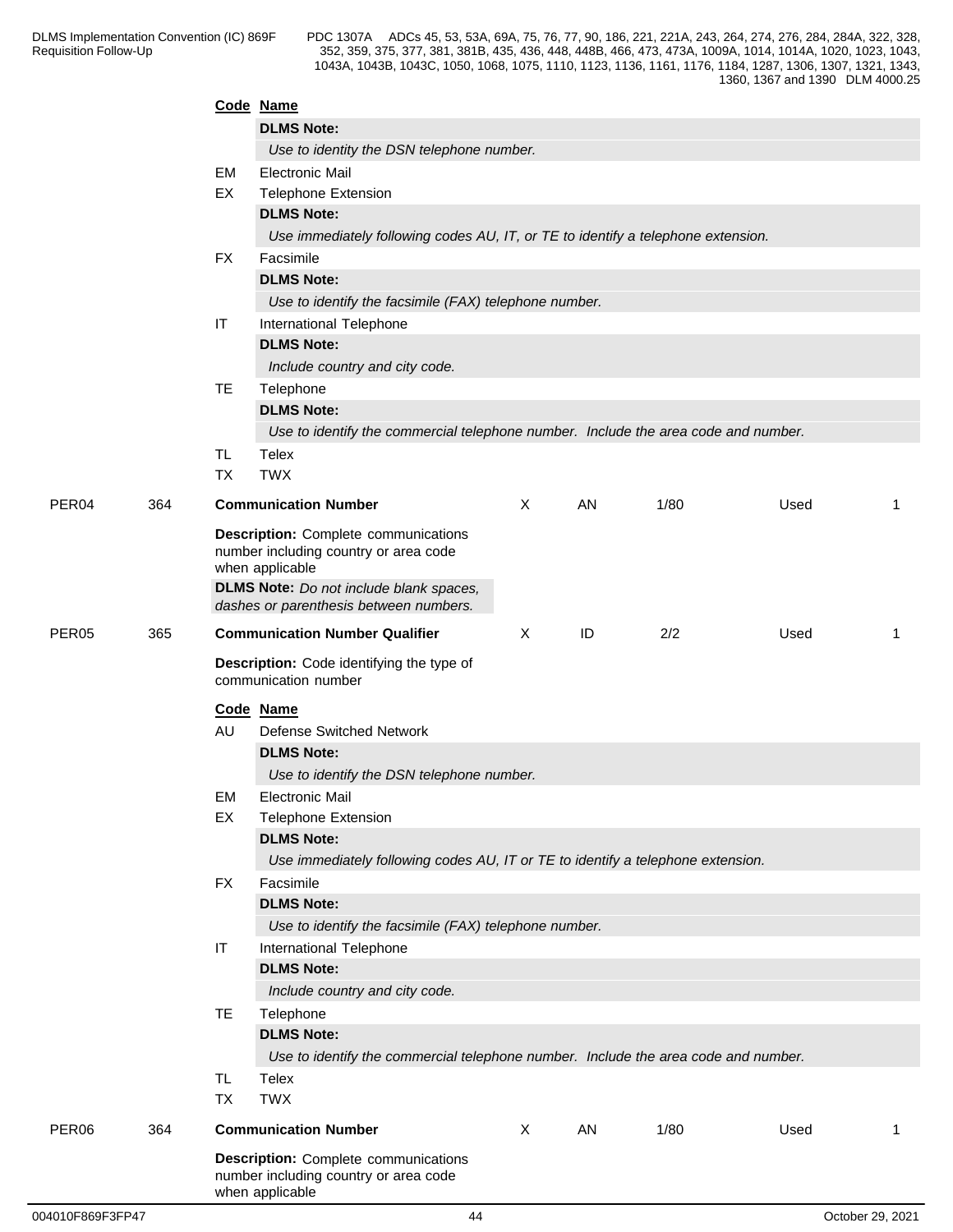| $Ref$             | $\underline{\mathsf{Id}}$ | <b>Element Name</b>                                                                                                                                                                                                                                                                                                                                                                                      | Req          | <b>Type</b> | Min/Max | <b>Usage</b> | Rep            |
|-------------------|---------------------------|----------------------------------------------------------------------------------------------------------------------------------------------------------------------------------------------------------------------------------------------------------------------------------------------------------------------------------------------------------------------------------------------------------|--------------|-------------|---------|--------------|----------------|
| PER07             | 365                       | <b>Communication Number Qualifier</b>                                                                                                                                                                                                                                                                                                                                                                    | X            | ID          | 2/2     | Used         | $\mathbf{1}$   |
|                   |                           | Description: Code identifying the type of<br>communication number                                                                                                                                                                                                                                                                                                                                        |              |             |         |              |                |
|                   |                           | Code Name<br>AU<br><b>Defense Switched Network</b><br><b>DLMS Note:</b><br>Use to identify the DSN telephone number.<br><b>Electronic Mail</b><br>EM<br>EX<br><b>Telephone Extension</b><br><b>DLMS Note:</b><br>Use immediately following codes AU, IT or TE to identify a telephone extension.<br><b>FX</b><br>Facsimile<br><b>DLMS Note:</b><br>Use to identify the facsimile (FAX) telephone number. |              |             |         |              |                |
|                   |                           | $\sf IT$<br>International Telephone<br><b>DLMS Note:</b><br>Include country and city code.<br><b>TE</b><br>Telephone<br><b>DLMS Note:</b><br>Use to identify the commercial telephone number. Include the area code and number.<br>TL.<br><b>Telex</b>                                                                                                                                                   |              |             |         |              |                |
|                   |                           | <b>TWX</b><br><b>TX</b>                                                                                                                                                                                                                                                                                                                                                                                  |              |             |         |              |                |
| PER08             | 364                       | <b>Communication Number</b><br><b>Description:</b> Complete communications<br>number including country or area code<br>when applicable                                                                                                                                                                                                                                                                   | $\mathsf{X}$ | AN          | 1/80    | Used         | 1              |
| PER <sub>09</sub> | 443                       | <b>Contact Inquiry Reference</b><br>Description: Additional reference number<br>or description to clarify a contact number<br><b>DLMS Note:</b> Use to indicate the office<br>symbol or activity code for the party<br>identified.                                                                                                                                                                       | $\circ$      | AN          | 1/20    | Used         | $\overline{1}$ |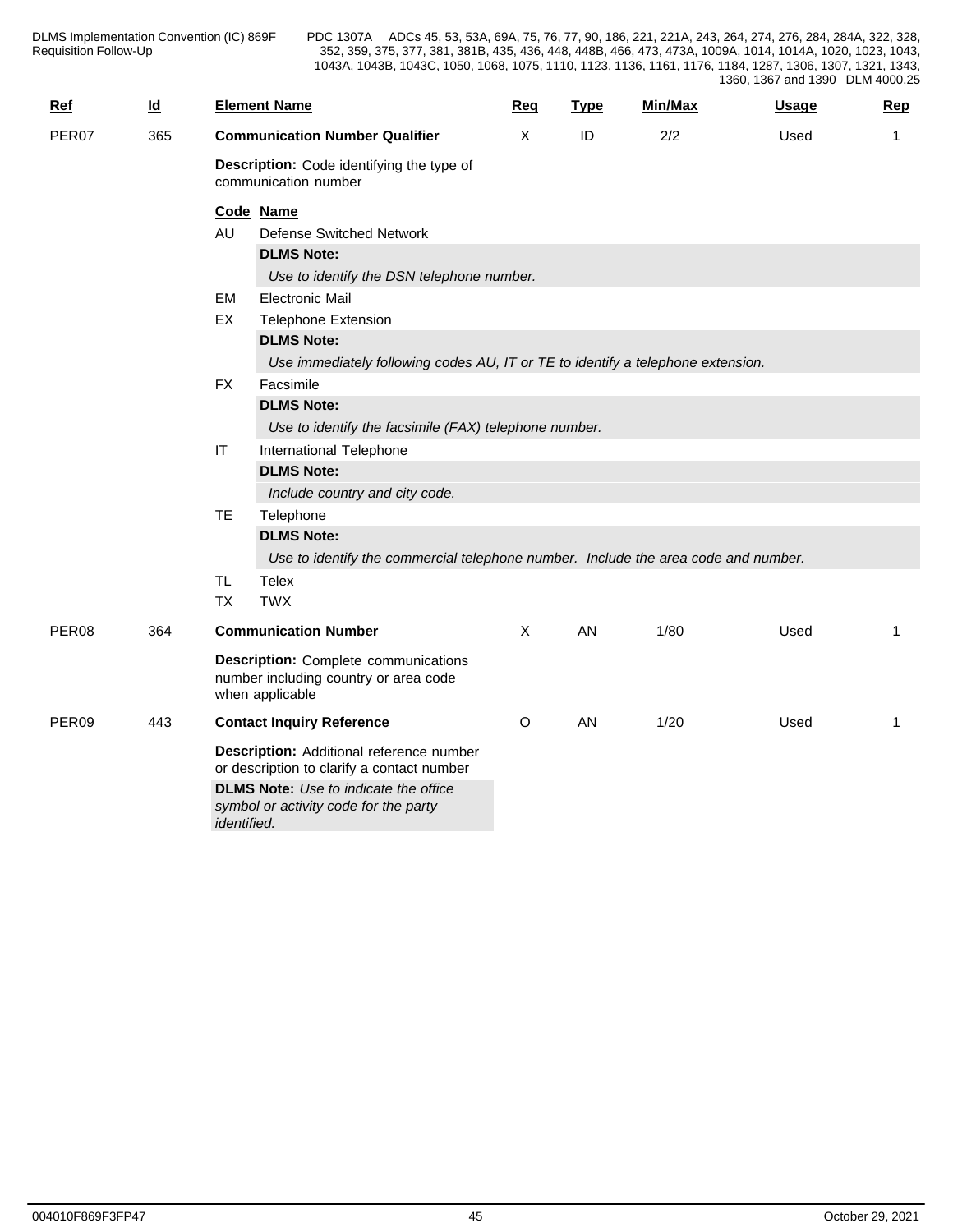Requisition Follow-Up

DLMS Implementation Convention (IC) 869F PDC 1307A ADCs 45, 53, 53A, 69A, 75, 76, 77, 90, 186, 221, 221A, 243, 264, 274, 276, 284, 284A, 322, 328, 352, 359, 375, 377, 381, 381B, 435, 436, 448, 448B, 466, 473, 473A, 1009A, 1014, 1014A, 1020, 1023, 1043, 1043A, 1043B, 1043C, 1050, 1068, 1075, 1110, 1123, 1136, 1161, 1176, 1184, 1287, 1306, 1307, 1321, 1343, 1360, 1367 and 1390 DLM 4000.25

# **LM** Code Source Information

| <b>IPos: 170</b>         | Max: 1      |  |
|--------------------------|-------------|--|
| <b>Detail - Optional</b> |             |  |
| Loop: LM                 | Elements: 1 |  |

**User Option (Usage):** Used

**Purpose:** To transmit standard code list identification information

# **Comments:**

1. LM02 identifies the applicable industry code list source information.

# **DLMS Note:**

*Use this 2/LM/170 loop to identify coded information maintained in department or agency documentation.*

# **Element Summary:**

| $Ref$       | $\underline{\mathsf{Id}}$ | <b>Element Name</b>                                                          | <u>Req</u> | <u>Type</u> | Min/Max | <u>Usage</u> | <u>Rep</u> |
|-------------|---------------------------|------------------------------------------------------------------------------|------------|-------------|---------|--------------|------------|
| <b>LM01</b> | 559                       | <b>Agency Qualifier Code</b>                                                 | М          | ID          | 2/2     | Must use     |            |
|             |                           | <b>Description:</b> Code identifying the agency<br>assigning the code values |            |             |         |              |            |
|             |                           | Code Name                                                                    |            |             |         |              |            |

DF Department of Defense (DoD)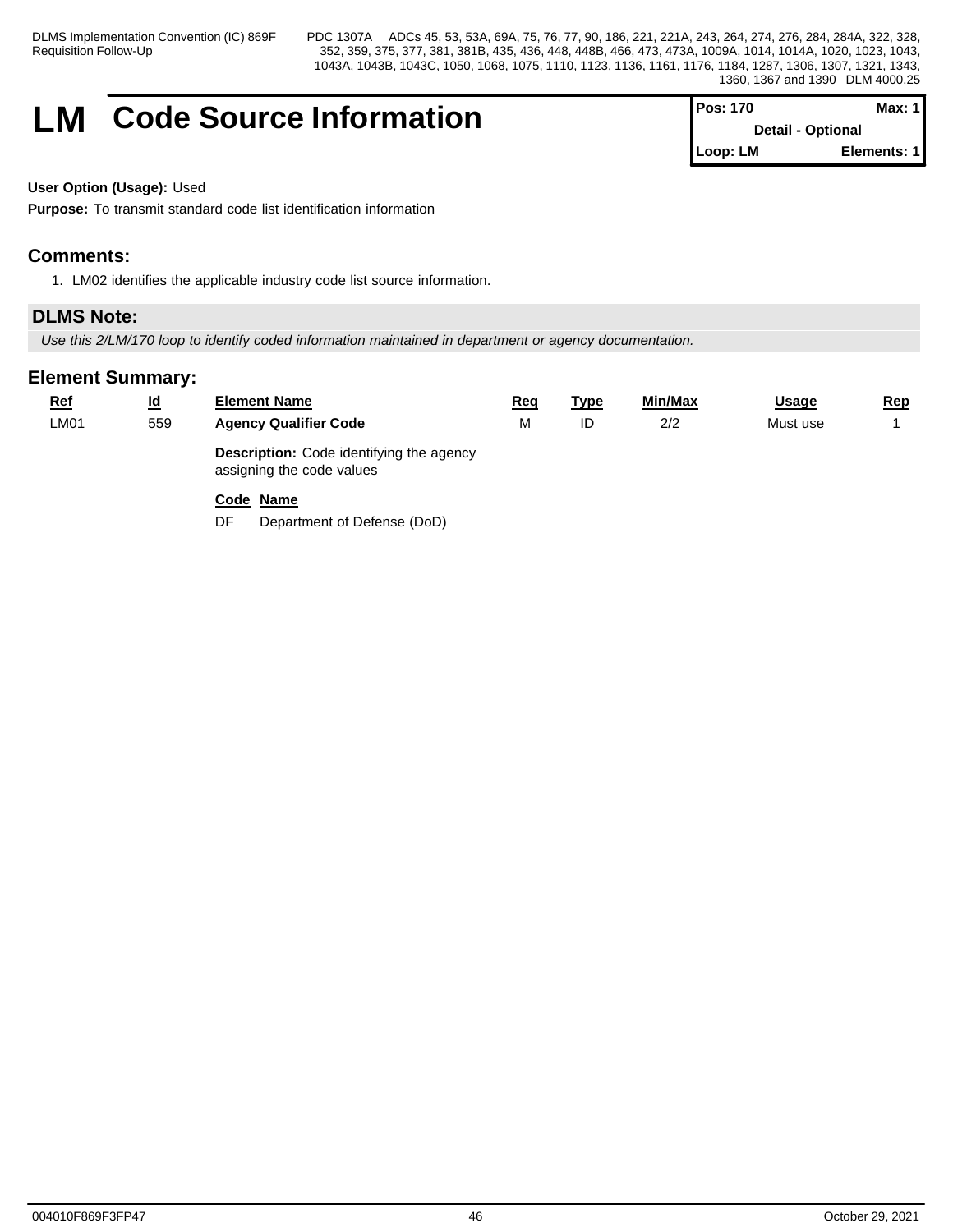

| <b>Pos: 180</b> | Max: >11                  |
|-----------------|---------------------------|
|                 | <b>Detail - Mandatory</b> |
| Loop: LM        | Elements: 2               |

## **User Option (Usage):** Must use

**Purpose:** Code to transmit standard industry codes

# **Syntax Rules:**

1. C0102 - If LQ01 is present, then LQ02 is required.

# **DLMS Note:**

*Use to identify codes, as appropriate, consistent with management information requirements.*

# **Element Summary:**

| <u>Ref</u> | $\underline{\mathsf{Id}}$ |          | <b>Element Name</b>                                                                                                                                                                                                                                                                                                                                                      | <u>Req</u> | <b>Type</b> | Min/Max | <b>Usage</b> | <u>Rep</u> |
|------------|---------------------------|----------|--------------------------------------------------------------------------------------------------------------------------------------------------------------------------------------------------------------------------------------------------------------------------------------------------------------------------------------------------------------------------|------------|-------------|---------|--------------|------------|
| LQ01       | 1270                      |          | <b>Code List Qualifier Code</b>                                                                                                                                                                                                                                                                                                                                          | $\circ$    | ID          | 1/3     | Used         | 1          |
|            |                           |          | <b>Description:</b> Code identifying a specific<br>industry code list                                                                                                                                                                                                                                                                                                    |            |             |         |              |            |
|            |                           |          | DLMS Note: 1. Use to identify codes, as                                                                                                                                                                                                                                                                                                                                  |            |             |         |              |            |
|            |                           |          | appropriate, consistent with management                                                                                                                                                                                                                                                                                                                                  |            |             |         |              |            |
|            |                           |          | information requirements.                                                                                                                                                                                                                                                                                                                                                |            |             |         |              |            |
|            |                           |          | 2. Use code 99 or A1, but not both, except<br>for ammunition where both codes may be<br>used. Use of both codes for ammunition is<br>a DLMS enhancement. If communicating<br>with a legacy MILSTRIP system only one of<br>the codes may be received by the                                                                                                               |            |             |         |              |            |
|            |                           |          | recipient's automated processing system.                                                                                                                                                                                                                                                                                                                                 |            |             |         |              |            |
|            |                           |          | 3. The following codes are authorized.                                                                                                                                                                                                                                                                                                                                   |            |             |         |              |            |
|            |                           |          | Code Name                                                                                                                                                                                                                                                                                                                                                                |            |             |         |              |            |
|            |                           | $\Omega$ | Document Identification Code                                                                                                                                                                                                                                                                                                                                             |            |             |         |              |            |
|            |                           |          | <b>DLMS Note:</b>                                                                                                                                                                                                                                                                                                                                                        |            |             |         |              |            |
|            |                           |          | 1. The legacy MILSTRIP DIC is retained in the DLMS to facilitate transaction conversion in a mixed<br>legacy MILSTRIP/DLMS environment. Continued support of the DIC in a full DLMS environment will be<br>assessed at a future date.<br>2. Use two iterations to identify requisition DIC and Requisition Exception Data Transaction (DLA DIC<br>YRZ), when applicable. |            |             |         |              |            |
|            |                           |          | 3. Future streamlined data; see introductory DLMS note 4c.                                                                                                                                                                                                                                                                                                               |            |             |         |              |            |
|            |                           | 67       | Type of Assistance Code                                                                                                                                                                                                                                                                                                                                                  |            |             |         |              |            |
|            |                           |          | <b>DLMS Note:</b>                                                                                                                                                                                                                                                                                                                                                        |            |             |         |              |            |
|            |                           |          | 1. For Security Assistance (SA) transactions, use when the coded address in the transaction number<br>does not identify the type of assistance and financing.                                                                                                                                                                                                            |            |             |         |              |            |
|            |                           |          | 2. DLMS enhancement; see introductory DLMS note 4a.                                                                                                                                                                                                                                                                                                                      |            |             |         |              |            |
|            |                           | 74       | Demand Code                                                                                                                                                                                                                                                                                                                                                              |            |             |         |              |            |
|            |                           | 78       | Project Code<br><b>DLMS Note:</b>                                                                                                                                                                                                                                                                                                                                        |            |             |         |              |            |
|            |                           |          | 1. Use to identify special programs, exercises, projects, operations, and other purposes.                                                                                                                                                                                                                                                                                |            |             |         |              |            |
|            |                           |          | 2. For DoD SLOA/Accounting Classification compliance the Project Code may be repeated as a Project<br>Identifier (FA201 Qualifier 90). Refer to ADC 1043.                                                                                                                                                                                                                |            |             |         |              |            |
|            |                           | 79       | <b>Priority Designator Code</b>                                                                                                                                                                                                                                                                                                                                          |            |             |         |              |            |
|            |                           | 80       | Advice Code                                                                                                                                                                                                                                                                                                                                                              |            |             |         |              |            |

**DLMS Note:**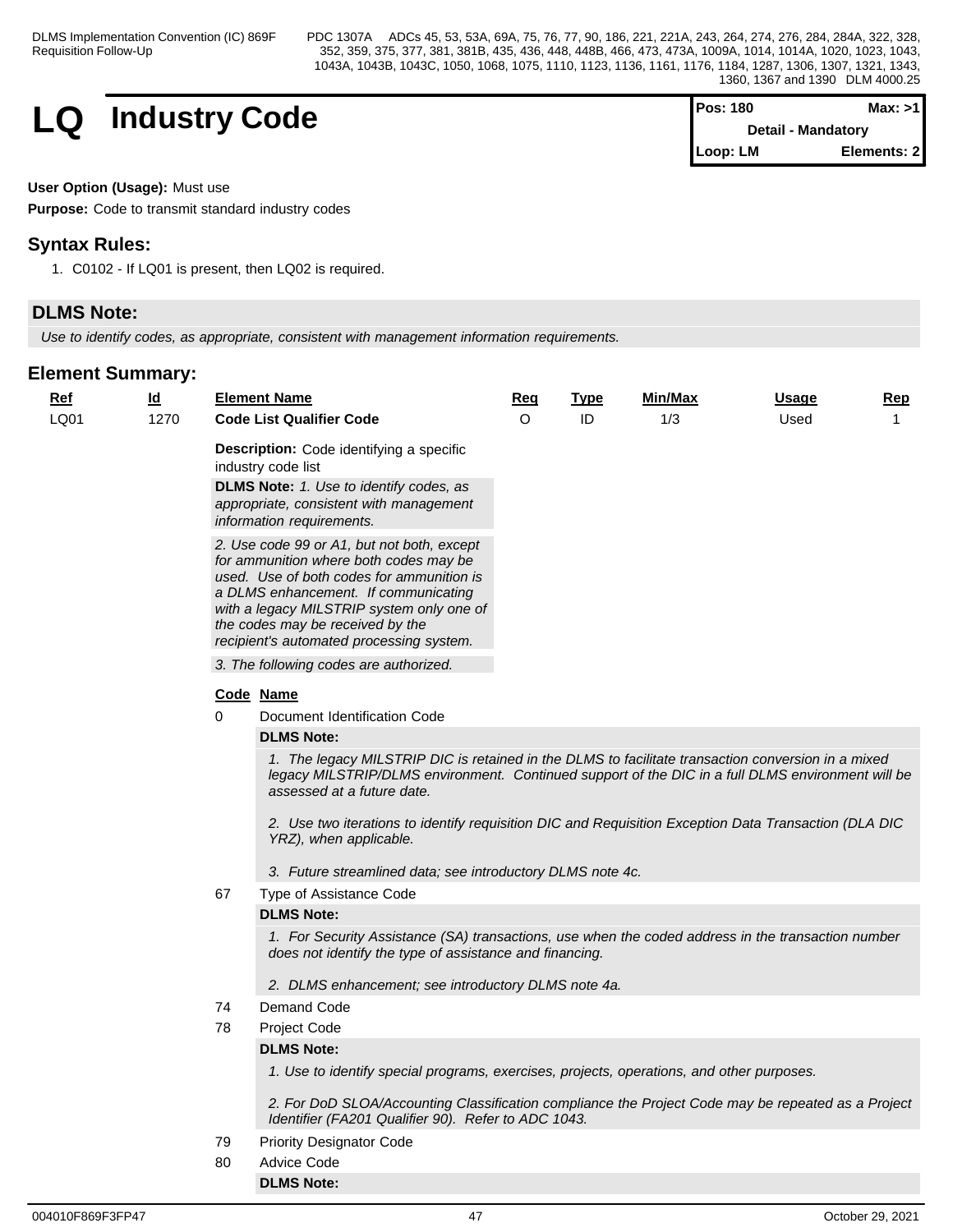## **Code Name**

*Use to convey information to the supply source which is considered essential to the supply system.*

## 81 Status Code **DLMS Note:**

*Used by internet ordering applications to notify DAAS that the requisition follow-up failed to receive authorization for continued processing under funds verification procedures. Only Supply Status CX is applicable. This is an authorized DLMS enhancement. Refer to ADC 328.*

## 83 Supply Condition Code

### **DLMS Note:**

*1. Use to indicate the lowest acceptable condition of materiel when requisitioning from DLA Disposition Services.*

*2. When requisitioning specific reparables for induction under Depot Maintenance Inter-Service Agreement (DMISA) or comparable inter-Service agreement, cite the supply condition code (SCC) applicable to the reparable item requested. Authorized SCCs include D, F, G, and Q. Requisitions for induction of a Product Quality Deficiency Report (PQDR) exhibit for warrantied maintenance will cite SCC Q. Refer to ADC 1176.*

84 Management Code

## **DLMS Note:**

*1. Authorized on an Intra-Army basis to provide required management code information in order to accurately process transactions relative to image and post-post requisitions submitted by Army Single Stock Fund activities. (Refer to ADC 243)*

*2. Authorized DLMS enhancement under DLA industrial activity support agreement. (Refer to ADC 352, ADC 359 and ADC 375).*

*3. Authorized on an Intra-Air Force basis to provided required management code information on the reason for the requisition. (Refer to ADC 1390)*

87 Subsistence Type of Pack Code

### **DLMS Note:**

*Use with subsistence items.*

89 Cooperative Logistics Program Support Code

## **DLMS Note:**

*For FMS transactions, must use to identify programmed, nonprogrammed, and termination/drawdown requirements.*

94 Identification Code

## **DLMS Note:**

*Must use in FMS transactions to identify the customer country's requisitioning Service Code: B, D, K, P, or T. This is the SA program Customer Service Designator (codes derived from Qualifier 71, Service and Agency Code). A DM will be submitted to create a new qualifier for this data element.*

95 Offer and Release Option Code

## **DLMS Note:**

*For FMS transactions, must use to advise the supply source of the type of notice required prior to shipping the materiel.*

97 Ultimate Recipient Code

## **DLMS Note:**

*1. Use to identify the buyer of DoD materiel to allow full payment for materiel supplied to a non-DoD customer.*

- *2. DLMS enhancement; see introductory DLMS note 4a.*
- 98 Reason for Requisitioning Code

## **DLMS Note:**

*1. Use to identify Reason for Requisitioning Code identifying the use of the materiel.* 

*2. Authorized DLMS enhancement under DLA industrial activity support agreement. Refer to ADC 381.*

99 Purpose Code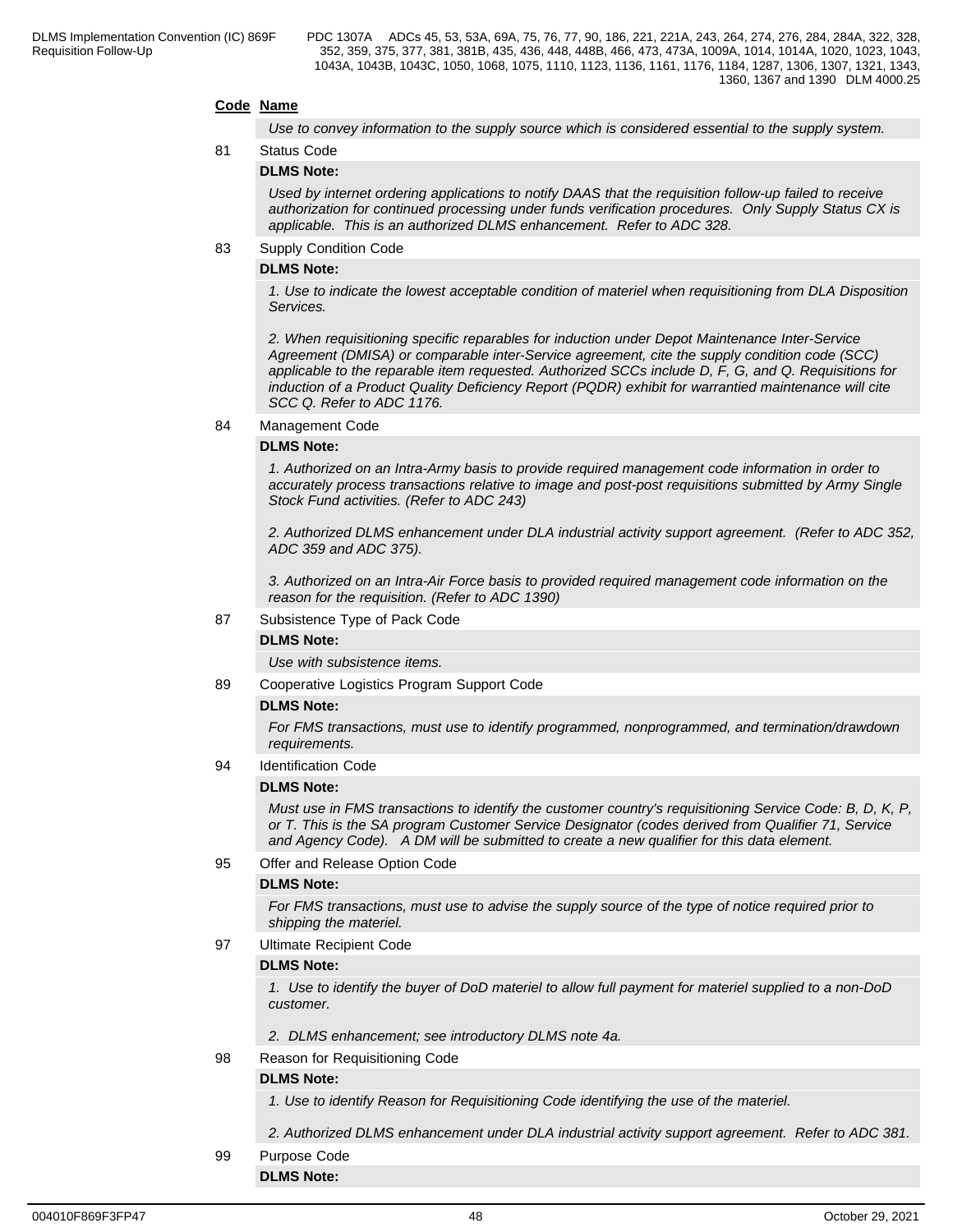## **Code Name**

- *1. Use in CAV transactions.*
- *2. DLMS enhancement; see introductory DLMS note 4a.*

## A1 Ownership Code

### **DLMS Note:**

*1. Use in requisition or referral order to identify the ownership of previously purchased materiel. This is a restricted use applicable when a Service has entered into an MOA with DLA relative to Service-owned stocks, centrally-managed/stored by DLA (1BR06/020, Code RI).*

*2. Use on a referral order to initiate an inter-Service ammunition or ammunition-related ownership transfer with no physical movement of materiel. Use to identify the new/gaining (to) ownership code. DLMS enhancement. Refer to ADC 1020.*

*3. Also authorized on an intra-Army basis with BR02 Transaction Type Code A0 and BR06 Action Code J for identification of the ownership of materiel post-post issued by Army Single Stock Fund activities.*

## A2 Customer Within Country Code

## **DLMS Note:**

*1. For SA customers, use when the coded address in the transaction number does not identify the customer-within-country.*

- *2. DLMS enhancement; see introductory DLMS note 4a.*
- A3 Delivery Term Code

### **DLMS Note:**

*1. For FMS, transactions, use when the coded address in the transaction number does not identify the delivery term.*

*2. DLMS enhancement; see introductory DLMS note 4a.*

#### A5 Subcase Number

### **DLMS Note:**

*1. Use in FMS transactions based on Service requirements.*

- *2. DLMS enhancement; see introductory DLMS note 4a.*
- A6 Freight Forwarder Number

## **DLMS Note:**

*Must use in FMS transactions to identify the country representative or freight forwarder to receive shipments and documentation.*

## A7 Record Control Number

### **DLMS Note:**

*Must use in MAP/GA transactions to identify the program line item number.*

A8 Program Year Code

## **DLMS Note:**

*Must use in MAP/GA transactions to indicate the program year in which the requisitioned item was approved and funded.*

## A9 Supplemental Data

## **DLMS Note:**

*1. Use to identify supplementary address/supplemental data.*

*2. During the legacy MILSTRIP/DLMS transition, this field will be used to perpetuate/populate the MILSTRIP Supplementary Address (SUPADD) field. During this time, field size is restricted to 6 positions; see introductory DLMS note 4d.*

*3. Expanded use of this field for supplemental data without size restriction is a DLMS enhancement; see introductory DLMS note 4a.*

*4. Under full DLMS, the requirement to pass activity address information within the supplemental data field will be streamlined. Activity address data previously contained in the SUPADD will be reflected exclusively in the N1 segment. Future streamlined data; see introductory DLMS note 4c.*

*5. During legacy MILSTRIP/DLMS transition, use on a referral order follow-up to initiate an inter-Service*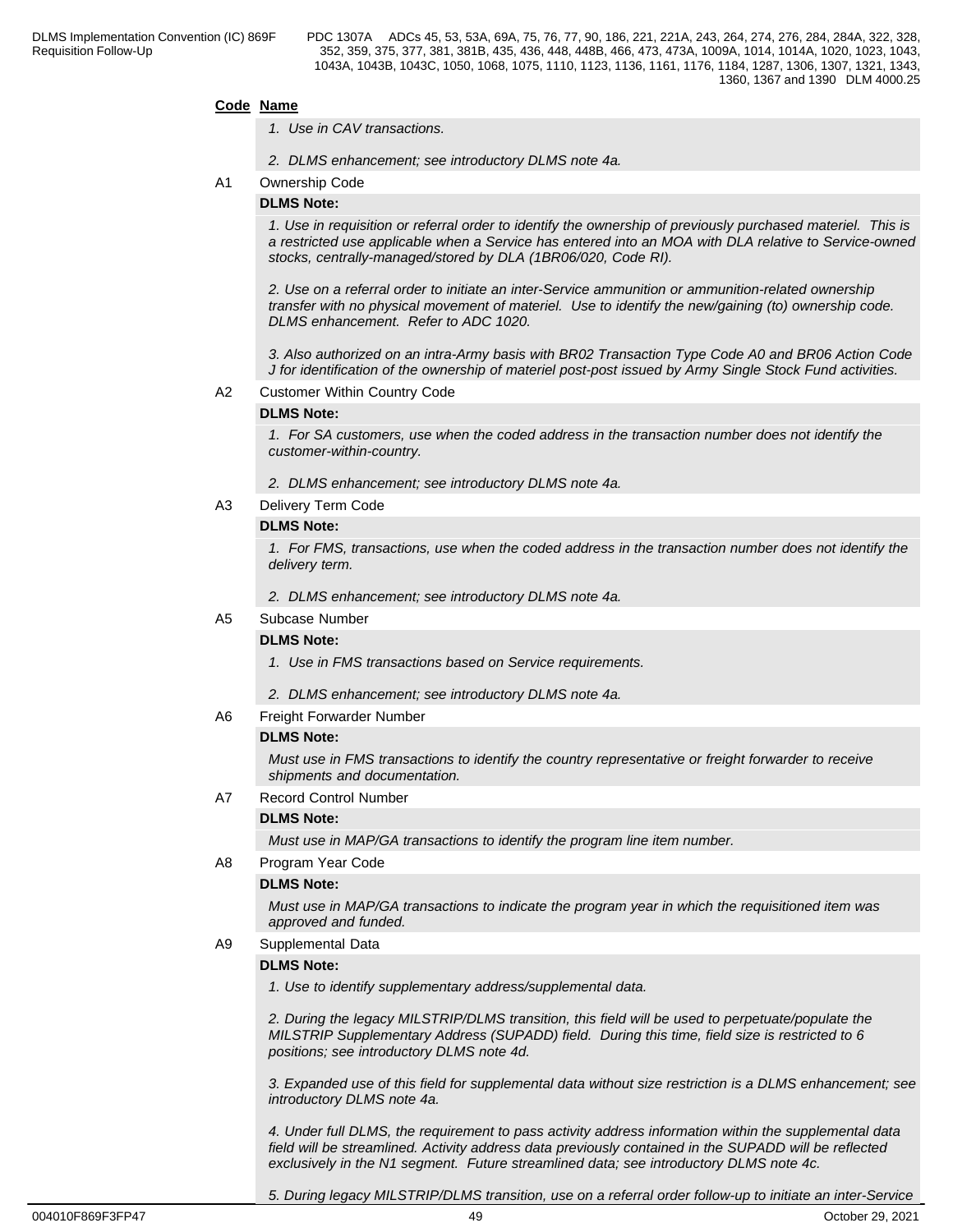### **Code Name**

*ammunition or ammunition-related ownership transfer with no physical movement of materiel and no billing. Cite Signal Code M and Project Code CYK in conjunction with the supplemental data field constructed as follows: Service/Agency Code Y followed by the old (from) ownership code, the RIC to which ownership is transferred, and the new/gaining (to) ownership code. Refer to ADC 1020.*

## AJ Utilization Code

### **DLMS Note:**

*1. Use to identify a specialized purpose for which the requisition is submitted.*

*2. Under legacy MILSTRIP, this is the first position of the document serial number within the document number.*

*3. Authorized DLMS enhancement under DLA industrial activity support agreement. Refer to ADC 381.*

- *4. DLMS enhancement; see introductory DLMS note 4a.*
- AK Distribution Code

## **DLMS Note:**

*Future streamlined data; see introductory DLMS note 4c.*

AL Special Requirements Code

### **DLMS Note:**

*1. Under legacy MILSTRIP, this is carried in the required delivery date field.*

*2. DLMS enhancement; see introductory DLMS note 4a.*

*3. Use in conjunction with 2/LQ01/Code RC, Requirement Code, to complete the Air Force unique NMCS/MICAP data requirement.* 

### BD Transportation Priority Code

### **DLMS Note:**

*1. Use to identify a transportation priority which is different than that associated with the requisition priority.*

*2. DLMS enhancement; see introductory DLMS note 4a.*

DE Signal Code

### **DLMS Note:**

*Future streamlined data; see introductory DLMS note 4c.*

### DF Media and Status Code

## **DLMS Note:**

*Future streamlined data; see introductory DLMS note 4c.*

DJ Remedial Action Code

### **DLMS Note:**

*Use temporary qualifier DJ - Remedial Action Code to identify Army Edit Action Code indicating the actions required by the receiving system in order to accurately process transactions and direct the types of follow-on actions authorized to occur. This is an Army unique data element, and is meaningful to the Army only. The code source is identified as the U.S. Army Materiel Command Single Stock Fund Functional User Manual, 3rd Edition. An ANSI data maintenance request has been prepared to establish a new data element 1270 code qualifier assignment for Army Edit Action Code.*

GQ Group Qualifier Code

### **DLMS Note:**

*Use to identify the Materiel Management Aggregation Code (MMAC) for NSNs to be managed by a specific manager (i.e., system, program, aggregation, selected FSC, technology group). This is an Air Force-unique data element, meaningful to the Air Force only. Non-Air Force Components perpetuate without action.*

*A data maintenance action was approved in version 5010. The approved code/name is "MAC – Material Management Aggregation Code". The code source is identified as the Air Force Manual (AFMAN) 23-110, Volumes 1 and 2.*

# KJ Assured Delivery Indicator

**DLMS Note:**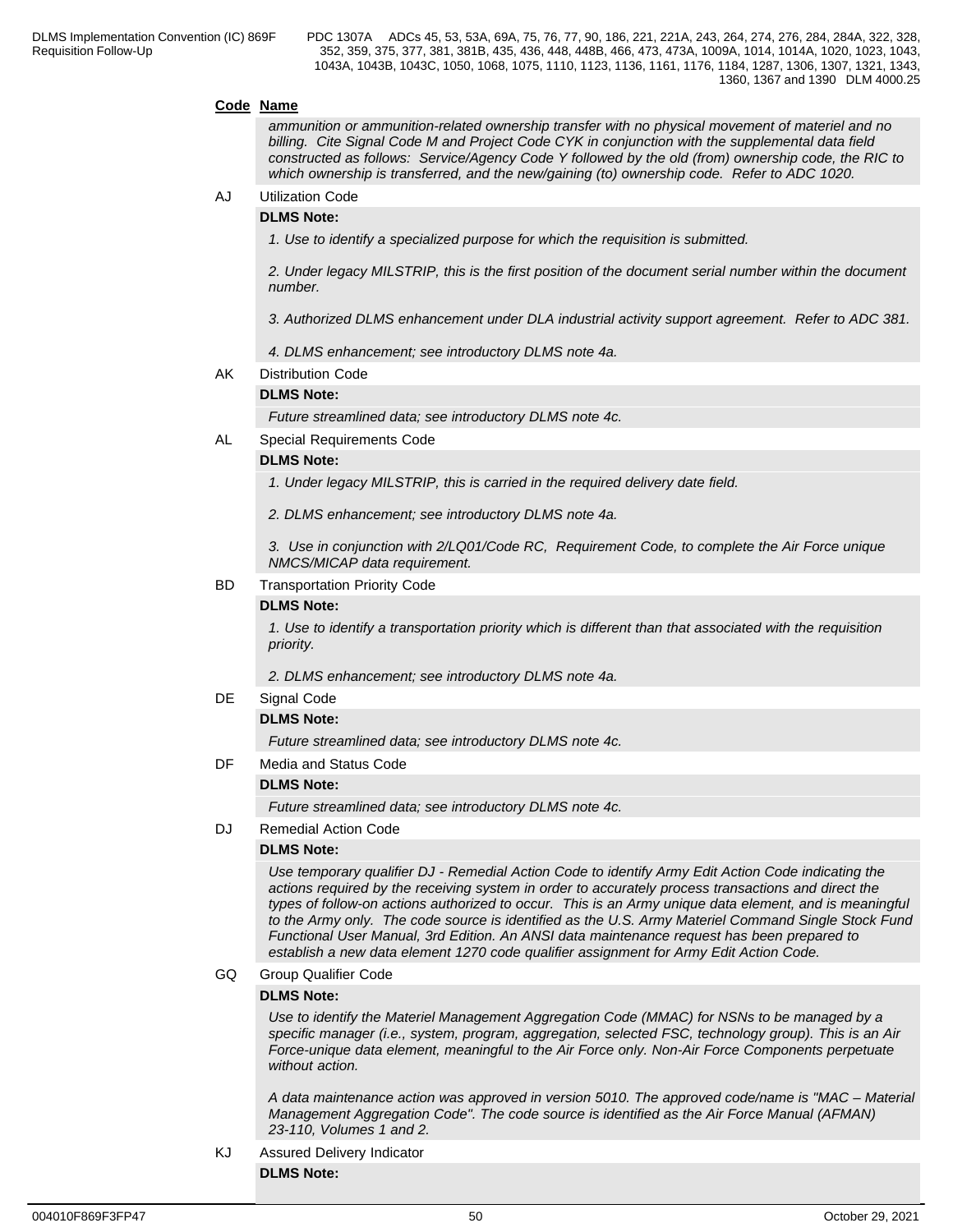### **Code Name**

*1. Use to identify, or modify, the Delivery Priority/Special Processing Code for materiel that has an urgency of need within the maintenance shop and must be delivered within one hour of receipt of the issue request. Value will be X (1 hour issue) when applicable.*

*2. Authorized DLMS enhancement under DLA industrial activity support agreement. Refer to ADC 381.*

*3. A data maintenance action was approved in version 5030. The approved code/name is DPC – Delivery Priority Code. DoD systems will continue to use Qualifier KJ to represent the Delivery Priority/Special Processing Code until such time as a new ADC directs otherwise.*

## RC Requirement Code

## **DLMS Note:**

*1. Use to identify the Air Force Urgency Justification Code indicating the urgency of need and type of requirement (justification) related to a Not Mission Capable Supply/Mission Impaired Capability Awaiting Parts (NMCS/MICAP) condition.* 

*2. Use in conjunction with Special Requirements Code N (2/LQ01/Code AL or perpetuated from legacy MILSTRIP Required Delivery Date field). This is an Air Force unique data element, meaningful to the Air Force only. Non-Air Force Components perpetuate without action. The code source is identified as the Air Force Manual (AFMAN) 23-110, Volume 1 and 2.*

*A data maintenance action was approved in version 5010. The approved code/name is "UJC - Urgency Justification Code".* 

#### RD Property Ownership Type Code

### **DLMS Note:**

*Use only on a referral order follow-up to initiate an inter-Service ammunition or ammunition-related ownership transfer with no physical movement of materiel. Use to identify, or to modify, the old (from) ownership code. DLMS enhancement. Refer to ADC 1020.*

### COG Cognizance Symbol

### **DLMS Note:**

*1. Use to identify the material cognizance symbol (COG) of the end item. Indicate NSL for nonstock numbered listed items. This is a Navy-unique data element meaningful to Navy only; Non-Navy Components are to perpetuate without action.*

*2. DLMS enhancement.*

### DSI Disposition Services Indicator

### **DLMS Note:**

*1. DLA Disposition Services uses to provide relevant information applicable to the DLA Disposition Services business process supported by this transaction on an intra-DLA basis. Use multiple repetitions of the LQ Segment to include all applicable codes. Authorized DLMS enhancement for use by DLA Disposition Services. Refer to ADC 466.*

- *2. The following Disposition Services Indicator values are available for use in the requisition transaction: MRA – Materiel Receipt Acknowledgment Required.* 
	- *DMIL DEMIL Certification Required.*
	- *MUTL Mutilation Certification Required.*
	- *RCYL– Certificate of Recycling Required.*
	- *CIF Container Issued in Full.*
	- *WALK–Walk-in Customer.*

 *PICK- Customer Pick-up Required.*

*3. At this time a local code 'DSI' is established for use in 869F, version 4010. A data maintenance action has been submitted for establishment of 'DSI-Disposition Services Indicator' in a future version.*

### EWR Evaluate Work Candidate Reason Lookup

## **DLMS Note:**

*1. Use to identify Requirement Churn Reason Code to identify materiel orders required by the industrial site to complete planned work above what was originally identified during the pre-planned process ordered and delivered after the start of the availability.* 

*2. Authorized DLMS enhancement under DLA industrial activity support agreement. Refer to ADC 381.*

IMC Item Management Code

**DLMS Note:**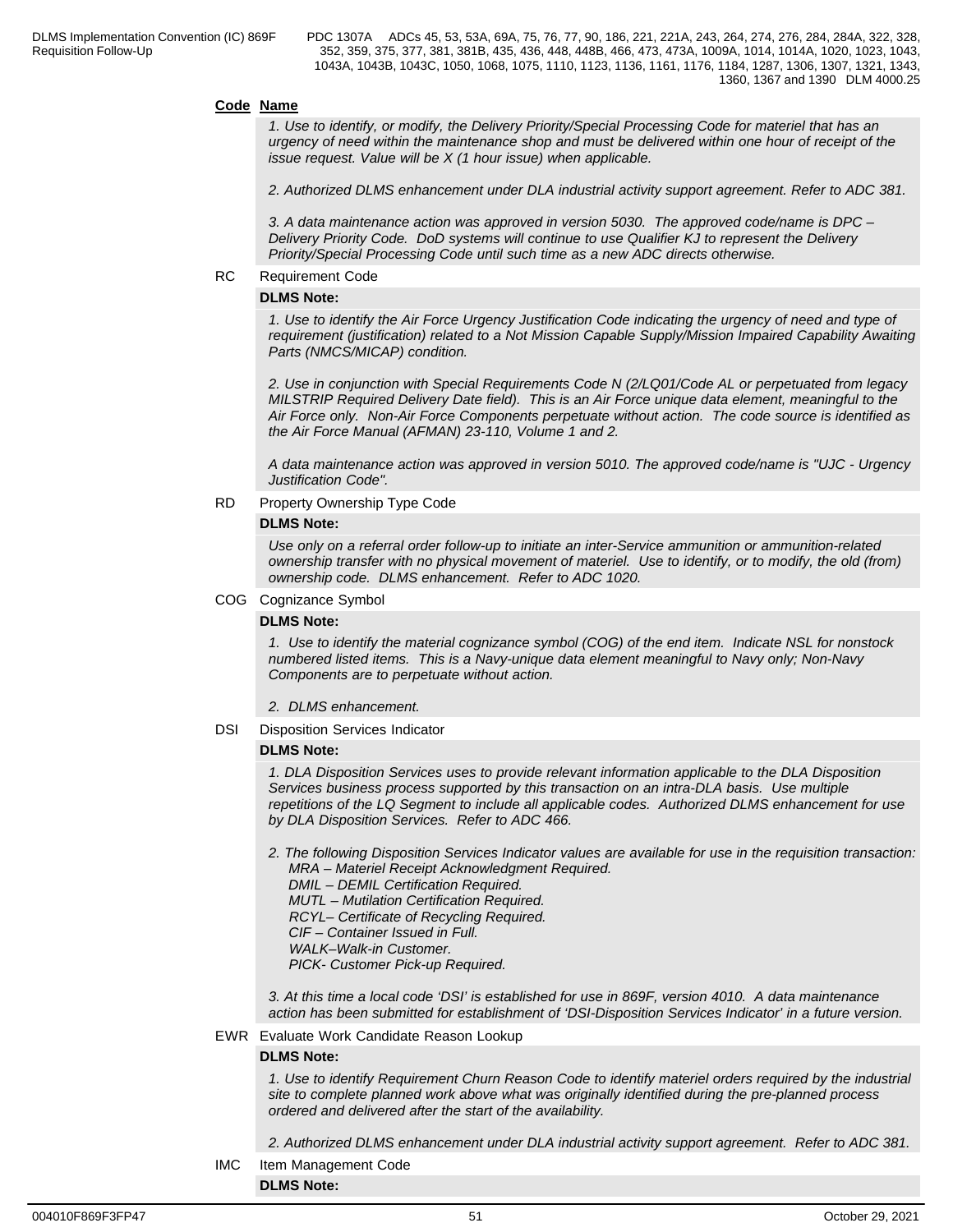### **Code Name**

*1. Use to identify the Item Management Code (IMC) for integrated material management. This is a Navy-unique data element meaningful to Navy only; Non-Navy Components are to perpetuate without action.*

- *2. DLMS enhancement.*
- MCC Material Control Code

## **DLMS Note:**

*1. Use to identify the Material Control Code (MCC) for special inventory reporting. This is a Navy-unique data element meaningful to Navy only; Non-Navy Components are to perpetuate without action.*

- *2. DLMS enhancement.*
- SEC Stock Exchange Code

### **DLMS Note:**

*Use to identify the Exchange Pricing Indicator for intra-Army transactions to identify that the Customer and NIIN on the transaction are Exchange Pricing relevant. When applicable, cite code value EP (Exchange Pricing). Refer to ADC 274.*

*A data maintenance action was approved in version 6010. The approved code/name is "EPI – Exchange Pricing Indicator".*

SMI Special Material Identification Code

#### **DLMS Note:**

*1. Use to identify the Special Material Identification Code (SMIC) for an end item. This is a Navy-unique data element meaningful to Navy only; Non-Navy Components are to perpetuate without action.*

#### *2. DLMS enhancement.*

#### T05 Inspection Parameters

### **DLMS Note:**

*1. Use to identify the Quality Inspection Code indicating the level of quality inspection to which the item must be procured and inspected.*

*2. Authorized DLMS enhancement under DLA industrial activity support agreement. Refer to ADC 381.*

LQ02 1271 **Industry Code** X AN 1/30 Used 1

> **Description:** Code indicating a code from a specific industry code list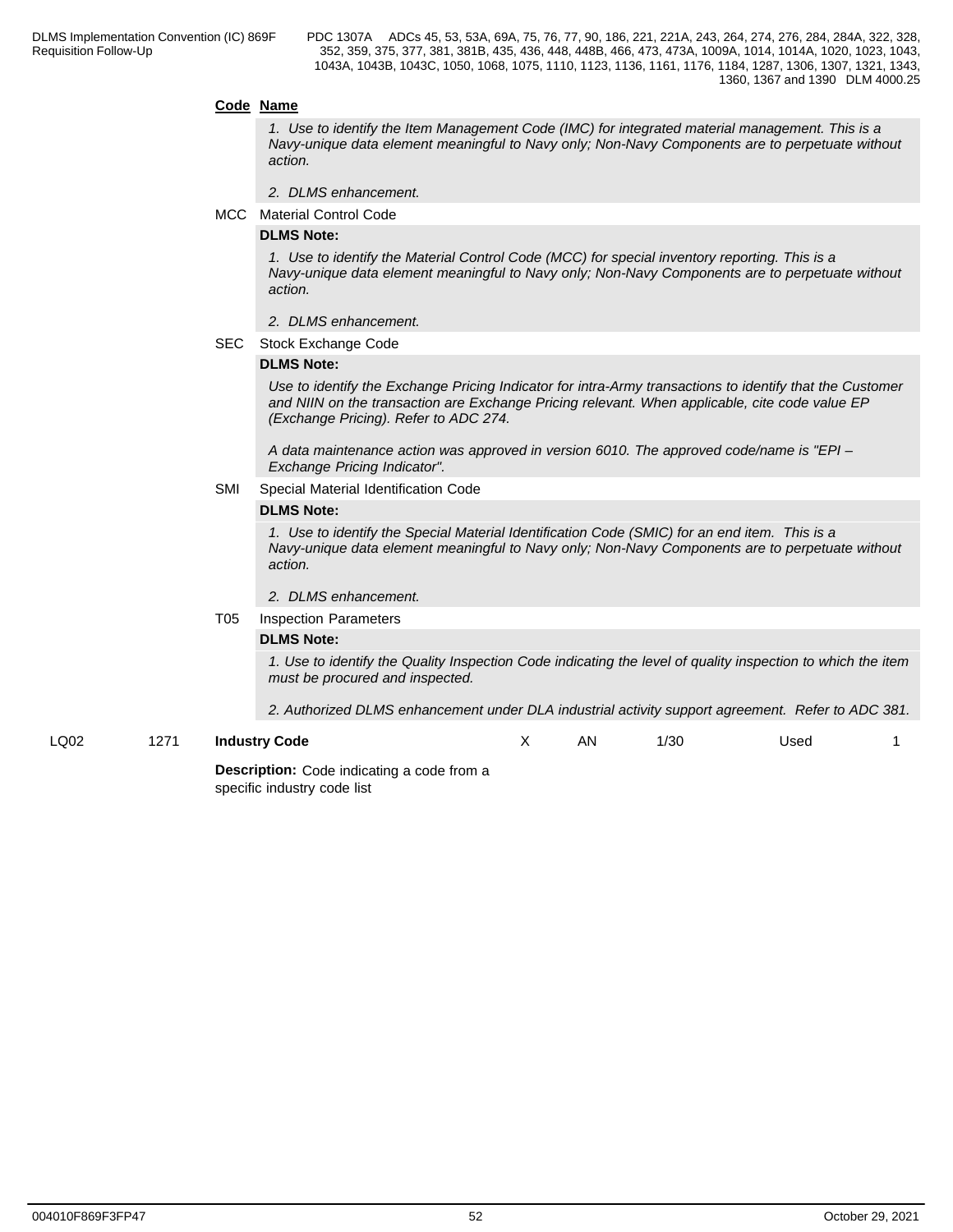# **FA1** Type of Financial Accounting Data

| <b>IPos: 190</b>         | Max: 1      |
|--------------------------|-------------|
| <b>Detail - Optional</b> |             |
| Loop: FA1                | Elements: 2 |

## **User Option (Usage):** Used

**Purpose:** To specify the organization controlling the content of the accounting citation, and the purpose associated with the accounting citation

# **Semantics:**

- 1. FA101 Identifies the organization controlling the assignment of financial accounting information.
- 2. FA102 Identifies the purpose of the accounting allowance or charge information.

## **Element Summary:**

| <b>Ref</b> | $\underline{\mathsf{Id}}$ |           | <b>Element Name</b>                                                                                                                                                                                                     | Req | <b>Type</b> | Min/Max | <b>Usage</b> | <b>Rep</b> |
|------------|---------------------------|-----------|-------------------------------------------------------------------------------------------------------------------------------------------------------------------------------------------------------------------------|-----|-------------|---------|--------------|------------|
| FA101      | 559                       |           | <b>Agency Qualifier Code</b>                                                                                                                                                                                            | м   | ID          | 2/2     | Must use     | 1          |
|            |                           |           | <b>Description:</b> Code identifying the agency<br>assigning the code values                                                                                                                                            |     |             |         |              |            |
|            |                           |           | <b>DLMS Note:</b> This data element is required<br>for X12 syntax. Select the code that<br>corresponds to the organization that is<br>responsible for the assignment of the<br>DoDAAC used to construct the controlling |     |             |         |              |            |
|            |                           |           | document number for the transaction.                                                                                                                                                                                    |     |             |         |              |            |
|            |                           |           | Code Name                                                                                                                                                                                                               |     |             |         |              |            |
|            |                           | DF        | Department of Defense (DoD)                                                                                                                                                                                             |     |             |         |              |            |
|            |                           |           | <b>DLMS Note:</b>                                                                                                                                                                                                       |     |             |         |              |            |
|            |                           |           | Use to indicate that the Component is a Department of Defense agency, including Defense Logistics<br>Agency. Refer to ADC 1043.                                                                                         |     |             |         |              |            |
|            |                           | <b>DN</b> | Department of the Navy                                                                                                                                                                                                  |     |             |         |              |            |
|            |                           |           | <b>DLMS Note:</b>                                                                                                                                                                                                       |     |             |         |              |            |
|            |                           |           | Includes the United States Marine Corps.                                                                                                                                                                                |     |             |         |              |            |
|            |                           | DY        | Department of Air Force                                                                                                                                                                                                 |     |             |         |              |            |
|            |                           | DZ        | Department of Army                                                                                                                                                                                                      |     |             |         |              |            |
|            |                           | FG        | <b>Federal Government</b>                                                                                                                                                                                               |     |             |         |              |            |
| FA102      | 1300                      |           | Service, Promotion, Allowance, or<br><b>Charge Code</b>                                                                                                                                                                 | O   | ID          | 4/4     | Used         | -1         |
|            |                           |           | Description: Code identifying the service,<br>promotion, allowance, or charge                                                                                                                                           |     |             |         |              |            |
|            |                           |           | Code Name                                                                                                                                                                                                               |     |             |         |              |            |
|            |                           |           | A170 Adjustments                                                                                                                                                                                                        |     |             |         |              |            |
|            |                           |           | <b>DLMS Note:</b>                                                                                                                                                                                                       |     |             |         |              |            |
|            |                           |           | Use only for adjustments not specified by any other code.                                                                                                                                                               |     |             |         |              |            |
|            |                           |           | A520 Base Charge                                                                                                                                                                                                        |     |             |         |              |            |
|            |                           |           | <b>DLMS Note:</b>                                                                                                                                                                                                       |     |             |         |              |            |
|            |                           |           | Use for materiel charges only.                                                                                                                                                                                          |     |             |         |              |            |
|            |                           |           | C930 Export Shipping Charge                                                                                                                                                                                             |     |             |         |              |            |
|            |                           |           | D340 Goods and Services Charge                                                                                                                                                                                          |     |             |         |              |            |
|            |                           |           | <b>DLMS Note:</b>                                                                                                                                                                                                       |     |             |         |              |            |
|            |                           |           | Use for both materiel and related services.                                                                                                                                                                             |     |             |         |              |            |
|            |                           |           | F060 Other Accessorial Service Charge                                                                                                                                                                                   |     |             |         |              |            |
|            |                           |           | F560 Premium Transportation                                                                                                                                                                                             |     |             |         |              |            |

I260 Transportation Direct Billing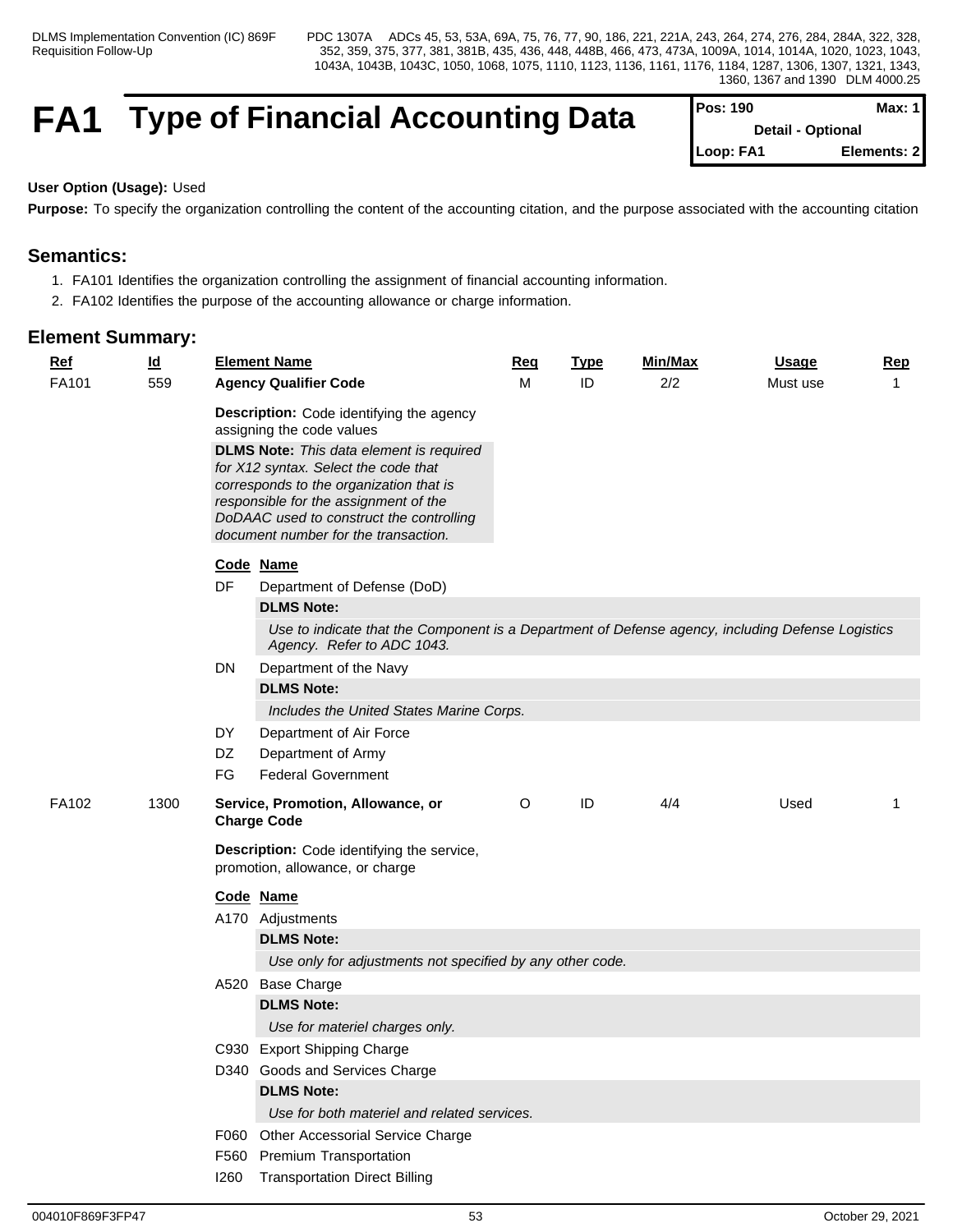## **Code Name**

**DLMS Note:**

*Use for non-premium transportation.*

R060 Packing, Crating, and Handling Charge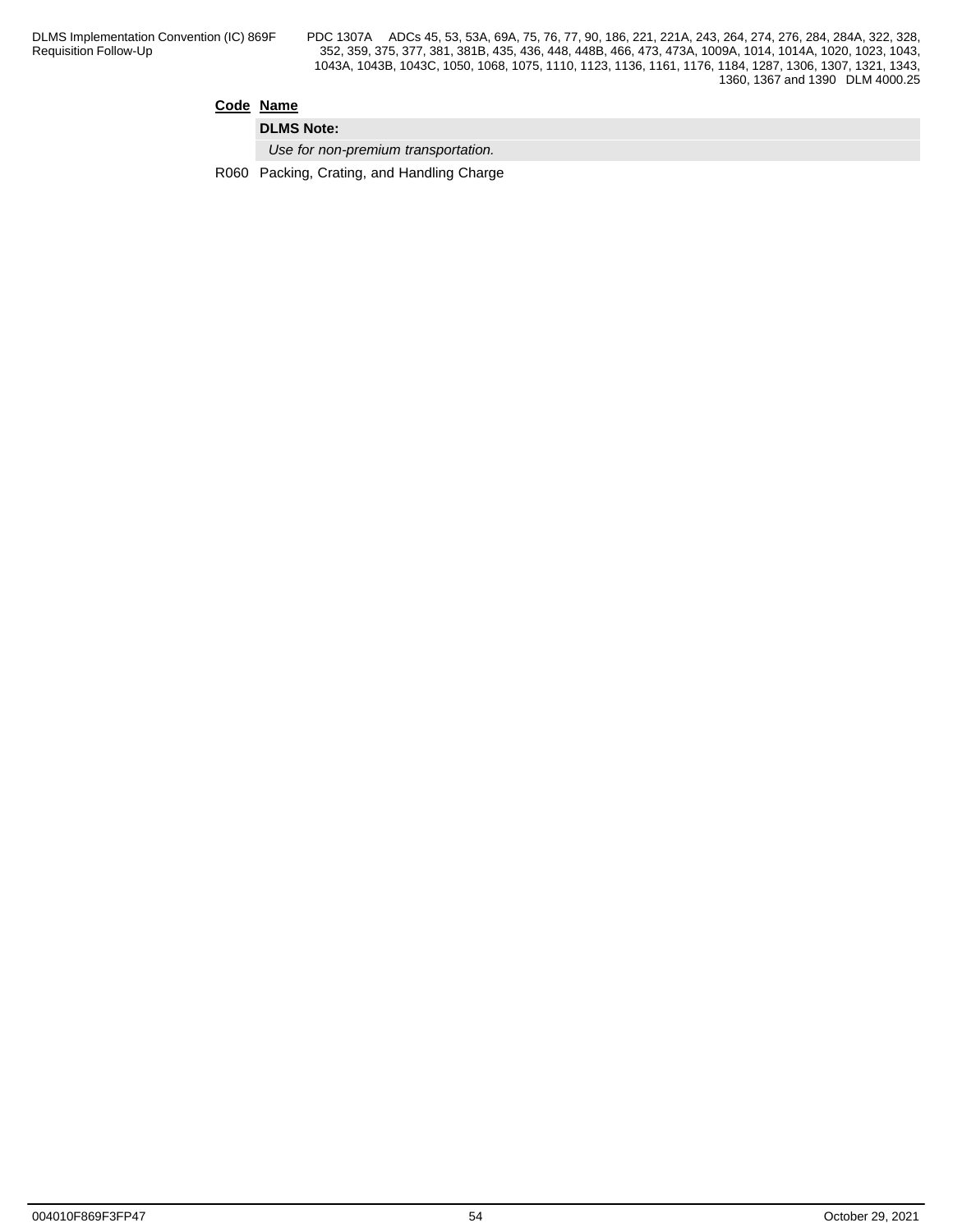# **FA2** Accounting Data

| <b>IPos: 200</b>   | Max: >11    |  |
|--------------------|-------------|--|
| Detail - Mandatory |             |  |
| Loop: FA1          | Elements: 2 |  |

## **User Option (Usage):** Must use

**Purpose:** To specify the detailed accounting data

# **DLMS Note:**

*1. Use this segment to identify the various components of the line of accounting.*

*2. Use this segment to comply with the DoD SLOA/Accounting Classification. Cost object elements Project Identifier, Funding Center Identifier, Functional Area, Cost Element Code, Cost Center Identifier, Activity Identifier, and Work Order Number are used as appropriate for the system. Refer to ADC 1043.*

| <u>Ref</u> | $\underline{\mathsf{Id}}$ |                                                                                                      | <b>Element Name</b>                                                                                                                                                                                                                                                                                                                               | Req | <b>Type</b> | Min/Max | <u>Usage</u> | <u>Rep</u> |  |  |  |  |
|------------|---------------------------|------------------------------------------------------------------------------------------------------|---------------------------------------------------------------------------------------------------------------------------------------------------------------------------------------------------------------------------------------------------------------------------------------------------------------------------------------------------|-----|-------------|---------|--------------|------------|--|--|--|--|
| FA201      | 1196                      |                                                                                                      | <b>Breakdown Structure Detail Code</b>                                                                                                                                                                                                                                                                                                            | м   | ID          | 2/2     | Must use     | 1          |  |  |  |  |
|            |                           | <b>Description:</b> Codes identifying details<br>relating to a reporting breakdown structure<br>tree |                                                                                                                                                                                                                                                                                                                                                   |     |             |         |              |            |  |  |  |  |
|            |                           |                                                                                                      | Code Name                                                                                                                                                                                                                                                                                                                                         |     |             |         |              |            |  |  |  |  |
|            |                           | 18                                                                                                   | <b>Funds Appropriation</b>                                                                                                                                                                                                                                                                                                                        |     |             |         |              |            |  |  |  |  |
|            |                           |                                                                                                      | <b>DLMS Note:</b>                                                                                                                                                                                                                                                                                                                                 |     |             |         |              |            |  |  |  |  |
|            |                           |                                                                                                      | 1. Use to indicate the basic appropriation number.                                                                                                                                                                                                                                                                                                |     |             |         |              |            |  |  |  |  |
|            |                           |                                                                                                      | 2. Authorized DLMS enhancement for DLA Disposition Services to provide fund cite for FMS<br>transportation billing. Refer to ADC 466.                                                                                                                                                                                                             |     |             |         |              |            |  |  |  |  |
|            |                           |                                                                                                      | 3. Components are advised that the DoD is in the process of implementing Standard Financial<br>Information Structure (SFIS) for all systems carrying/processing financial information (e.g., lines of<br>accounting, fund codes). DLMS Qualifier 18 will be authorized at this time to support RBI legacy<br>processes during transition to SFIS. |     |             |         |              |            |  |  |  |  |
|            |                           | 89                                                                                                   | Budget Line Item Identification                                                                                                                                                                                                                                                                                                                   |     |             |         |              |            |  |  |  |  |
|            |                           | <b>DLMS Note:</b>                                                                                    |                                                                                                                                                                                                                                                                                                                                                   |     |             |         |              |            |  |  |  |  |
|            |                           |                                                                                                      | 1. For DoD SLOA/Accounting Classification use to identify "Budget Line Item".                                                                                                                                                                                                                                                                     |     |             |         |              |            |  |  |  |  |
|            |                           |                                                                                                      | 2. Qualifier 89 is a migration code approved for use in X12 version 4020. Refer to ADC 1043.                                                                                                                                                                                                                                                      |     |             |         |              |            |  |  |  |  |
|            |                           |                                                                                                      | 3. Authorized DLMS enhancement; see introductory DLMS note 4g.                                                                                                                                                                                                                                                                                    |     |             |         |              |            |  |  |  |  |
|            |                           | 90                                                                                                   | Project/Task                                                                                                                                                                                                                                                                                                                                      |     |             |         |              |            |  |  |  |  |
|            |                           |                                                                                                      | <b>DLMS Note:</b>                                                                                                                                                                                                                                                                                                                                 |     |             |         |              |            |  |  |  |  |
|            |                           |                                                                                                      | 1. For DoD SLOA/Accounting Classification use to identify "Project Identifier". Refer to ADC 1043.                                                                                                                                                                                                                                                |     |             |         |              |            |  |  |  |  |
|            |                           |                                                                                                      | 2. Qualifier 90 is a migration code approved for use in X12 version 4020.                                                                                                                                                                                                                                                                         |     |             |         |              |            |  |  |  |  |
|            |                           |                                                                                                      | 3. Authorized DLMS enhancement; see introductory DLMS note 4g.                                                                                                                                                                                                                                                                                    |     |             |         |              |            |  |  |  |  |
|            |                           | A1                                                                                                   | Department Indicator                                                                                                                                                                                                                                                                                                                              |     |             |         |              |            |  |  |  |  |
|            |                           |                                                                                                      | <b>DLMS Note:</b>                                                                                                                                                                                                                                                                                                                                 |     |             |         |              |            |  |  |  |  |
|            |                           |                                                                                                      | 1. For DoD SLOA/Accounting Classification use to identify "Department Regular". Refer to ADC 1043.                                                                                                                                                                                                                                                |     |             |         |              |            |  |  |  |  |
|            |                           |                                                                                                      | 2. Authorized DLMS enhancement; see introductory DLMS note 4g.                                                                                                                                                                                                                                                                                    |     |             |         |              |            |  |  |  |  |
|            |                           | A2                                                                                                   | <b>Transfer from Department</b>                                                                                                                                                                                                                                                                                                                   |     |             |         |              |            |  |  |  |  |
|            |                           |                                                                                                      | <b>DLMS Note:</b>                                                                                                                                                                                                                                                                                                                                 |     |             |         |              |            |  |  |  |  |
|            |                           |                                                                                                      | 1. For DoD SLOA/Accounting Classification use to identify "Department Transfer". Refer to ADC 1043.                                                                                                                                                                                                                                               |     |             |         |              |            |  |  |  |  |
|            |                           |                                                                                                      | 2 Authorized DLMS enhancement; see introductory note 4g.                                                                                                                                                                                                                                                                                          |     |             |         |              |            |  |  |  |  |
|            |                           | A4                                                                                                   | <b>Basic Symbol Number</b>                                                                                                                                                                                                                                                                                                                        |     |             |         |              |            |  |  |  |  |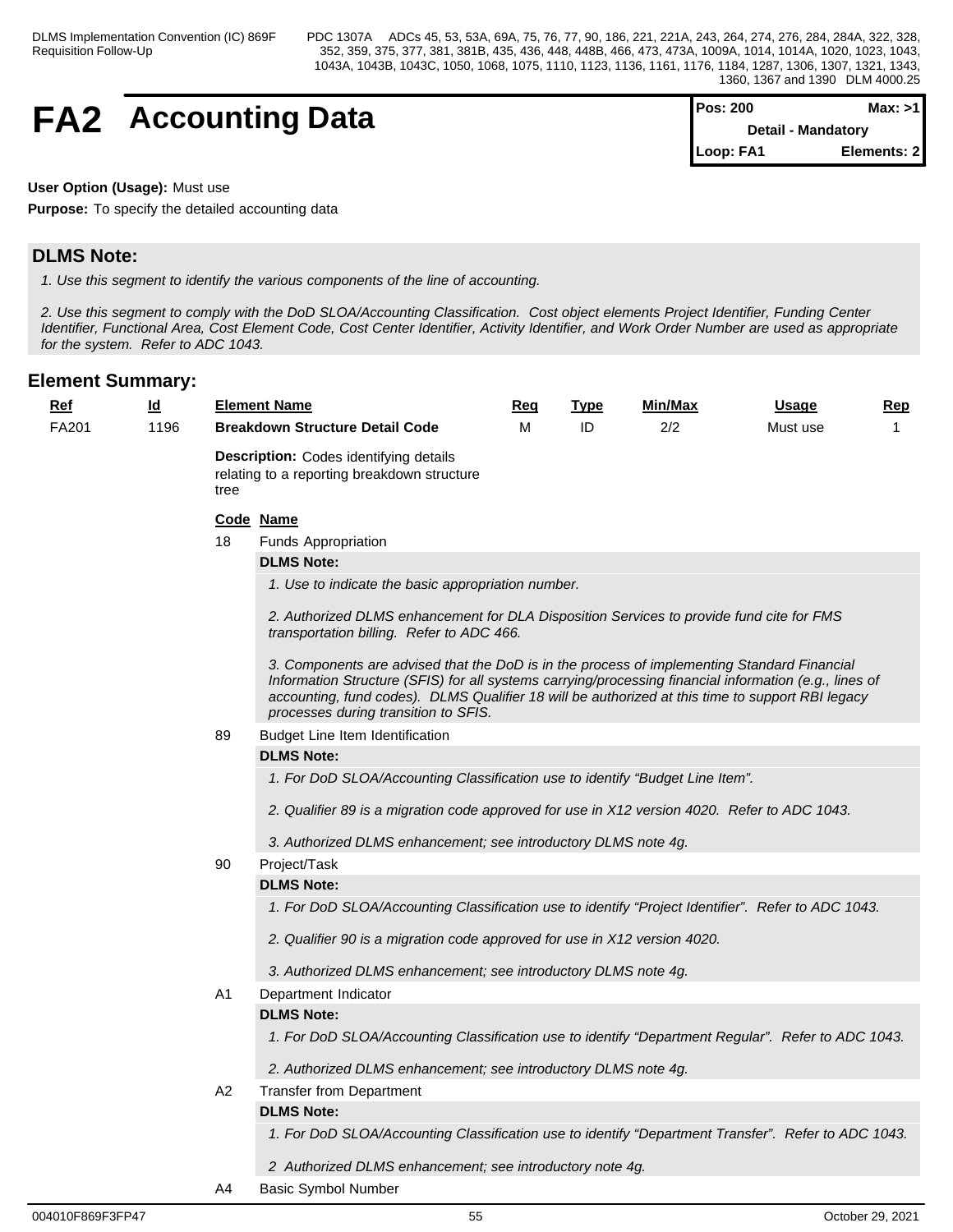## **Code Name**

### **DLMS Note:**

*1. For DoD SLOA/Accounting Classification use to identify "Main Account". Refer to ADC 1043.*

*2. Authorized DLMS enhancement; see introductory DLMS note 4g.*

## A5 Sub-class

## **DLMS Note:**

*1. Reserved for DoD SLOA/Accounting Classification use to identify "Sub Class". Refer to ADC 1043.*

*2. Sub Class is a potential future DLMS enhancement; see introductory DLMS note 4a.*

A6 Sub-Account Symbol

## **DLMS Note:**

*1. For DoD SLOA/Accounting Classification use to identify "Sub Account". Refer to ADC 1043.*

*2. Authorized DLMS enhancement; see introductory DLMS note 4g.*

AI Activity Identifier

## **DLMS Note:**

*1. For DoD SLOA/Accounting Classification use to identify "Activity Identifier". Refer to ADC 1043.*

*2. Authorized DLMS enhancement; see introductory DLMS note 4g.*

*3. Qualifier AI is a migration code approved for use in X12 version 7020.*

B2 Budget Sub-activity Number

### **DLMS Note:**

*1. For DoD SLOA/Accounting Classification use to identify "Sub-Allocation (formerly known as Limit/Subhead)". Refer to ADC 1043.*

*2. Authorized DLMS enhancement; see introductory DLMS note 4g.*

## B5 Fund Code

## **DLMS Note:**

*Use to identify the fund code.*

BE Business Event Type Code

## **DLMS Note:**

*1. Reserved for DoD SLOA/Accounting Classification use to identify "Business Event Type Code". Refer to ADC 1043.*

*2. Business Event Type Code is a potential future DLMS enhancement; see introductory DLMS note 4a.*

*3. Qualifier BE is a migration code approved for use in X12 version 7020.*

## C3 Budget Restriction

## **DLMS Note:**

*1. For DoD SLOA/Accounting Classification use to identify "Availability Type". Refer to ADC 1043.*

*2. Authorized DLMS enhancement; see introductory DLMS note 4g.*

## CC Cost Center Identifier

## **DLMS Note:**

*1. For DoD SLOA/Accounting Classification use to identify "Cost Center Identifier". Refer to ADC 1043.*

*2. Authorized DLMS enhancement; see introductory DLMS note 4g.*

*3. Qualifier CC is a migration code approved for use in X12 version 7020.*

F1 Object Class

# **DLMS Note:**

*1. For DoD SLOA/Accounting Classification use to identify "Object Class". Refer to ADC 1043.*

*2. Authorized DLMS enhancement; see introductory DLMS note 4g.*

FA Functional Area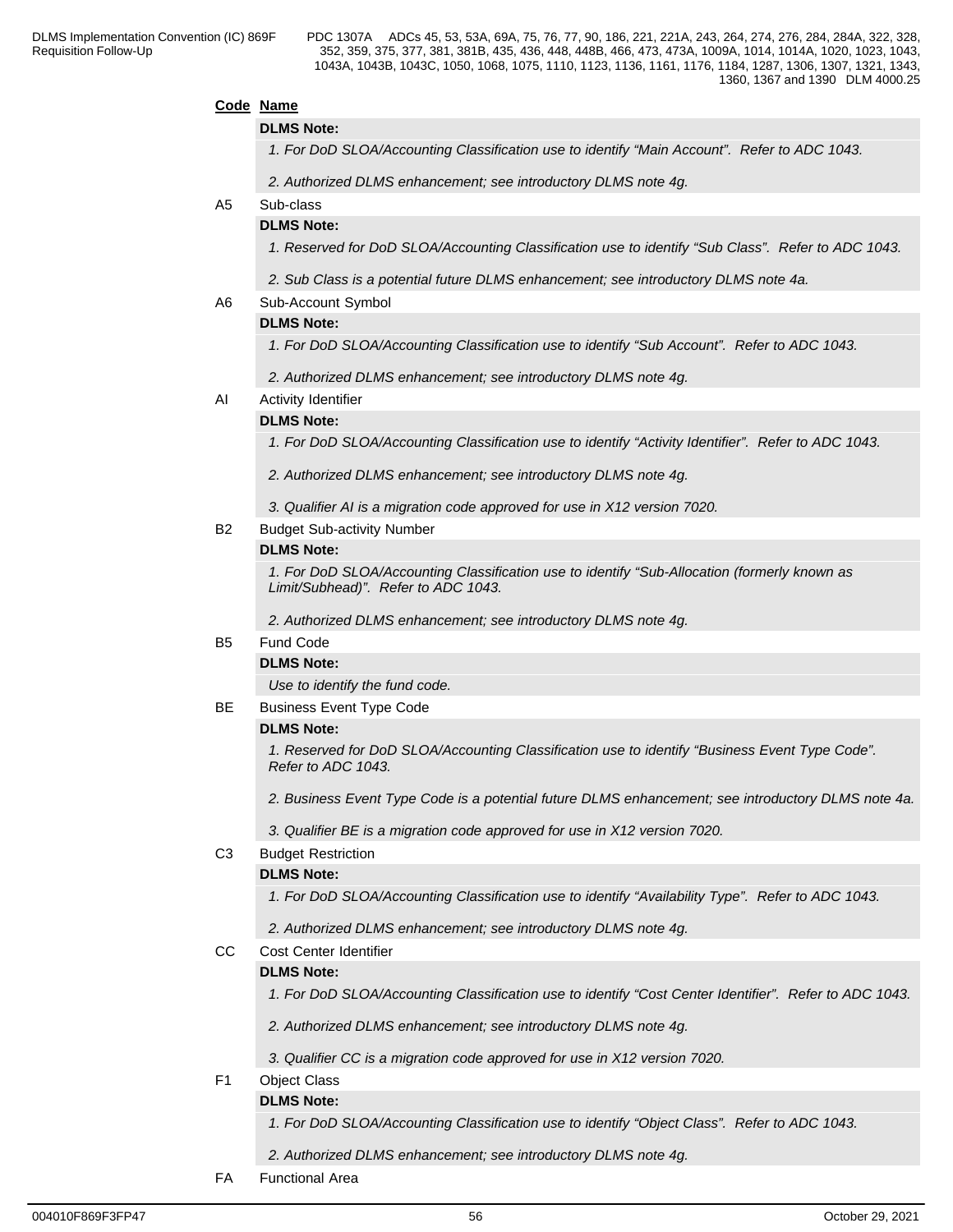## **Code Name**

### **DLMS Note:**

*1. For DoD SLOA/Accounting Classification use to identify "Functional Area". Refer to ADC 1043.*

- *2. Authorized DLMS enhancement; see introductory DLMS note 4g.*
- *3. Qualifier FA is a migration code approved for use in X12 version 7020.*
- FC Funding Center Identifier

### **DLMS Note:**

*1. For DoD SLOA/Accounting Classification use to identify "Funding Center Identifier". Refer to ADC 1043.*

*2. Authorized DLMS enhancement; see introductory DLMS note 4g.*

*3. Qualifier FC is a migration code approved for use in X12 version 7020.*

## FT Funding Type

## **DLMS Note:**

*1. For DoD SLOA/Accounting Classification use to identify "Reimbursable Flag". Refer to ADC 1043.* 

*2. Qualifier FT is an X12 Version Release 004030 Migration Code.* 

*3. Authorized DLMS enhancement; see introductory DLMS note 4g.*

### H1 Cost Code

## **DLMS Note:**

*1. For DoD SLOA/Accounting Classification use to identify "Cost Element Code". Refer to ADC 1043.*

*2. Authorized DLMS enhancement; see introductory DLMS note 4g.*

## IA Security Cooperation Implementing Agency

## **DLMS Note:**

*1. For DoD SLOA/Accounting Classification use to identify "Security Cooperation Implementing Agency". Refer to ADC 1043.*

*2. Authorized DLMS enhancement; see introductory DLMS note 4g.*

*3. Qualifier IA is a migration code approved for use in X12 version 7020.*

### L1 Accounting Installation Number

### **DLMS Note:**

*1. For DoD SLOA/Accounting Classification use to identify "Agency Accounting Identifier". Refer to ADC 1043.* 

*2. Authorized DLMS enhancement; see introductory DLMS note 4g.*

### P1 Disbursing Station Number

### **DLMS Note:**

*1. For DoD SLOA/Accounting Classification use to identify "Agency Disbursing Identifier Code". Refer to ADC 1043.*

*2. Authorized DLMS enhancement; see introductory DLMS note 4g.*

P5 Foreign Military Sales (FMS) Line Item Number

## **DLMS Note:**

*1. For DoD SLOA/Accounting Classification use to identify "Security Cooperation Case Line Item Identifier". Refer to ADC 1043.*

*2. Authorized DLMS enhancement; see introductory DLMS note 4g.*

S1 Security Cooperation Customer Code

## **DLMS Note:**

*1. For DoD SLOA/Accounting Classification use to identify "Security Cooperation Customer Code". Refer to ADC 1043.*

*2. DLMS enhancement; see introductory DLMS note 4d. A field size exceeding 2 positions is not*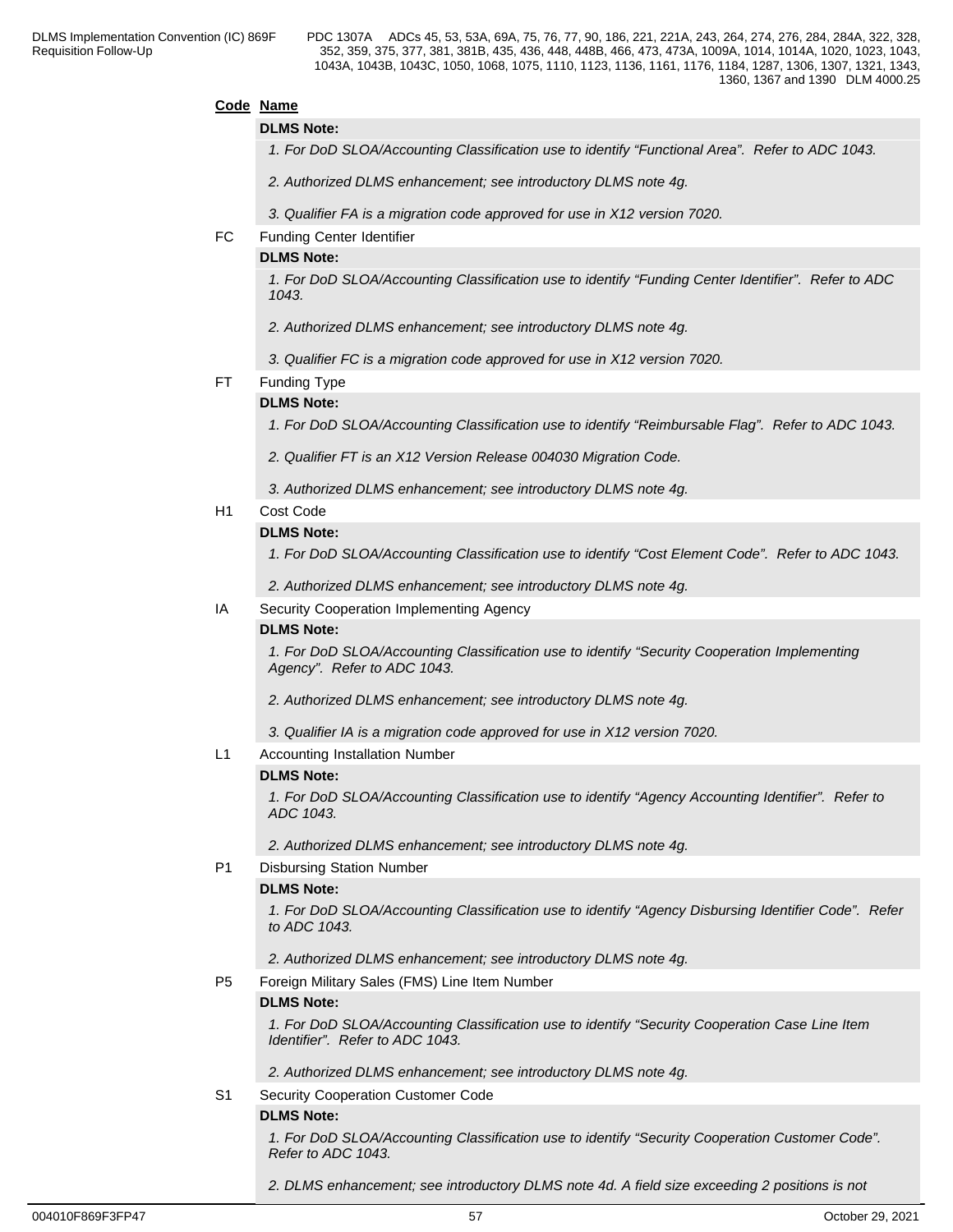### **Code Name**

*supportable under current MILSTRIP and MAPAC processes. Three character codes are not authorized at this time.*

*3. Qualifier S1 is a migration code approved for use in X12 version 7020.*

S2 Security Cooperation Case Designator

### **DLMS Note:**

*1. For DoD SLOA/Accounting Classification use to identify "Security Cooperation Case Designator". Refer to ADC 1043.*

*2. Authorized DLMS enhancement; see introductory DLMS note 4g. A field size exceeding 3 positions is not supportable under current MILSTRIP processes. Four character codes are not authorized at this time.*

- *3. Qualifier S2 is a migration code approved for use in X12 version 7020.*
- WO Work Order Number

## **DLMS Note:**

*1. For DoD SLOA/Accounting Classification use to identify "Work Order Number". Refer to ADC 1043.*

*2. Authorized DLMS enhancement; see introductory DLMS note 4g.*

- *3. Qualifier WO is a migration code approved for use in X12 version 7020.*
- YB Beginning Period of Availability

### **DLMS Note:**

*1. For DoD SLOA/Accounting Classification use to identify "Beginning Period of Availability Fiscal Year Date". Refer to ADC 1043.*

*2. Use as appropriate to represent Program Year. Availability Type Code must be "X". Refer to ADC 1043B.*

*3. Authorized DLMS enhancement; see introductory DLMS note 4g.*

*4. Qualifier YB is a migration code approved for use in X12 version 7020.*

YE Ending Period of Availability

## **DLMS Note:**

*1. For DoD SLOA/Accounting Classification use to identify "Ending Period of Availability Fiscal Year Date". Refer to ADC 1043.* 

*2. Authorized DLMS enhancement; see introductory DLMS note 4g.*

*3. Qualifier YE is a migration code approved for use in X12 version 7020.*

**Description:** Code representing financial accounting information